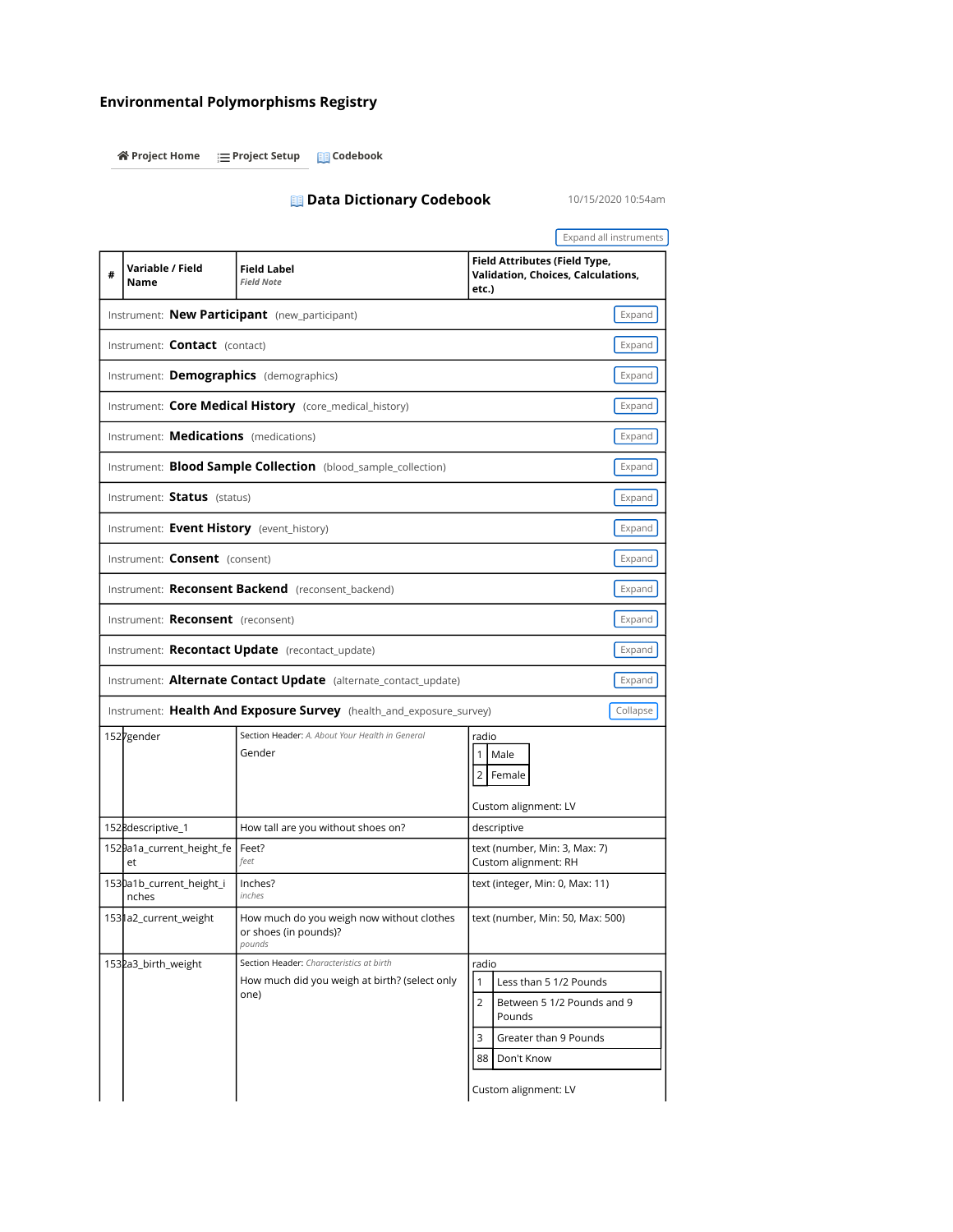| 1538a4_birth_characteristi<br>cs_less                                                                                                  | At birth were you less than 3 1/2 pounds?                                                                                                          | radio<br>$\mathbf{1}$<br>Yes<br>0<br>No                                                                                         |  |
|----------------------------------------------------------------------------------------------------------------------------------------|----------------------------------------------------------------------------------------------------------------------------------------------------|---------------------------------------------------------------------------------------------------------------------------------|--|
|                                                                                                                                        |                                                                                                                                                    | Don't Know<br>2<br>Custom alignment: RH                                                                                         |  |
| 1534a4_birth_characteristi<br>cs_pre                                                                                                   | At birth were you pre-term or premature?                                                                                                           | radio<br>$\mathbf{1}$<br>Yes<br>0<br>No<br>2<br>Don't Know<br>Custom alignment: RH                                              |  |
| 1535a4_birth_characteristi<br>cs_mul                                                                                                   | At birth were you a twin, triplet, or other<br>multiple birth?                                                                                     | radio<br>$\mathbf{1}$<br>Yes<br>0<br>No<br>2<br>Don't Know<br>Custom alignment: RH                                              |  |
| 1536a5_current_physical_h<br>ealth                                                                                                     | Section Header: A. About Your Health in General (cont'd)<br>How would you rate your physical health?                                               | radio<br>$\overline{1}$<br>Excellent<br>Very good<br>$\overline{2}$<br>3<br>Good<br>Fair<br>4<br>5 Poor<br>Custom alignment: LH |  |
| 1537a6_health_compariso<br>n_5yrs                                                                                                      | Compared to 5 years ago, would you say your<br>health is better, worse, or about the same?                                                         | radio<br>$\mathbf{1}$<br>Better<br>$\overline{2}$<br>Worse<br>3<br>About the same<br>Custom alignment: LH                       |  |
| 1538b7_blood_pressure_h<br>ypertension                                                                                                 | Section Header: B. Cardiovascular Has a doctor or other<br>health care provider ever told you that you have<br>High blood pressure or hypertension | radio (Matrix)<br>$\mathbf{1}$<br>Yes<br>$0$ No                                                                                 |  |
| 1539b7a_hypertension_pr<br>egnant<br>Show the field ONLY<br>if:<br>[gender] = $'2'$ and [b7<br>_blood_pressure_hyp<br>ertension] = '1' | Were you diagnosed with high blood pressure<br>only when you were pregnant?                                                                        | radio (Matrix)<br>1 <sup>1</sup><br>Yes<br>$0$ No                                                                               |  |
| 1540b8_high_cholesterol                                                                                                                | High cholesterol                                                                                                                                   | radio (Matrix)<br>Yes<br>$0$ No                                                                                                 |  |
| 154 lb9_atherosclerosis                                                                                                                | Atherosclerosis or hardening of the arteries                                                                                                       | radio (Matrix)<br>$\overline{1}$<br>Yes<br>$0$ No                                                                               |  |
| 1542b10_cardiac_arrhyth<br>mia                                                                                                         | Cardiac arrhythmia                                                                                                                                 | radio (Matrix)<br>$\mathbf{1}$<br>Yes<br>$0$ No                                                                                 |  |
| 154Bb11_angina                                                                                                                         | Angina                                                                                                                                             | radio (Matrix)<br>Yes<br>$\mathbf{1}$<br>$0$ No                                                                                 |  |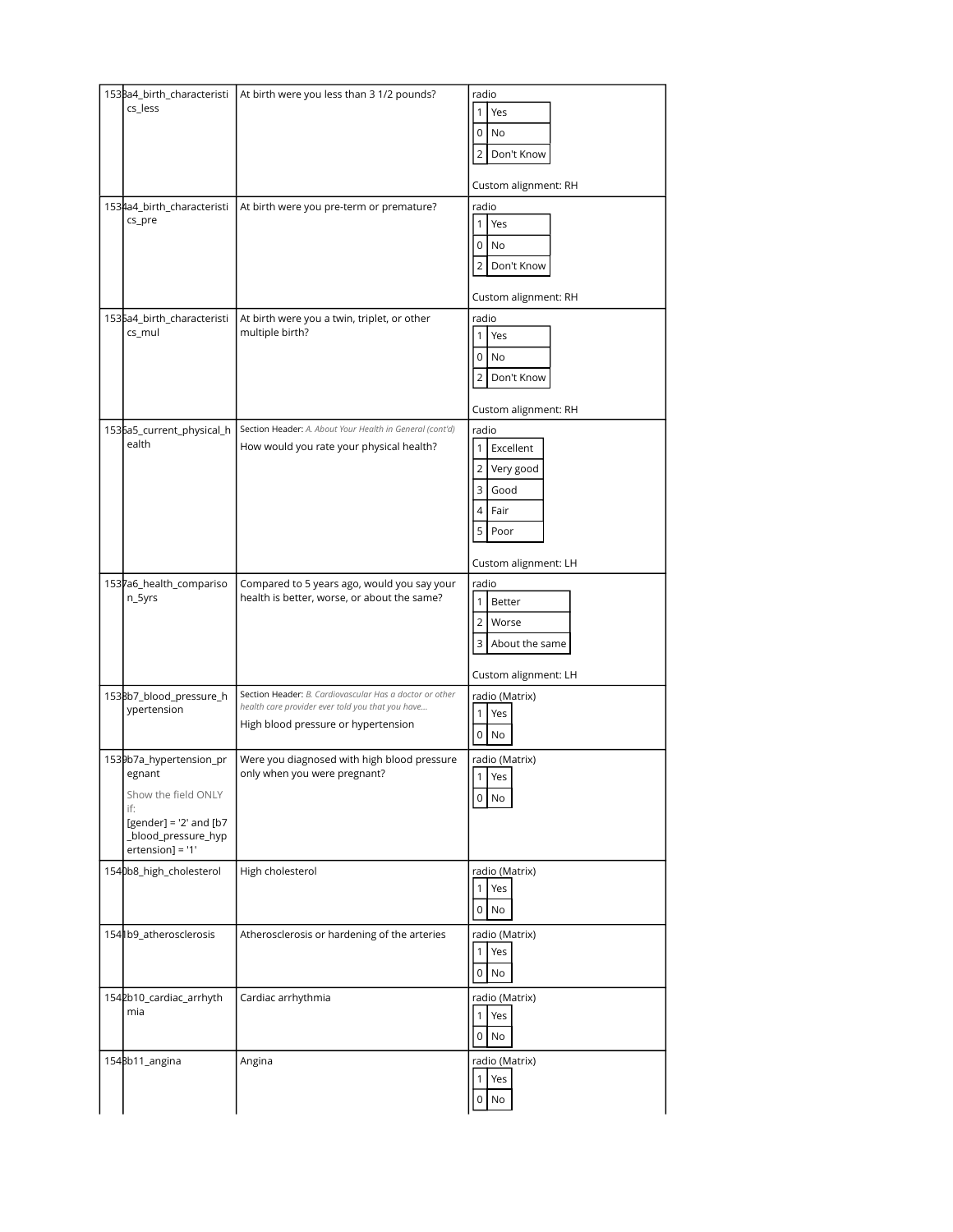| 1544b12_heart_attack                                                                                             | Heart attack, or myocardial infarction or MI                                                                                                                                                    |                                                                                       |
|------------------------------------------------------------------------------------------------------------------|-------------------------------------------------------------------------------------------------------------------------------------------------------------------------------------------------|---------------------------------------------------------------------------------------|
|                                                                                                                  |                                                                                                                                                                                                 | radio (Matrix)<br>Yes<br>1<br>0<br>No                                                 |
| 1545b13_coronary_artery_<br>disease                                                                              | Coronary artery disease                                                                                                                                                                         | radio (Matrix)<br>Yes<br>1<br>0<br>No                                                 |
| 1546b14_congestive_heart<br>_failure                                                                             | Congestive heart failure                                                                                                                                                                        | radio (Matrix)<br>Yes<br>1<br>$0$ No                                                  |
| 1547b15_poor_blood_flow                                                                                          | Poor blood flow to your legs or blocked or<br>narrowed arteries to the legs, claudication or<br>peripheral arterial disease                                                                     | radio (Matrix)<br>$\mathbf{1}$<br>Yes<br>0<br>No                                      |
| 1548b16_raynauds_diseas<br>е                                                                                     | Raynaud's syndrome or disease                                                                                                                                                                   | radio (Matrix)<br>Yes<br>1<br>No<br>0                                                 |
| 1549b17_blood_clots                                                                                              | Blood clots in your lungs, or pulmonary<br>embolus                                                                                                                                              | radio (Matrix)<br>$\mathbf{1}$<br>Yes<br>$\overline{0}$<br>No                         |
| 1550b20_balloon_angiopla<br>sty                                                                                  | Have you ever had a balloon angioplasty, a<br>stent, or bypass surgery to the arteries in your<br>heart?                                                                                        | radio (Matrix)<br>$\mathbf{1}$<br>Yes<br>$\mathbf 0$<br>No                            |
| 1551b18_mini_stroke                                                                                              | Section Header: B. Cardiovascular (cont'd) Has a doctor or<br>other health care provider ever told you that you have<br>Mini stroke or transient ischemic attack                                | radio (Matrix)<br>1<br>Yes<br>$0$ No                                                  |
| 1552b19_stroke                                                                                                   | Stroke                                                                                                                                                                                          | radio (Matrix)<br>Yes<br>1<br>0<br>No                                                 |
| 155Bb19_stroke_type<br>Show the field ONLY<br>if:<br>$[b19_ \text{stroke}] = '1'$                                | If YES, please fill in type.                                                                                                                                                                    | radio (Matrix)<br>1<br>Ischemic<br>2<br>Hemorrhagic<br>3<br>Other<br>88<br>Don't know |
| 1554c21_pre_diabetes                                                                                             | Section Header: C. Diabetes and Endocrine Has a doctor<br>or other health care provider ever told you that you have<br>Pre-diabetes, impaired fasting glucose, or<br>impaired glucose tolerance | radio (Matrix)<br>1<br>Yes<br>0<br>No                                                 |
| 1555c21_pre_diabetes_yrs<br>Show the field ONLY<br>if:<br>$[c21_pre\_diabetes] =$<br>11'                         | How old were you when you were diagnosed<br>with pre-diabetes?<br>years old                                                                                                                     | text (integer, Min: 0, Max: 99)<br>Custom alignment: RH                               |
| 1556c22_diabetes                                                                                                 | Diabetes or sugar diabetes                                                                                                                                                                      | radio (Matrix)<br>Yes<br>No<br>$\overline{0}$                                         |
| 1557c22a_pregnancy_diab<br>etes<br>Show the field ONLY<br>if:<br>$[c22_diabetes] = '1' an$<br>$d$ [gender] = '2' | Was this during pregnancy only?                                                                                                                                                                 | radio (Matrix)<br>$\mathbf{1}$<br>Yes<br>0 No                                         |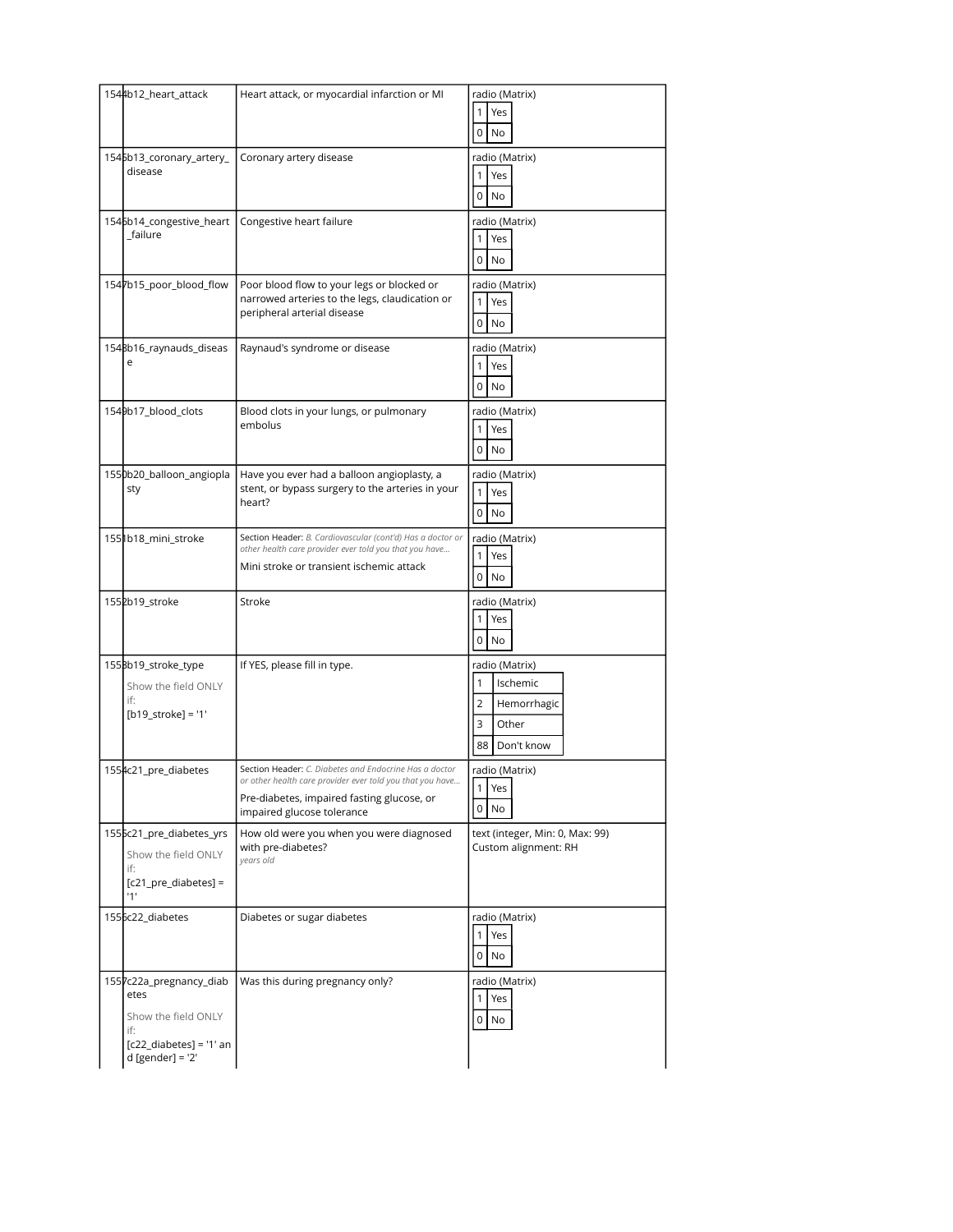| _treated<br>Show the field ONLY<br>if:<br>$[c22_diabetes] = '1'$                            | 1558c22b_diabetes_insulin   Are you currently being treated with insulin?                                                                                      | radio (Matrix)<br>1 <sup>1</sup><br>Yes<br>0 No                                                                                                               |  |
|---------------------------------------------------------------------------------------------|----------------------------------------------------------------------------------------------------------------------------------------------------------------|---------------------------------------------------------------------------------------------------------------------------------------------------------------|--|
| 1559c22c_insulin_first_me<br>d<br>Show the field ONLY<br>if:<br>$[c22_diabetes] = '1'$      | Was insulin the first medication used to treat<br>your diabetes?                                                                                               | radio (Matrix)<br>1<br>Yes<br>0 No                                                                                                                            |  |
| 1560c22d_diabetic_pills<br>Show the field ONLY<br>if:<br>$[c22_diabetes] = '1'$             | Are you now using diabetic pills (oral<br>medication) to lower your blood sugar?                                                                               | radio (Matrix)<br>1 <sup>1</sup><br>Yes<br>$0$ No                                                                                                             |  |
| 1561c22e_diabetic_ad_text<br>Show the field ONLY<br>if:<br>$[c22_diabetes] = '1'$           | How old were you when you were diagnosed<br>with diabetes?<br>years old                                                                                        | text (integer, Min: 1, Max: 99)<br>Custom alignment: RH                                                                                                       |  |
| 1562c23_thyroid_disease                                                                     | Thyroid disease (other than cancer)                                                                                                                            | radio (Matrix)<br>1<br>Yes<br>$\overline{0}$<br>No                                                                                                            |  |
| 156Bc23_thyroid_dx_type<br>Show the field ONLY<br>if:<br>[c23_thyroid_disease]<br>$= 11'$   | If YES, please mark all that apply.                                                                                                                            | checkbox<br>Hyperthyroidism<br>c23_thyroid_dx_type__1<br>1 <sup>1</sup><br>(e.g., Grave's<br>disease)<br>2 c23_thyroid_dx_type__2<br>Hypothyroidism<br>(e.g., |  |
|                                                                                             |                                                                                                                                                                | Hashimoto's<br>thyroiditis)<br>Enlarged thyroid<br>3 I<br>c23_thyroid_dx_type__3<br>or goiter<br>4 c23_thyroid_dx_type__4<br>Benign growth<br>nodule or tumor |  |
|                                                                                             |                                                                                                                                                                | Custom alignment: LV                                                                                                                                          |  |
| 1564d24_allergies                                                                           | Section Header: D. Respiratory Has a doctor or other<br>health care provider ever told you that you have<br>Allergic rhinitis, hay fever or seasonal allergies | radio (Matrix)<br>1<br>Yes<br>0<br>No                                                                                                                         |  |
| 1565d25_copd                                                                                | Chronic obstructive pulmonary disease or<br>COPD (e.g., chronic bronchitis, emphysema)                                                                         | radio (Matrix)<br>1 Yes<br>$0$ No                                                                                                                             |  |
| 1565d26_ipf                                                                                 | Idiopathic pulmonary fibrosis or IPF                                                                                                                           | radio (Matrix)<br>1 <sup>1</sup><br>Yes<br>$0$ No                                                                                                             |  |
| 1567d27_tuberculosis                                                                        | Tuberculosis                                                                                                                                                   | radio (Matrix)<br>1 <sup>1</sup><br>Yes<br>$0$ No                                                                                                             |  |
| 1568d27a_tuberculosis_ty<br>pe<br>Show the field ONLY<br>if:<br>[d27_tuberculosis] =<br>11' | If YES, please fill in type.                                                                                                                                   | radio<br>Latent<br>1<br>$\overline{2}$<br>Active<br>88 Don't Know<br>Custom alignment: RH                                                                     |  |
| 1569d29_cough_breathles<br>sness                                                            | Do you regularly suffer from cough and/or<br>breathlessness?                                                                                                   | radio (Matrix)<br>Yes<br>1 <sup>1</sup><br>$0$ No<br>Custom alignment: RH                                                                                     |  |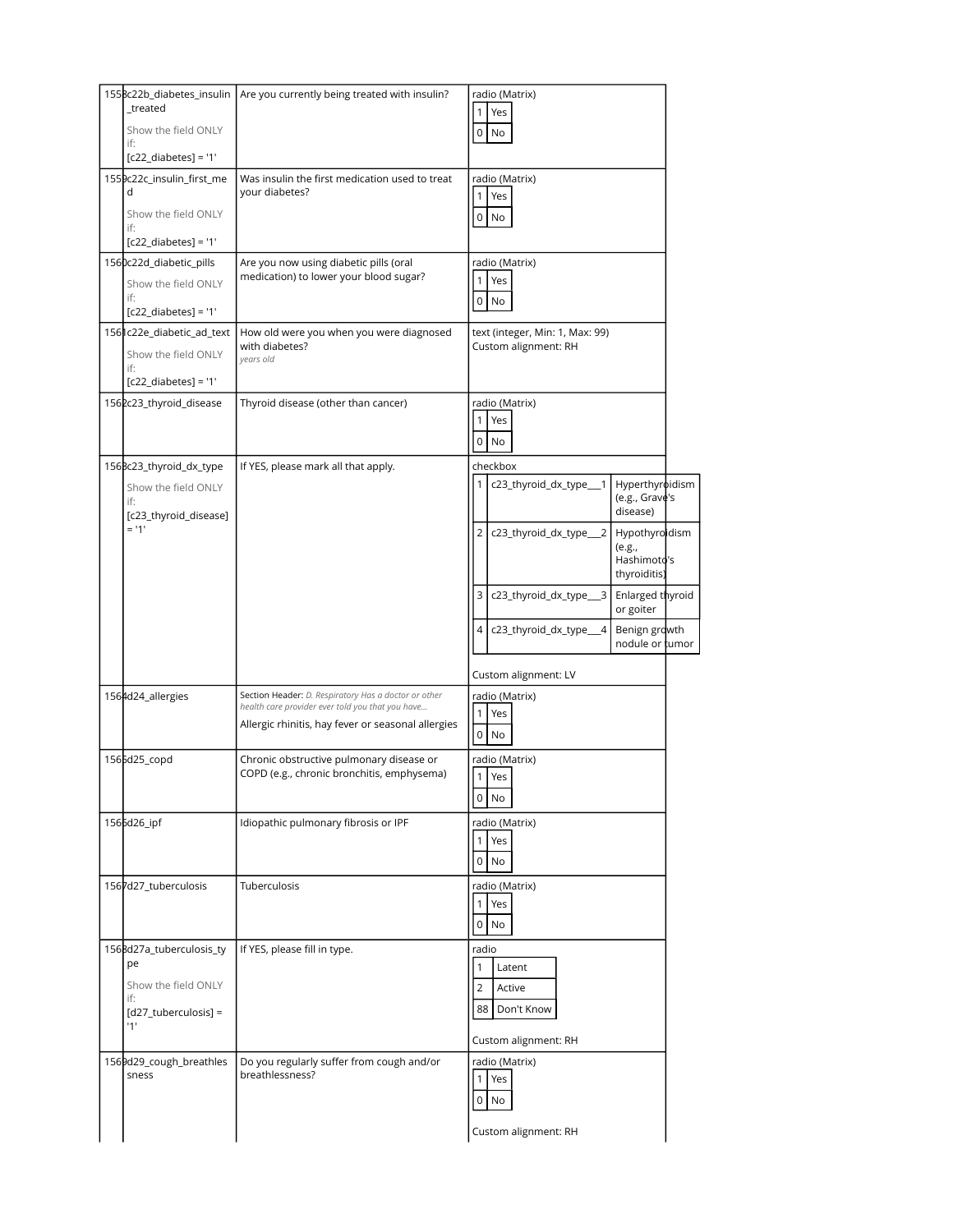| 1570d30_wheeze_whistlin<br>g_chest                                                            | Do you regularly have a wheezing or whistling<br>in your chest?                                                                                                           | radio (Matrix)<br>Yes<br>0<br>No<br>Custom alignment: RH |
|-----------------------------------------------------------------------------------------------|---------------------------------------------------------------------------------------------------------------------------------------------------------------------------|----------------------------------------------------------|
| 1571d28_asthma                                                                                | Section Header: D. Respiratory (cont'd) Has a doctor or<br>other health care provider ever told you that you have<br>Asthma                                               | radio (Matrix)<br>1<br>Yes<br>0<br>No                    |
| 1572d28a_asthma_ad_text<br>Show the field ONLY<br>if:<br>$[d28_asthm] = '1'$                  | At what age were you diagnosed with asthma?<br>vears old                                                                                                                  | text (integer, Min: 0, Max: 99)<br>Custom alignment: RH  |
| 157Bd28b_still_have_asth<br>ma<br>Show the field ONLY<br>if:<br>$[d28_asthma] = '1'$          | Do you still have asthma?                                                                                                                                                 | radio (Matrix)<br>Yes<br>0<br>No                         |
| 1574d28c_asthma_episod<br>$e_{12m}$<br>Show the field ONLY<br>if:<br>$[d28_asthm] = '1'$      | In the past 12 months, have you had an<br>episode of asthma or an asthma attack?                                                                                          | radio (Matrix)<br>1<br>Yes<br>0<br>No                    |
| 1575d28d_asthma_er_visit<br>12m<br>Show the field ONLY<br>if:<br>$[d28_asthma] = '1'$         | In the past 12 months, have you visited the ER<br>or an Urgent Care center because of asthma?                                                                             | radio (Matrix)<br>1<br>Yes<br>0<br>No                    |
| 1576d28e_asthma_med_ta<br>ke_12m<br>Show the field ONLY<br>if:<br>$[d28_$ asthma] = '1'       | In the past 12 months, have you taken<br>medication prescribed by a doctor or other<br>health care professional for asthma?                                               | radio (Matrix)<br>1<br>Yes<br>0<br>No                    |
| 1577d28f_asthma_14d_nu<br>m_nights_text<br>Show the field ONLY<br>if:<br>$[d28_asthma] = '1'$ | In the last 14 days, how many nights did you<br>wake up because of asthma, wheezing or<br>tightness in the chest, or cough?<br>nights                                     | text (integer, Min: 0, Max: 14)<br>Custom alignment: RH  |
| 1578d28g_asthma_14d_li<br>mit_days_text<br>Show the field ONLY<br>if:<br>$[d28_asthma] = '1'$ | In the last 14 days, how many days did you<br>have to slow down or stop play or activities<br>because of asthma, wheezing, or tightness in<br>the chest or cough?<br>days | text (integer, Min: 0, Max: 14)<br>Custom alignment: RH  |
| 1579d28h_asthma_14d_nu<br>m wheeze text<br>Show the field ONLY<br>if:<br>$[d28_asthma] = '1'$ | In the last 14 days, how many days did you<br>have wheezing or tightness in the chest or<br>cough?<br>days                                                                | text (integer, Min: 0, Max: 14)<br>Custom alignment: RH  |
| 1580e31_seizure_epilepsy                                                                      | Section Header: E. Neurologic Has a doctor or other<br>health care provider ever told you that you have<br>Seizure disorders or epilepsy                                  | radio (Matrix)<br>Yes<br>0<br>No                         |
| 1581e32_migraine                                                                              | Migraine headaches (with or without aura)                                                                                                                                 | radio (Matrix)<br>1<br>Yes<br>0<br>No                    |
| 1582e33_parkinsons                                                                            | Parkinson's disease                                                                                                                                                       | radio (Matrix)<br>Yes<br>1<br>0<br>No                    |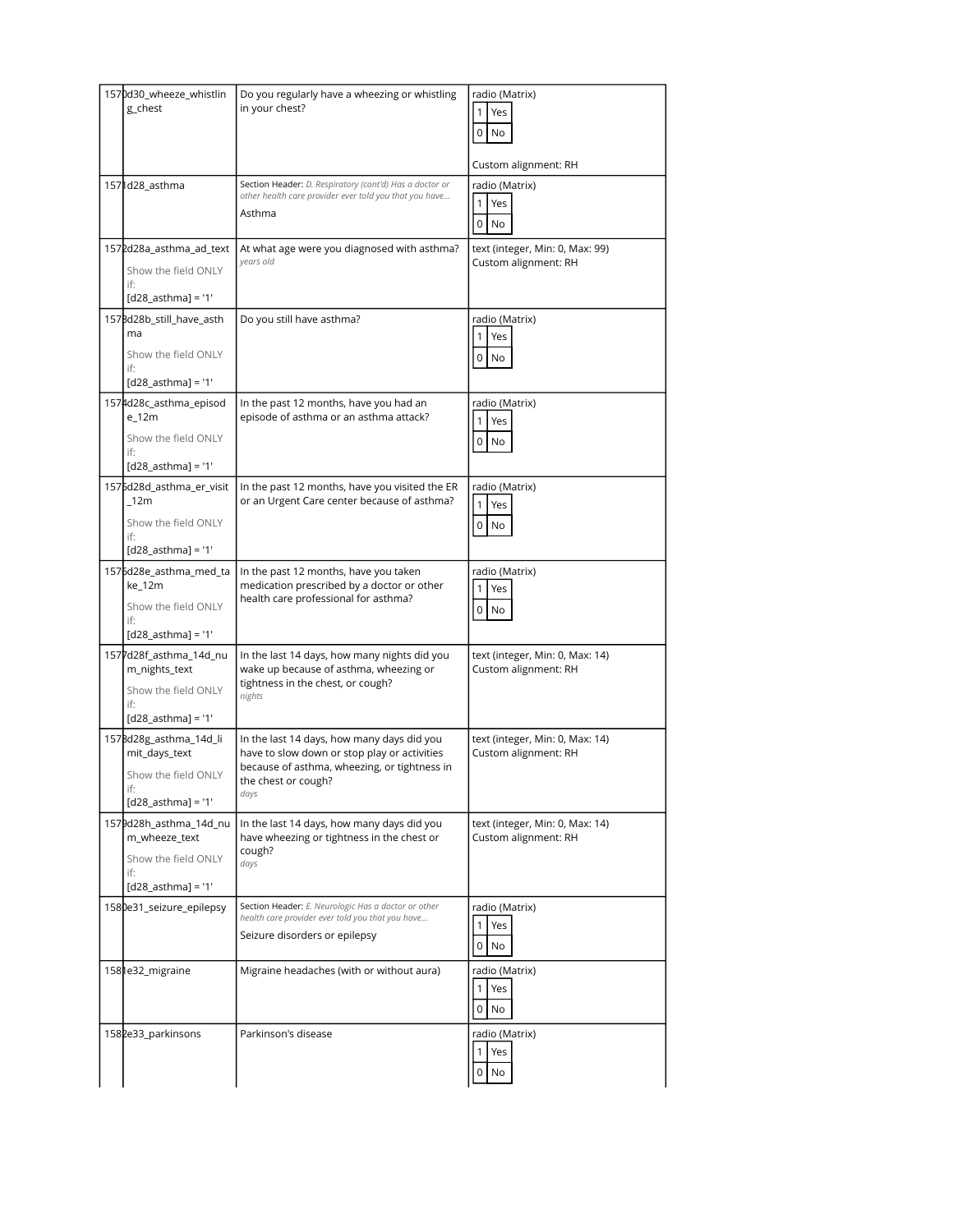| 158Be34_ptsd               | Post-traumatic stress disorder or PTSD                    | radio (Matrix)                                    |
|----------------------------|-----------------------------------------------------------|---------------------------------------------------|
|                            |                                                           | $\mathbf{1}$<br>Yes                               |
|                            |                                                           | $0$ No                                            |
|                            |                                                           |                                                   |
| 1584e35_alzheimers         | Alzheimer's disease                                       | radio (Matrix)                                    |
|                            |                                                           | Yes<br>$\mathbf{1}$                               |
|                            |                                                           | $0$ No                                            |
| 1585e36_multiple_sclerosi  | Multiple sclerosis or MS                                  | radio (Matrix)                                    |
| S                          |                                                           | $\mathbf{1}$                                      |
|                            |                                                           | Yes                                               |
|                            |                                                           | $0$ No                                            |
| 1586f37_celiac             | Section Header: F. Digestive Has a doctor or other health | radio (Matrix)                                    |
|                            | care provider ever told you that you have                 | $\mathbf{1}$<br>Yes                               |
|                            | Celiac disease                                            |                                                   |
|                            |                                                           | $\mathbf 0$<br>No                                 |
| 1587f38_lactose_intoleran  | Lactose intolerance                                       | radio (Matrix)                                    |
| ce                         |                                                           | $\mathbf{1}$<br>Yes                               |
|                            |                                                           |                                                   |
|                            |                                                           | $0$ No                                            |
| 1588f39_crohns             | Crohn's disease                                           | radio (Matrix)                                    |
|                            |                                                           | 1<br>Yes                                          |
|                            |                                                           | $0$ No                                            |
|                            |                                                           |                                                   |
| 1589f40_ulcerative_colitis | Ulcerative colitis                                        | radio (Matrix)                                    |
|                            |                                                           | Yes<br>$\mathbf{1}$                               |
|                            |                                                           | $0$ No                                            |
|                            |                                                           |                                                   |
|                            | 1590f41_polyps_colon_rect Polyps in the colon or rectum   | radio (Matrix)                                    |
| um                         |                                                           | 1 <sup>1</sup><br>Yes                             |
|                            |                                                           | $0$ No                                            |
|                            |                                                           |                                                   |
| 1591f42_gallbladder_disea  | Gallbladder disease                                       | radio (Matrix)                                    |
| se                         |                                                           | $\mathbf{1}$<br>Yes                               |
|                            |                                                           | $\overline{0}$<br>No                              |
|                            |                                                           |                                                   |
| 1592f43_stomach_ulcer      | Stomach or duodenal ulcer                                 | radio (Matrix)                                    |
|                            |                                                           | $\mathbf{1}$<br>Yes                               |
|                            |                                                           | $0$ No                                            |
| 1598f44_cirrhosis          | Cirrhosis                                                 | radio (Matrix)                                    |
|                            |                                                           | $\mathbf{1}$<br>Yes                               |
|                            |                                                           |                                                   |
|                            |                                                           | 0<br>No                                           |
| 1594f45_fatty_liver_diseas | Fatty liver disease or steatosis                          | radio (Matrix)                                    |
| e                          |                                                           | $\mathbf{1}$<br>Yes                               |
|                            |                                                           |                                                   |
|                            |                                                           | $\overline{0}$<br>No                              |
| 1595f46_hepatitis          | Hepatitis                                                 | radio (Matrix)                                    |
|                            |                                                           | Yes<br>1                                          |
|                            |                                                           | 0<br>No                                           |
|                            |                                                           |                                                   |
| 1596f46a_hepatitis_type    | If YES, please check all that apply.                      | checkbox                                          |
| Show the field ONLY        |                                                           | 1<br>Hep A<br>f46a_hepatitis_type___1             |
| if:                        |                                                           | $\overline{2}$<br>Hep B<br>f46a_hepatitis_type__2 |
| $[$ f46_hepatitis] = '1'   |                                                           | 3<br>Hep C                                        |
|                            |                                                           | f46a_hepatitis_type___3                           |
|                            |                                                           | 4<br>Other<br>f46a_hepatitis_type_<br>4           |
|                            |                                                           | 88<br>f46a_hepatitis_type__88<br>Don't            |
|                            |                                                           | know                                              |
| 1597g47_chronic_kidney_d   | Section Header: G. Renal Has a doctor or other health     | radio (Matrix)                                    |
| isease                     | care provider ever told you that you have                 | Yes                                               |
|                            | Chronic kidney disease                                    |                                                   |
|                            |                                                           | No<br>0                                           |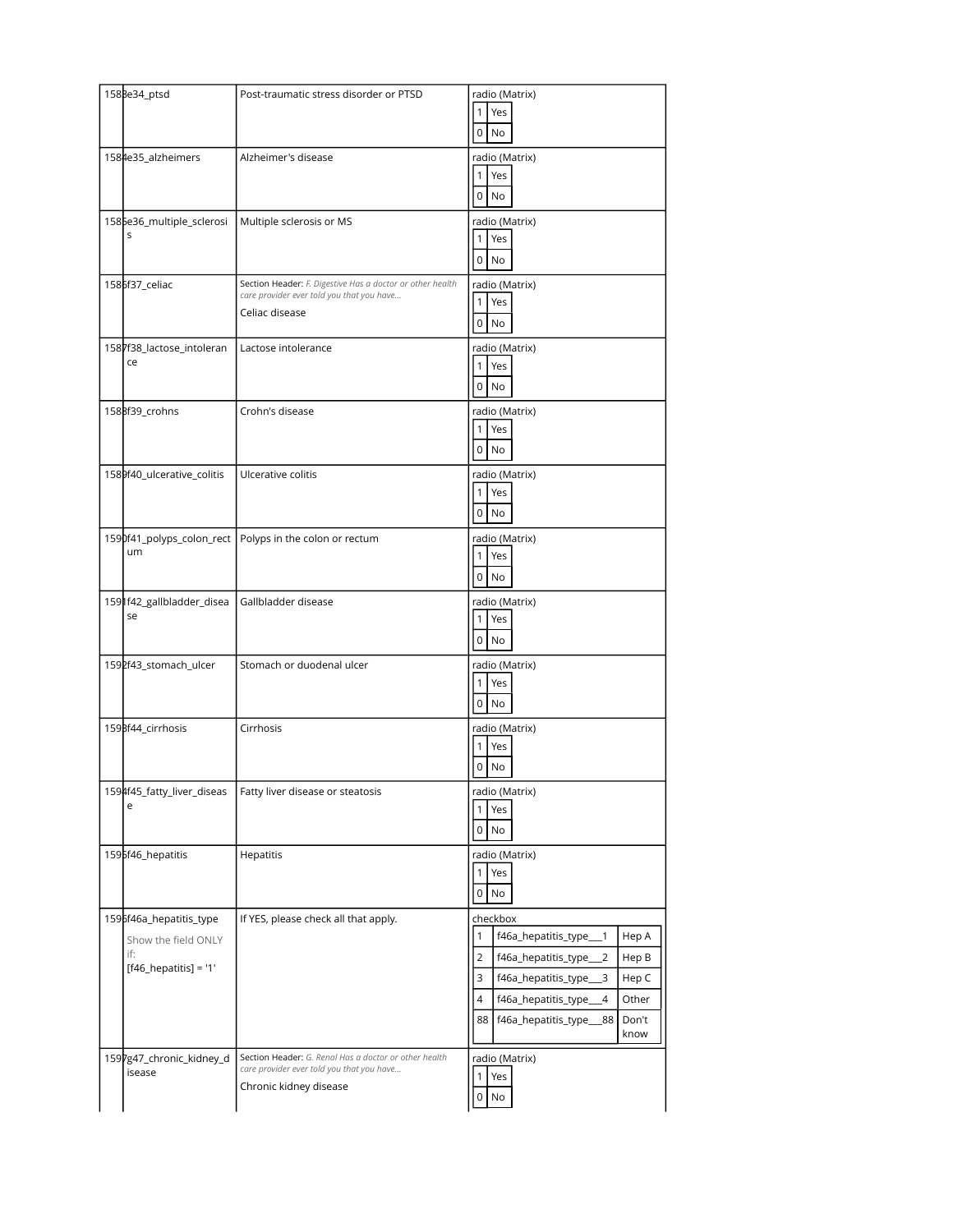| 1598g48_esrd                  | End stage renal disease or ESRD                                                                                                                                                                 | radio (Matrix)<br>Yes<br>1<br>$\mathbf{0}$<br>No              |
|-------------------------------|-------------------------------------------------------------------------------------------------------------------------------------------------------------------------------------------------|---------------------------------------------------------------|
| 1599g49_kidney_stones         | Kidney stones                                                                                                                                                                                   | radio (Matrix)<br>Yes<br>1<br>0<br>No                         |
| 1600g50_kidney_infection      | Pyelonephritis, nephritis, or kidney infection                                                                                                                                                  | radio (Matrix)<br>$\mathbf{1}$<br>Yes<br>$\overline{0}$<br>No |
| 1601g51_pkd                   | Polycystic kidney disease or PKD                                                                                                                                                                | radio (Matrix)<br>$\mathbf{1}$<br>Yes<br>$\mathbf{0}$<br>No   |
| 1602h52_allergic_reactions    | Section Header: H. Immune Has a doctor or other health<br>care provider ever told you that you have<br>Allergies or allergic reactions (other than<br>seasonal allergies)                       | radio (Matrix)<br>$\mathbf{1}$<br>Yes<br>0<br>No              |
| 1603h53_scleroderma           | Scleroderma or systemic sclerosis                                                                                                                                                               | radio (Matrix)<br>Yes<br>$\mathbf{1}$<br>$0$ No               |
| 1604h54_shingles              | Shingles                                                                                                                                                                                        | radio (Matrix)<br>Yes<br>1<br>$\overline{0}$<br>No            |
| 1605h55_fibromyalgia          | Fibromyalgia                                                                                                                                                                                    | radio (Matrix)<br>Yes<br>$\mathbf{1}$<br>$\circ$<br>No        |
| 1605h56_lupus                 | Lupus or SLE or LE                                                                                                                                                                              | radio (Matrix)<br>Yes<br>1                                    |
|                               |                                                                                                                                                                                                 | 0<br>No                                                       |
| 1607h57_sjogrens              | Sjogren's (SHOW-grin) syndrome                                                                                                                                                                  | radio (Matrix)<br>1<br>Yes<br>0<br>No                         |
| 1608i58_hemochromatosis       | Section Header: I. Hematological Has a doctor or other<br>health care provider ever told you that you have<br>Hemochromatosis                                                                   | radio (Matrix)<br>$\mathbf{1}$<br>Yes<br>0<br>No              |
| 1609i59_iron_anemia           | Iron deficiency anemia                                                                                                                                                                          | radio (Matrix)<br>Yes<br>$\mathbf{1}$<br>0<br>No              |
| 1610i60_pernicious_anemi<br>a | Pernicious anemia                                                                                                                                                                               | radio (Matrix)<br>Yes<br>1<br>0<br>No                         |
| 1611i61_sickle_cell           | Sickle cell disease                                                                                                                                                                             | radio (Matrix)<br>Yes<br>$\mathbf{1}$<br>0<br>No              |
| 1612j62_bone_loss             | Section Header: J. Bones, Joints, and Muscles Has a doctor<br>or other health care provider ever told you that you have<br>Bone loss, thinning in the bones, osteopenia,<br>or pre-osteoporosis | radio (Matrix)<br>$\mathbf{1}$<br>Yes<br>0<br>No              |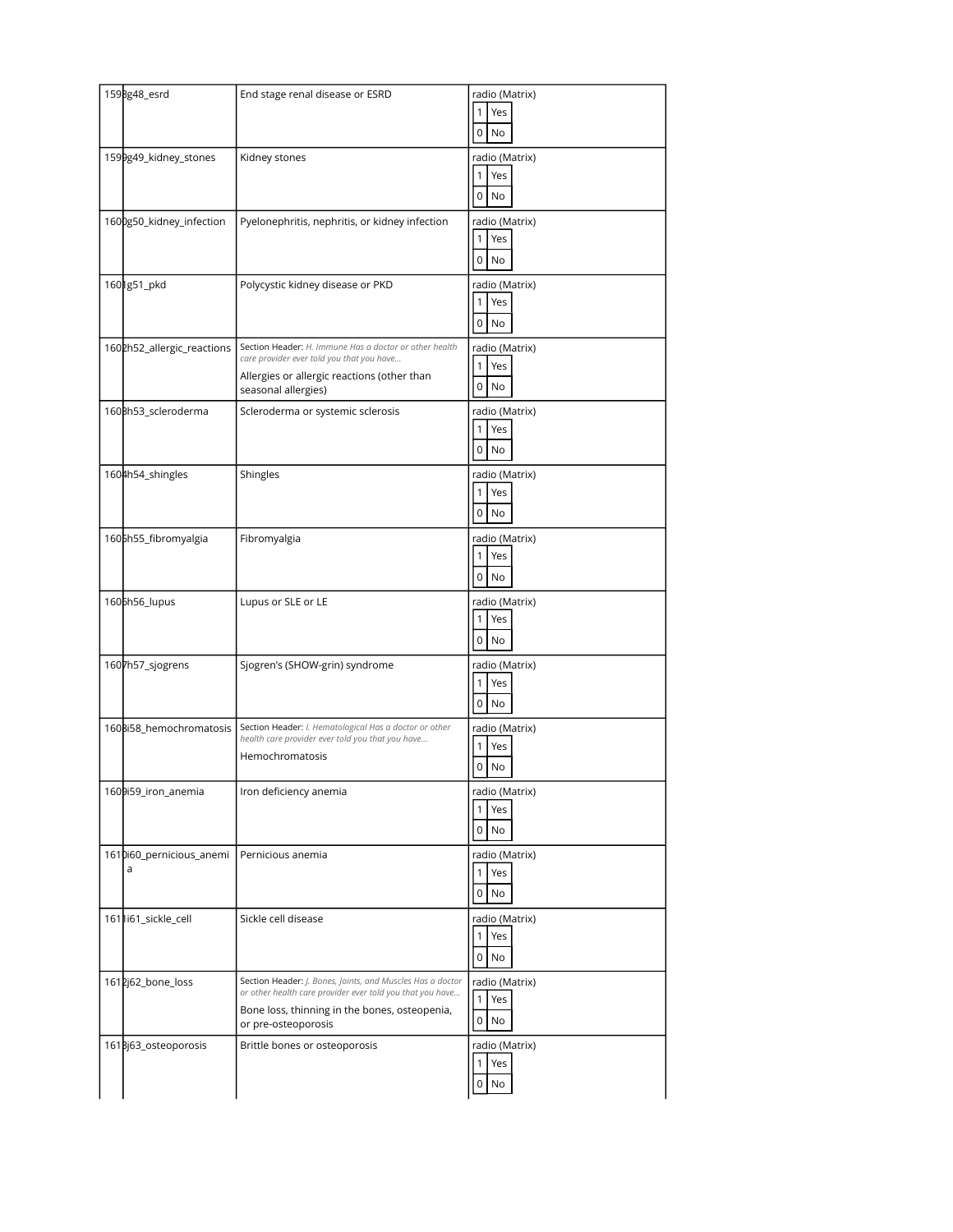| 1614j64_gout                                                                                               | Gout                                                                                                                                                        | radio (Matrix)<br>1<br>Yes<br>0<br>No                                                                               |
|------------------------------------------------------------------------------------------------------------|-------------------------------------------------------------------------------------------------------------------------------------------------------------|---------------------------------------------------------------------------------------------------------------------|
| 1615j65_myositis                                                                                           | Myositis                                                                                                                                                    | radio (Matrix)<br>$\mathbf{1}$<br>Yes<br>0<br>No                                                                    |
| 1616j66a_rheumatoid_arth<br>ritis                                                                          | Section Header: J. Bones, Joints, and Muscles (cont'd) Has<br>a doctor or other health care provider ever told you that<br>you have<br>Rheumatoid arthritis | radio (Matrix)<br>$\mathbf{1}$<br>Yes<br>0<br>No                                                                    |
| 1617j66a1_rheumatoid_ad<br>_text<br>Show the field ONLY<br>if:<br>[j66a_rheumatoid_art<br>$hritis$ ] = '1' | Age at diagnosis<br>years old                                                                                                                               | text (integer, Min: 0, Max: 99)<br>Custom alignment: RH                                                             |
| 1618j66b_osteoarthritis                                                                                    | Osteoarthritis                                                                                                                                              | radio (Matrix)<br>Yes<br>1<br>0<br>No                                                                               |
| 1619j66b1_osteoarthritis_<br>ad_text<br>Show the field ONLY<br>if:<br>$[i66b_osteoarthritis] =$<br>11'     | Age at diagnosis<br>years old                                                                                                                               | text (integer, Min: 0, Max: 99)<br>Custom alignment: RH                                                             |
| 1620j66c_other_arthritis                                                                                   | Other type of arthritis                                                                                                                                     | radio (Matrix)<br>1<br>Yes<br>0<br>No                                                                               |
| 1621j66c1_other_arthritis_<br>ad_text<br>Show the field ONLY<br>if:<br>[j66c_other_arthritis]<br>$= 11'$   | Age at diagnosis<br>years old                                                                                                                               | text (integer, Min: 0, Max: 99)<br>Custom alignment: RH                                                             |
| 1622k67_psoriasis                                                                                          | Section Header: K. Skin, Eyes, and Hair Has a doctor or<br>other health care provider ever told you that you have<br>Psoriasis                              | radio (Matrix)<br>Yes<br>1<br>0<br>No                                                                               |
| 162Bk68_eczema                                                                                             | Eczema                                                                                                                                                      | radio (Matrix)<br>1<br>Yes<br>0<br>No.                                                                              |
| 1624k69_urticaria                                                                                          | Urticaria or hives                                                                                                                                          | radio (Matrix)<br>Yes<br>$\mathbf{1}$<br>0<br>No                                                                    |
| 1625k70_sunburn                                                                                            | Do you sunburn easily?                                                                                                                                      | radio (Matrix)<br>$\mathbf{1}$<br>Yes<br>0<br>No                                                                    |
| 1626k71_scars                                                                                              | Do you develop prominent scars (keloids) after<br>surgery, piercings or other skin injury?                                                                  | radio (Matrix)<br>Yes<br>$\mathbf{1}$<br>0<br>No                                                                    |
| 1627k72_eye_color                                                                                          | What color are your eyes naturally?                                                                                                                         | radio (Matrix)<br>Blue<br>$\mathbf{1}$<br>$\overline{2}$<br>Hazel<br>3<br>Brown or Black<br>4<br>Gray<br>5<br>Green |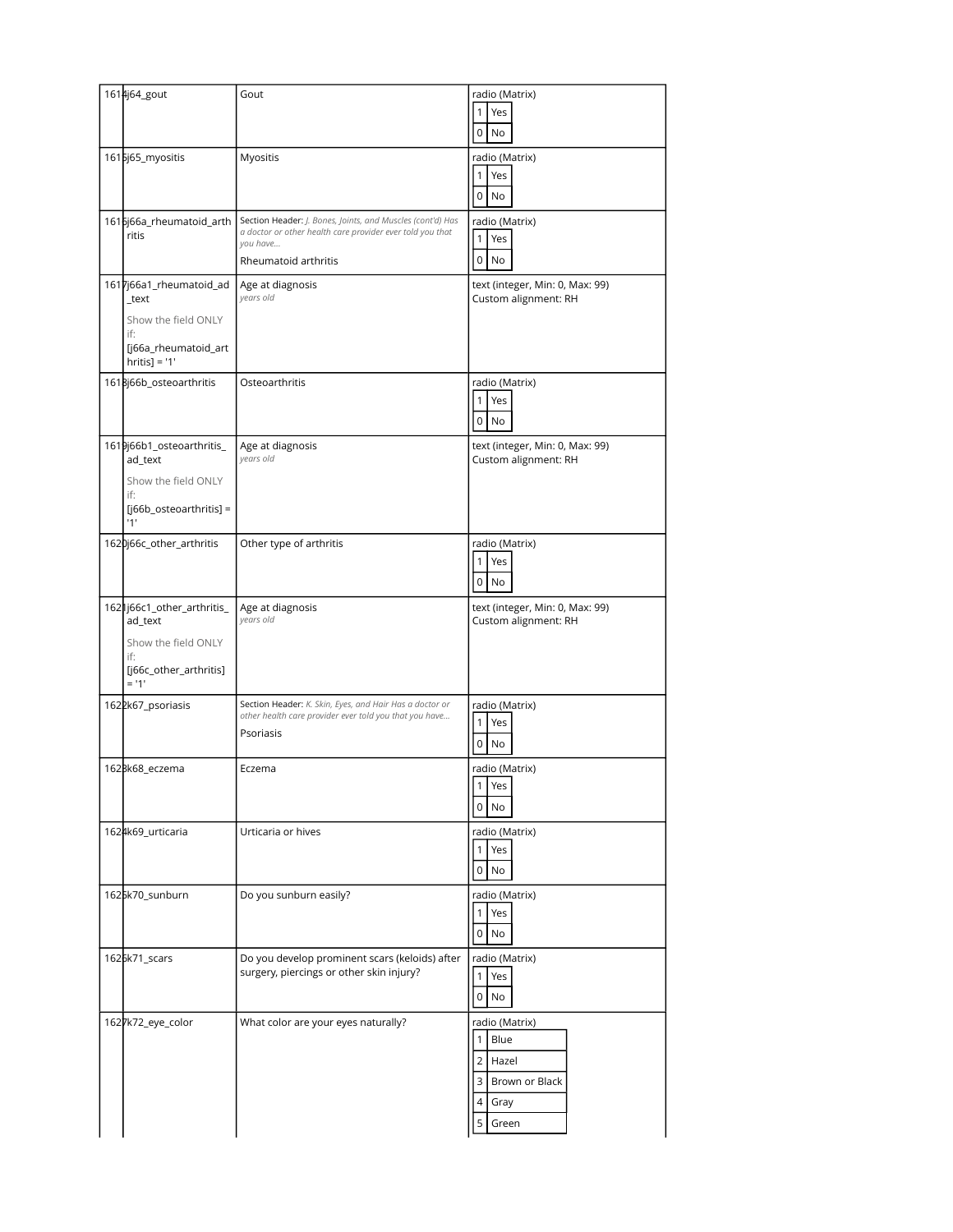| 1628k73_hair_color         | What was the natural color of your hair when<br>you were 18?    | radio (Matrix)                  |
|----------------------------|-----------------------------------------------------------------|---------------------------------|
|                            |                                                                 | Brown                           |
|                            |                                                                 | Red<br>2                        |
|                            |                                                                 | 3<br>Black                      |
|                            |                                                                 | 4<br>Auburn                     |
|                            |                                                                 | 5<br>Blonde                     |
| 1629l74_felt_fatigued      | Section Header: L. Fatigue During the past 7 days               | radio (Matrix)                  |
|                            | Have you felt fatigued?                                         | Not at all                      |
|                            |                                                                 | A little bit<br>2               |
|                            |                                                                 | Somewhat<br>3                   |
|                            |                                                                 | 4<br>Quite a bit                |
|                            |                                                                 | 5<br>Very much                  |
| 1630l75_trouble_starting   | Have you had trouble starting things because<br>you were tired? | radio (Matrix)                  |
|                            |                                                                 | Not at all                      |
|                            |                                                                 | A little bit<br>2               |
|                            |                                                                 | Somewhat<br>3                   |
|                            |                                                                 | Quite a bit<br>4                |
|                            |                                                                 | 5<br>Very much                  |
| 1631176_run_down_averag    | How run down did you feel on average?                           | radio (Matrix)                  |
| e                          |                                                                 | Not at all                      |
|                            |                                                                 | A little bit<br>2               |
|                            |                                                                 | Somewhat<br>3                   |
|                            |                                                                 | Quite a bit<br>4                |
|                            |                                                                 | 5<br>Very much                  |
| 1632l77_fatigued_average   | How fatigued were you on average?                               | radio (Matrix)                  |
|                            |                                                                 | Not at all                      |
|                            |                                                                 | A little bit<br>2               |
|                            |                                                                 | Somewhat<br>3                   |
|                            |                                                                 | Quite a bit<br>4                |
|                            |                                                                 | 5<br>Very much                  |
| 163Bl78_chronic_fatigue    | Have you been told by a doctor or other health                  | radio (Matrix)                  |
|                            | care provider that you have chronic fatigue<br>syndrome?        | Yes<br>1                        |
|                            |                                                                 | 0<br>No                         |
| 1634m79_menstrual_perio    | Section Header: M. For Females Only                             | text (integer, Min: 8, Max: 25) |
| ds_age_text                | At what age did your menstrual periods begin?<br>years old      | Custom alignment: RH            |
| Show the field ONLY<br>if: |                                                                 |                                 |
| [ $gender$ ] = '2'         |                                                                 |                                 |
| 1635m80_still_having_peri  | Are you still having menstrual periods?                         | radio (Matrix)                  |
| ods                        |                                                                 | Yes<br>1                        |
| Show the field ONLY<br>if: |                                                                 | 0<br>No                         |
| [ $gender$ ] = '2'         |                                                                 | Custom alignment: RH            |
| 1636m81_hysterectomy       | Have you had a hysterectomy?                                    | radio (Matrix)                  |
| Show the field ONLY        |                                                                 | $\mathbf{1}$<br>Yes             |
| if:                        |                                                                 | $0$ No                          |
| [ $gender$ ] = '2'         |                                                                 |                                 |
|                            |                                                                 | Custom alignment: RH            |
| 1637m82_ovaries            | Have you had any ovaries removed?                               | radio (Matrix)                  |
| Show the field ONLY        |                                                                 | Yes<br>1 <sup>1</sup>           |
| if:<br>[ $gender$ ] = '2'  |                                                                 | $\overline{0}$<br>No            |
|                            |                                                                 | Custom alignment: RH            |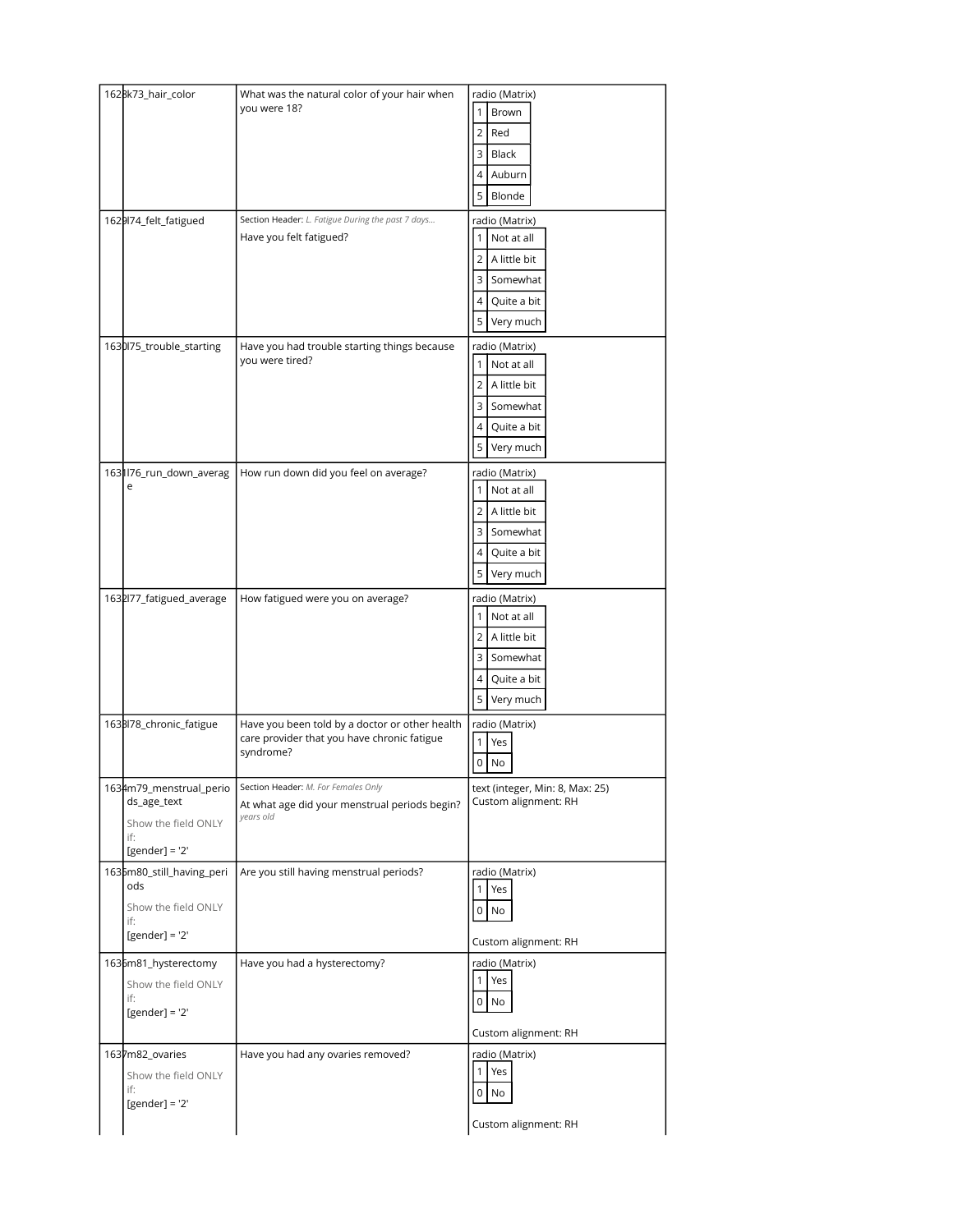| 1638m82a_number_ovarie                                  | How many ovaries have you had removed?                                                                                 | radio                                                   |
|---------------------------------------------------------|------------------------------------------------------------------------------------------------------------------------|---------------------------------------------------------|
| s_removed                                               |                                                                                                                        | $\mathbf{1}$<br>Only one                                |
| Show the field ONLY<br>if:                              |                                                                                                                        | $\overline{2}$<br>Both                                  |
| $[m82_ovaries] = '1'$                                   |                                                                                                                        | Custom alignment: RH                                    |
| 1639m82b_ovaries_remov                                  | At what age did you have one or both ovaries                                                                           | text (integer, Min: 0, Max: 99)                         |
| ed_age_text                                             | removed?<br>years old                                                                                                  | Custom alignment: RH                                    |
| Show the field ONLY<br>if:                              |                                                                                                                        |                                                         |
| $[m82 \text{ ovaries}] = '1'$ an<br>$d$ [gender] = '2'  |                                                                                                                        |                                                         |
| 1640m83_menopause                                       | Have you reached menopause?                                                                                            | radio (Matrix)                                          |
| Show the field ONLY<br>if:                              |                                                                                                                        | 1<br>Yes                                                |
| $[gender] = '2'$                                        |                                                                                                                        | 0<br>No                                                 |
| 1641m83a_menopause_ag<br>e_text                         | At what age did you reach menopause?<br>years old                                                                      | text (integer, Min: 0, Max: 99)<br>Custom alignment: RH |
| Show the field ONLY<br>if:                              |                                                                                                                        |                                                         |
| $[m83_m$ enopause] =<br>'1' and [gender] = '2'          |                                                                                                                        |                                                         |
| 1642m84_pregnant                                        | Section Header: M. For Females Only (cont'd)                                                                           | radio (Matrix)                                          |
| Show the field ONLY                                     | Have you ever been pregnant?                                                                                           | 1<br>Yes                                                |
| if:<br>$[gender] = '2'$                                 |                                                                                                                        | 0<br>No                                                 |
| 164Bm84a_times_pregnan<br>t_text                        | How many times have you been pregnant?<br>pregnancies                                                                  | text (integer, Min: 0, Max: 59)<br>Custom alignment: RH |
| Show the field ONLY                                     |                                                                                                                        |                                                         |
| if:<br>[gender] = $'2'$ and [m8<br>$4$ _pregnant] = '1' |                                                                                                                        |                                                         |
|                                                         |                                                                                                                        |                                                         |
|                                                         |                                                                                                                        |                                                         |
| 1644m84b_live_births_text<br>Show the field ONLY        | How many live births have you had?<br>births                                                                           | text (integer, Min: 0, Max: 59)<br>Custom alignment: RH |
| if:<br>[gender] = $'2'$ and [m8<br>$4$ pregnant] = '1'  |                                                                                                                        |                                                         |
| 1645m84c_multiples_birth                                | How many sets of twins/multiples have you                                                                              | text (integer, Min: 0, Max: 10)                         |
| s_text                                                  | had?<br>sets                                                                                                           | Custom alignment: RH                                    |
| Show the field ONLY<br>if:                              |                                                                                                                        |                                                         |
| [gender] = $'2'$ and [m8<br>4_pregnant] = '1'           |                                                                                                                        |                                                         |
| 1646m85_birth_control                                   | Have you ever taken birth control pills or other                                                                       | radio (Matrix)                                          |
| Show the field ONLY                                     | birth control medications?                                                                                             | Yes<br>$\mathbf{1}$                                     |
| if:<br>[gender] = $'2'$                                 |                                                                                                                        | 0<br>No                                                 |
|                                                         |                                                                                                                        | Custom alignment: RH                                    |
| 1647m86_hormone_replac<br>ement                         | Have you ever taken hormone replacement<br>therapy medications?                                                        | radio (Matrix)                                          |
| Show the field ONLY                                     |                                                                                                                        | Yes<br>1<br>0<br>No                                     |
| if:<br>$[gender] = '2'$                                 |                                                                                                                        |                                                         |
|                                                         |                                                                                                                        | Custom alignment: RH                                    |
| 1648m87_endometriosis                                   | Section Header: M. For Females Only (cont'd) Has a doctor<br>or other health care provider ever told you that you have | radio (Matrix)<br>$\mathbf{1}$<br>Yes                   |
| Show the field ONLY<br>if:                              | Endometriosis                                                                                                          | 0<br>No                                                 |
| $[gender] = '2'$                                        |                                                                                                                        |                                                         |
| 1649m88_polyps_endomet<br>rium_uterus                   | Polyps in the endometrium or uterus                                                                                    | radio (Matrix)<br>$\mathbf{1}$<br>Yes                   |
| Show the field ONLY<br>if:                              |                                                                                                                        | 0<br>No                                                 |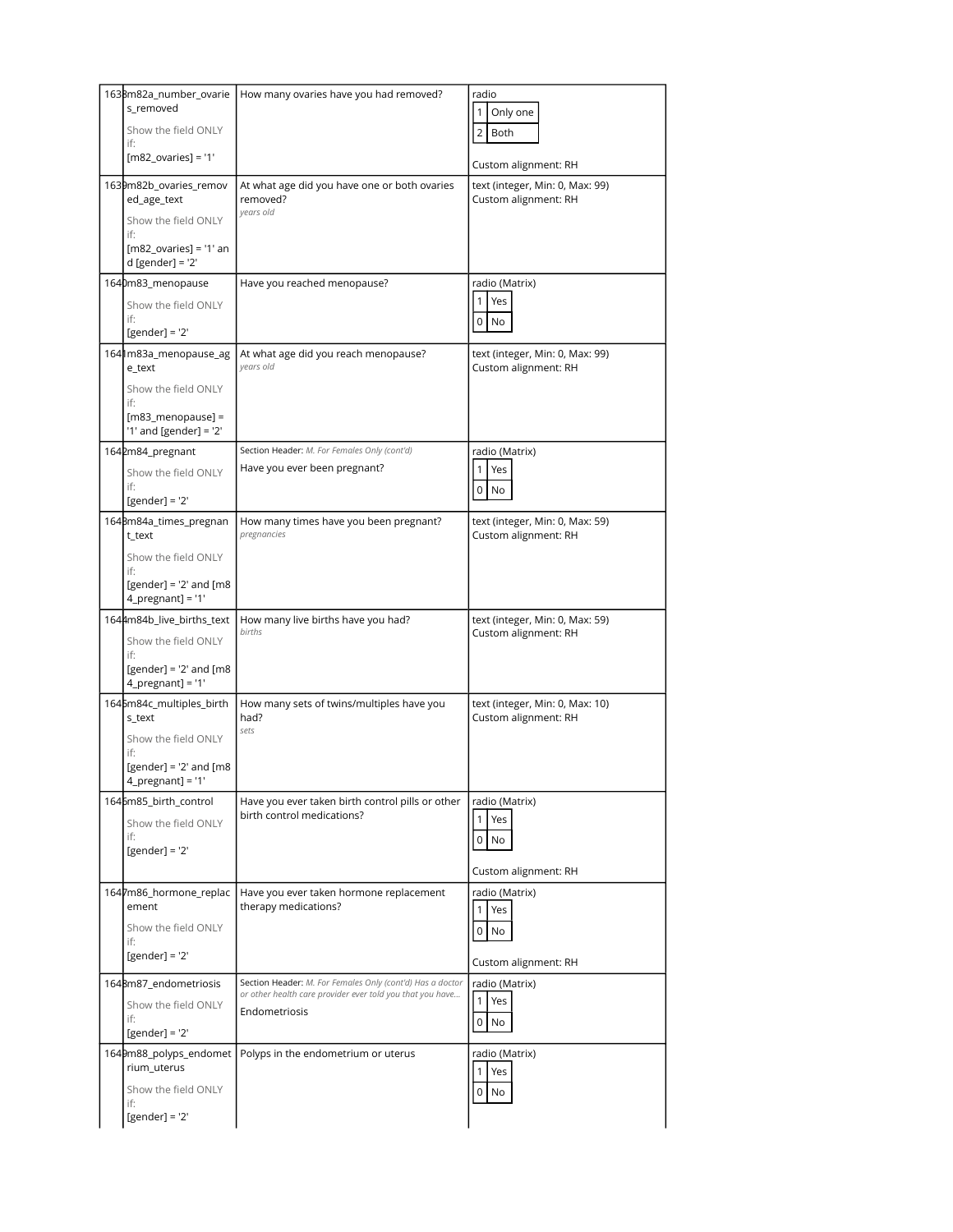| 1650m89_benign_uterine_<br>tumors              | Fibroids, fibroid tumors, uterine fibroids or<br>other benign uterine tumors                                | radio (Matrix)<br>1<br>Yes |
|------------------------------------------------|-------------------------------------------------------------------------------------------------------------|----------------------------|
| Show the field ONLY<br>if:                     |                                                                                                             | $\overline{0}$<br>No       |
| [gender] = $'2'$                               |                                                                                                             |                            |
| 1651m90_ovarian_cysts                          | Ovarian cysts or benign ovarian growth or<br>neoplasm                                                       | radio (Matrix)             |
| Show the field ONLY<br>if:                     |                                                                                                             | Yes<br>1                   |
| [ $gender$ ] = '2'                             |                                                                                                             | 0<br>No                    |
| 1652n91_enlarged_prostat<br>e                  | Section Header: N. For Males Only Has a doctor or other<br>health care provider ever told you that you have | radio (Matrix)<br>1        |
| Show the field ONLY<br>if:                     | Enlarged prostate or benign prostatic<br>hyperplasia                                                        | Yes<br>0<br>No             |
| $[gender] = '1'$                               |                                                                                                             |                            |
| 1653n92_prostatitis                            | Inflammation of the prostate or prostatitis                                                                 | radio (Matrix)             |
| Show the field ONLY                            |                                                                                                             | Yes<br>$\mathbf{1}$        |
| if:<br>[gender] = $'1'$                        |                                                                                                             | $0$ No                     |
| 1654n93_epididymitis                           | Inflammation of the tube next to the testicle                                                               | radio (Matrix)             |
| Show the field ONLY                            | that carries sperm or epididymitis                                                                          | Yes<br>1                   |
| if:                                            |                                                                                                             | 0<br>No                    |
| [gender] = $'1'$<br>1655n94_testicular_torsion | Twisted testicle or testicular torsion                                                                      | radio (Matrix)             |
| Show the field ONLY                            |                                                                                                             | Yes<br>1                   |
| if:                                            |                                                                                                             | 0<br>No                    |
| [gender] = $'1'$                               |                                                                                                             |                            |
| 1656n95_abn_loc_testicle                       | Abnormal location of a testicle                                                                             | radio (Matrix)             |
| Show the field ONLY<br>if:                     |                                                                                                             | Yes<br>1                   |
| $[gender] = '1'$                               |                                                                                                             | 0<br>No                    |
| 1657n96_sperm_abn                              | Sperm abnormalities                                                                                         | radio (Matrix)             |
| Show the field ONLY                            |                                                                                                             | 1<br>Yes                   |
| if:<br>[gender] = $'1'$                        |                                                                                                             | $\overline{0}$<br>No       |
| 1658n97_varicocele                             | Abnormal veins near testis or varicocele                                                                    | radio (Matrix)             |
| Show the field ONLY                            |                                                                                                             | 1<br>Yes                   |
| if:                                            |                                                                                                             | <b>No</b><br>0             |
| [gender] = $'1'$<br>1659n98_caused_pregnan     |                                                                                                             |                            |
| cy                                             | Have you ever caused a pregnancy?                                                                           | radio (Matrix)<br>1 Yes    |
| Show the field ONLY                            |                                                                                                             | $0$ No                     |
| if:<br>$[gender] = '1'$                        |                                                                                                             |                            |
| 1660n99_trouble_having_c                       | Have you experienced problems trying to have                                                                | radio (Matrix)             |
| hild                                           | children?                                                                                                   | Yes<br>1                   |
| Show the field ONLY                            |                                                                                                             | 0<br>No                    |
| if:<br>[gender] = $'1'$                        |                                                                                                             |                            |
| 1661n100_surgery_testicle                      | Have you ever had surgery for a problem with                                                                | radio (Matrix)             |
| Show the field ONLY                            | a testicle (often done during childhood)?                                                                   | 1<br>Yes                   |
| if:<br>[ $gender$ ] = '1'                      |                                                                                                             | 0<br>No                    |
| 1662o101_cancer_or_mali                        | Section Header: O. Cancer                                                                                   | radio (Matrix)             |
| gnancy                                         | Have you ever had cancer or a malignancy of                                                                 | 1<br>Yes                   |
|                                                | any kind?                                                                                                   | No<br>$\overline{0}$       |
| 166Bcancer_yes_instructio                      | If YES, please mark all that apply and indicate                                                             | descriptive                |
| ns                                             | the age you were first diagnosed.                                                                           |                            |
| Show the field ONLY                            |                                                                                                             |                            |
| if:<br>[o101_cancer_or_mali                    |                                                                                                             |                            |
| $gnancy$ ] = '1'                               |                                                                                                             |                            |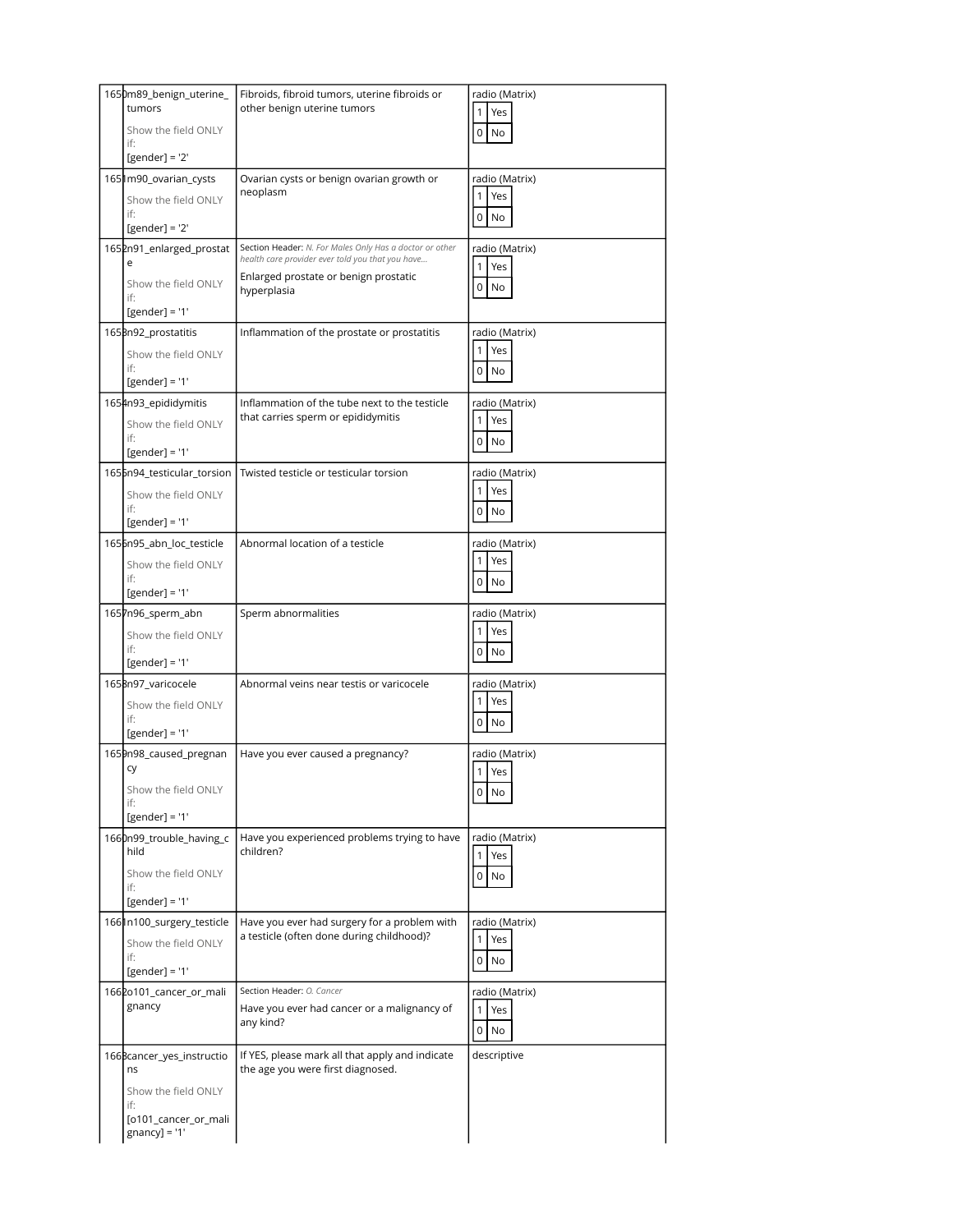| 1664o102_cancer_bladder                      | Bladder                                                                                                         | radio (Matrix)                                          |
|----------------------------------------------|-----------------------------------------------------------------------------------------------------------------|---------------------------------------------------------|
| Show the field ONLY                          |                                                                                                                 | Yes<br>1                                                |
| if:                                          |                                                                                                                 | 0<br>No                                                 |
| [o101_cancer_or_mali<br>$gnancy$ ] = '1'     |                                                                                                                 |                                                         |
| 1665o102_cancer_bladder<br>ad text           | Age at first diagnosis<br>age at first diagnosis                                                                | text (integer, Min: 0, Max: 99)<br>Custom alignment: RH |
| Show the field ONLY<br>if:                   |                                                                                                                 |                                                         |
| [o102_cancer_bladde<br>$r$ ] = '1'           |                                                                                                                 |                                                         |
| 1666o103_cancer_blood                        | Blood                                                                                                           | radio (Matrix)                                          |
| Show the field ONLY<br>if:                   |                                                                                                                 | Yes<br>1                                                |
| [0101_cancer_or_mali<br>$gnancy$ ] = '1'     |                                                                                                                 | 0<br>No                                                 |
| 1667o103_cancer_blood_a<br>d_text            | Age at first diagnosis<br>age at first diagnosis                                                                | text (integer, Min: 0, Max: 99)<br>Custom alignment: RH |
| Show the field ONLY<br>if:                   |                                                                                                                 |                                                         |
| [o103_cancer_blood]<br>$= 11$                |                                                                                                                 |                                                         |
| 1668o104_cancer_bone                         | Bone                                                                                                            | radio (Matrix)                                          |
| Show the field ONLY<br>if:                   |                                                                                                                 | Yes<br>1                                                |
| [o101_cancer_or_mali                         |                                                                                                                 | 0<br>No                                                 |
| $gnancy$ ] = '1'                             |                                                                                                                 |                                                         |
| 1669o104_cancer_bone_a<br>d_text             | Age at first diagnosis<br>age at first diagnosis                                                                | text (integer, Min: 0, Max: 99)<br>Custom alignment: RH |
| Show the field ONLY<br>if:                   |                                                                                                                 |                                                         |
| $[0104 \text{_cancer}\text{_bone}] =$<br>'1' |                                                                                                                 |                                                         |
| 1670o105_cancer_brain                        | Section Header: O. Cancer (cont'd) Please mark all that<br>apply and indicate the age you were first diagnosed. | radio (Matrix)                                          |
| Show the field ONLY<br>if:                   | Brain                                                                                                           | 1<br>Yes                                                |
| [o101_cancer_or_mali                         |                                                                                                                 | 0<br>No                                                 |
| $gnancy$ ] = '1'                             |                                                                                                                 |                                                         |
| 16710105_cancer_brain_a<br>d_text            | Age at first diagnosis<br>age at first diagnosis                                                                | text (integer, Min: 0, Max: 99)<br>Custom alignment: RH |
| Show the field ONLY<br>if:                   |                                                                                                                 |                                                         |
| $[0105$ _cancer_brain] =<br>'1'              |                                                                                                                 |                                                         |
| 1672o106_cancer_breast                       | Breast, including ductal carcinoma in situ                                                                      | radio (Matrix)                                          |
| Show the field ONLY<br>if:                   | (DCIS)                                                                                                          | Yes<br>1                                                |
| [o101_cancer_or_mali<br>$gnancy$ ] = '1'     |                                                                                                                 | 0<br>No                                                 |
| 167Bo106_cancer_breast_a<br>d_text           | Age at first diagnosis<br>age at first diagnosis                                                                | text (integer, Min: 0, Max: 99)<br>Custom alignment: RH |
|                                              |                                                                                                                 |                                                         |
| Show the field ONLY                          |                                                                                                                 |                                                         |
| if:<br>[o106_cancer_breast]<br>$= 11'$       |                                                                                                                 |                                                         |
| 1674o107_cancer_cervix                       | Cervix (cervical)                                                                                               | radio (Matrix)                                          |
| Show the field ONLY                          |                                                                                                                 | Yes<br>1                                                |
| if:<br>[o101_cancer_or_mali                  |                                                                                                                 | $\overline{0}$<br>No                                    |
| $gnancy$ ] = '1' and [gen<br>$der] = '2'$    |                                                                                                                 |                                                         |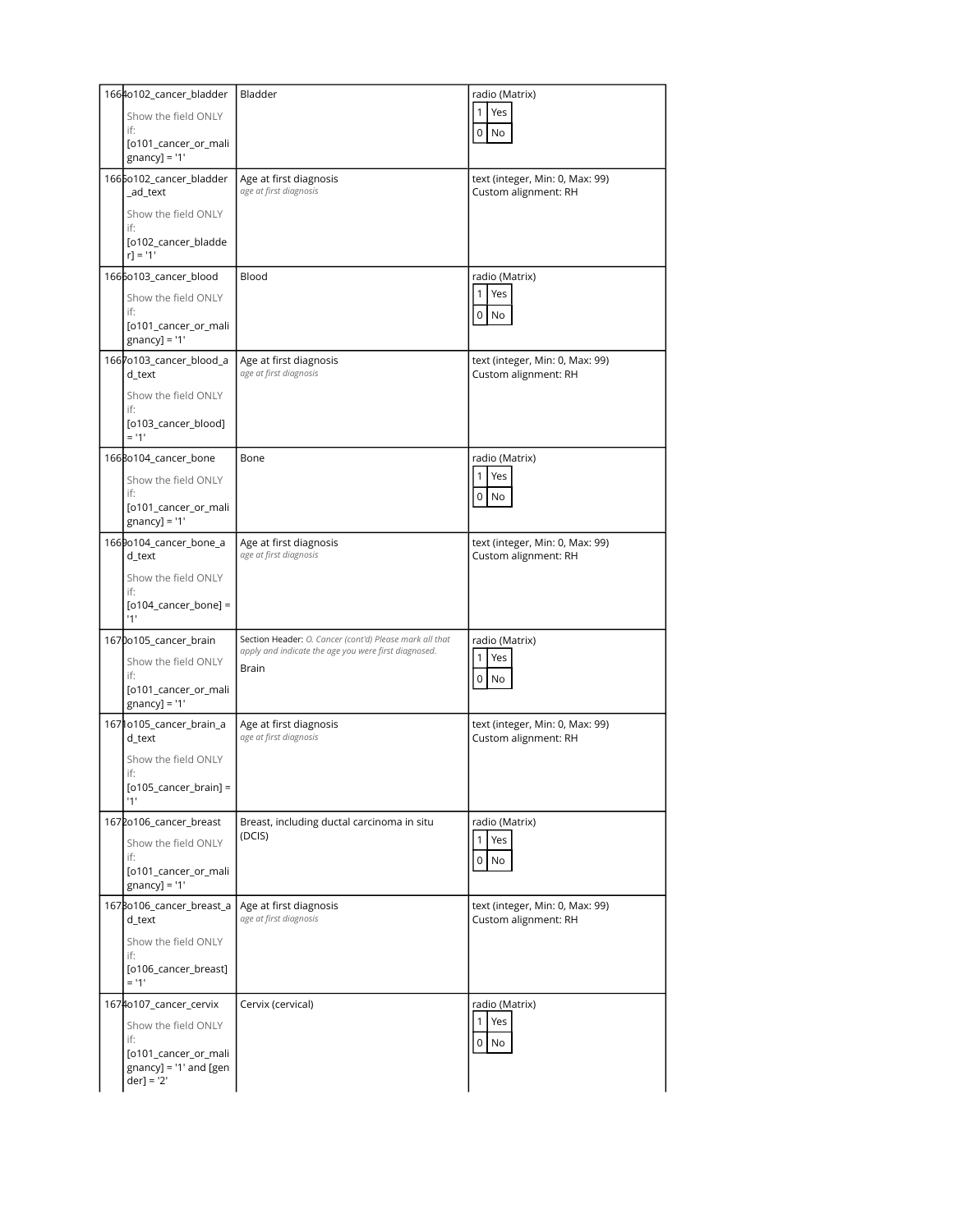| 1675o107_cancer_cervix_a<br>d_text<br>Show the field ONLY | Age at first diagnosis<br>age at first diagnosis                                                                | text (integer, Min: 0, Max: 99)<br>Custom alignment: RH |
|-----------------------------------------------------------|-----------------------------------------------------------------------------------------------------------------|---------------------------------------------------------|
| if:<br>[o107_cancer_cervix]<br>$= 11$                     |                                                                                                                 |                                                         |
| 1676o108_cancer_colon                                     | Section Header: O. Cancer (cont'd) Please mark all that                                                         | radio (Matrix)                                          |
| Show the field ONLY                                       | apply and indicate the age you were first diagnosed.<br>Colon                                                   | Yes<br>1                                                |
| if:<br>[o101_cancer_or_mali<br>$gnancy$ ] = '1'           |                                                                                                                 | 0<br>No                                                 |
| 1677o108_cancer_colon_a<br>d_text                         | Age at first diagnosis<br>age at first diagnosis                                                                | text (integer, Min: 0, Max: 99)<br>Custom alignment: RH |
| Show the field ONLY<br>if:                                |                                                                                                                 |                                                         |
| [o108_cancer_colon]<br>$= 11$                             |                                                                                                                 |                                                         |
| 1678o109_cancer_esophag<br><b>us</b>                      | Esophagus (esophageal)                                                                                          | radio (Matrix)<br>Yes<br>$\mathbf{1}$                   |
| Show the field ONLY<br>if:                                |                                                                                                                 | 0<br>No                                                 |
| [o101_cancer_or_mali<br>$gnancy$ ] = '1'                  |                                                                                                                 |                                                         |
| 1679o109_cancer_esophag<br>us_ad_text                     | Age at first diagnosis<br>age at first diagnosis                                                                | text (integer, Min: 0, Max: 99)<br>Custom alignment: RH |
| Show the field ONLY<br>if:                                |                                                                                                                 |                                                         |
| [o109_cancer_esopha<br>$gus] = '1'$                       |                                                                                                                 |                                                         |
| 1680o110_cancer_gallblad<br>der                           | Gallbladder                                                                                                     | radio (Matrix)<br>1<br>Yes                              |
| Show the field ONLY<br>if:                                |                                                                                                                 | 0<br>No                                                 |
| [o101_cancer_or_mali<br>$gnancy$ ] = '1'                  |                                                                                                                 |                                                         |
| 1681o110_cancer_gallblad<br>der_ad_text                   | Age at first diagnosis<br>age at first diagnosis                                                                | text (integer, Min: 0, Max: 99)<br>Custom alignment: RH |
| Show the field ONLY<br>if:                                |                                                                                                                 |                                                         |
| [o110_cancer_gallblad<br>$der] = '1'$                     |                                                                                                                 |                                                         |
| 1682o111_cancer_kidney                                    | Section Header: O. Cancer (cont'd) Please mark all that<br>apply and indicate the age you were first diagnosed. | radio (Matrix)<br>1 Yes                                 |
| Show the field ONLY<br>if:                                | Kidney                                                                                                          | 0<br>No                                                 |
| [o101_cancer_or_mali<br>$gnancy$ ] = '1'                  |                                                                                                                 |                                                         |
| 168Bo111_cancer_kidney_<br>ad_text                        | Age at first diagnosis<br>age at first diagnosis                                                                | text (integer, Min: 0, Max: 99)<br>Custom alignment: RH |
| Show the field ONLY<br>if:                                |                                                                                                                 |                                                         |
| [o111_cancer_kidney]<br>$= 11$                            |                                                                                                                 |                                                         |
| 1684o112_cancer_larynx                                    | Larynx/windpipe                                                                                                 | radio (Matrix)                                          |
| Show the field ONLY<br>if:                                |                                                                                                                 | Yes<br>0<br>No                                          |
| [o101_cancer_or_mali<br>$gnancy$ ] = '1'                  |                                                                                                                 |                                                         |
| 1685o112_cancer_larynx_a<br>d_text                        | Age at first diagnosis<br>age at first diagnosis                                                                | text (integer, Min: 0, Max: 99)<br>Custom alignment: RH |
| Show the field ONLY                                       |                                                                                                                 |                                                         |
| if:<br>[o112_cancer_larynx]<br>$= 11$                     |                                                                                                                 |                                                         |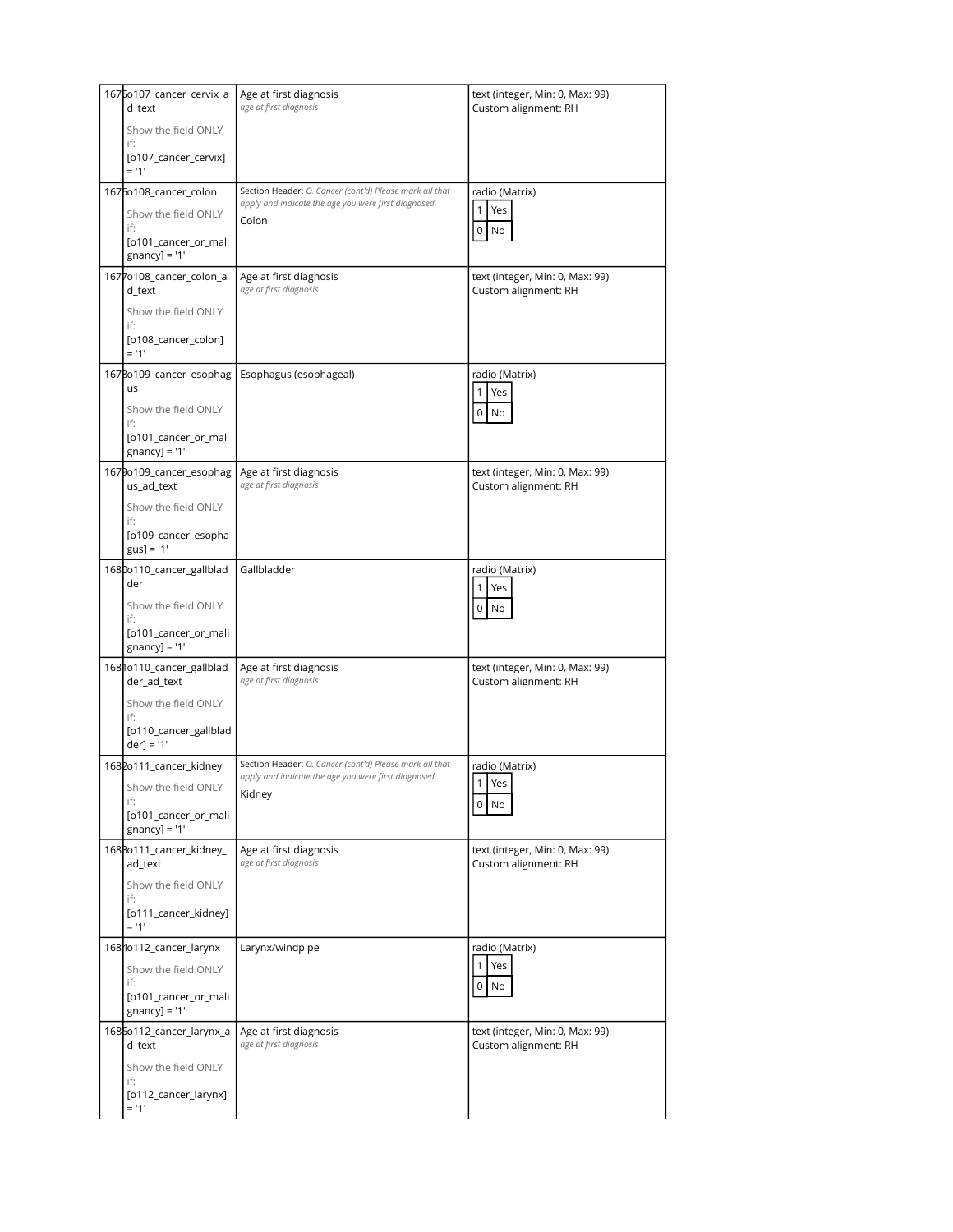| 1686o113_cancer_leukemi<br>a                    | Leukemia                                                                                                        | radio (Matrix)                                          |
|-------------------------------------------------|-----------------------------------------------------------------------------------------------------------------|---------------------------------------------------------|
| Show the field ONLY                             |                                                                                                                 | Yes<br>$\mathbf{1}$<br>$\overline{0}$<br>No             |
| if:<br>[0101_cancer_or_mali                     |                                                                                                                 |                                                         |
| $gnancy$ ] = '1'                                |                                                                                                                 |                                                         |
| 1687o113_cancer_leukemi<br>a_ad_text            | Age at first diagnosis<br>age at first diagnosis                                                                | text (integer, Min: 0, Max: 99)<br>Custom alignment: RH |
| Show the field ONLY<br>if:                      |                                                                                                                 |                                                         |
| [o113_cancer_leukem<br>$ a  = '1'$              |                                                                                                                 |                                                         |
| 1688o114_cancer_liver                           | Section Header: O. Cancer (cont'd) Please mark all that<br>apply and indicate the age you were first diagnosed. | radio (Matrix)                                          |
| Show the field ONLY<br>if:                      | Liver                                                                                                           | 1<br>Yes                                                |
| [0101_cancer_or_mali<br>$gnancy$ ] = '1'        |                                                                                                                 | $\overline{0}$<br>No                                    |
| 1689o114_cancer_liver_ad<br>_text               | Age at first diagnosis<br>age at first diagnosis                                                                | text (integer, Min: 0, Max: 99)<br>Custom alignment: RH |
| Show the field ONLY                             |                                                                                                                 |                                                         |
| if:<br>$[0114$ _cancer_liver] =<br>'1'          |                                                                                                                 |                                                         |
| 1690o115_cancer_lung                            | Lung                                                                                                            | radio (Matrix)                                          |
| Show the field ONLY                             |                                                                                                                 | 1<br>Yes                                                |
| if:<br>[o101_cancer_or_mali                     |                                                                                                                 | $\overline{0}$<br>No                                    |
| $gnancy$ ] = '1'<br>1691o115_cancer_lung_ad     | Age at first diagnosis                                                                                          | text (integer, Min: 0, Max: 99)                         |
| _text                                           | age at first diagnosis                                                                                          | Custom alignment: RH                                    |
| Show the field ONLY<br>if:                      |                                                                                                                 |                                                         |
| $[0115$ _cancer_lung] =<br>'1'                  |                                                                                                                 |                                                         |
| 1692o116_cancer_lympho<br>ma                    | Section Header: O. Cancer (cont'd) Please mark all that<br>apply and indicate the age you were first diagnosed. | radio (Matrix)<br>$\mathbf{1}$<br>Yes                   |
| Show the field ONLY                             | Lymphoma/Hodgkin's disease                                                                                      | $0$ No                                                  |
| if:<br>[0101_cancer_or_mali                     |                                                                                                                 |                                                         |
| $gnancy$ ] = '1'                                |                                                                                                                 |                                                         |
| 1698o116_cancer_lympho<br>ma_ad_text            | Age at first diagnosis<br>age at first diagnosis                                                                | text (integer, Min: 0, Max: 99)<br>Custom alignment: RH |
| Show the field ONLY<br>if:                      |                                                                                                                 |                                                         |
| [o116_cancer_lympho<br>$ma] = '1'$              |                                                                                                                 |                                                         |
| 1694o117_cancer_nonhod<br>gkins                 | Non-Hodgkin's lymphoma                                                                                          | radio (Matrix)                                          |
| Show the field ONLY                             |                                                                                                                 | 1 <sup>1</sup><br>Yes<br>$0$ No                         |
| if:<br>[0101_cancer_or_mali<br>$gnancy$ ] = '1' |                                                                                                                 |                                                         |
| 1695o117_cancer_nonhod<br>gkins_ad_text         | Age at first diagnosis<br>age at first diagnosis                                                                | text (integer, Min: 0, Max: 99)<br>Custom alignment: RH |
| Show the field ONLY                             |                                                                                                                 |                                                         |
| if:<br>[o117_cancer_nonho<br>$dgkins] = '1'$    |                                                                                                                 |                                                         |
| 1696o118_cancer_melano                          | Melanoma                                                                                                        | radio (Matrix)                                          |
| ma<br>Show the field ONLY                       |                                                                                                                 | $\mathbf{1}$<br>Yes<br>$0$ No                           |
| if:<br>[o101_cancer_or_mali                     |                                                                                                                 |                                                         |
| $gnancy$ ] = '1'                                |                                                                                                                 |                                                         |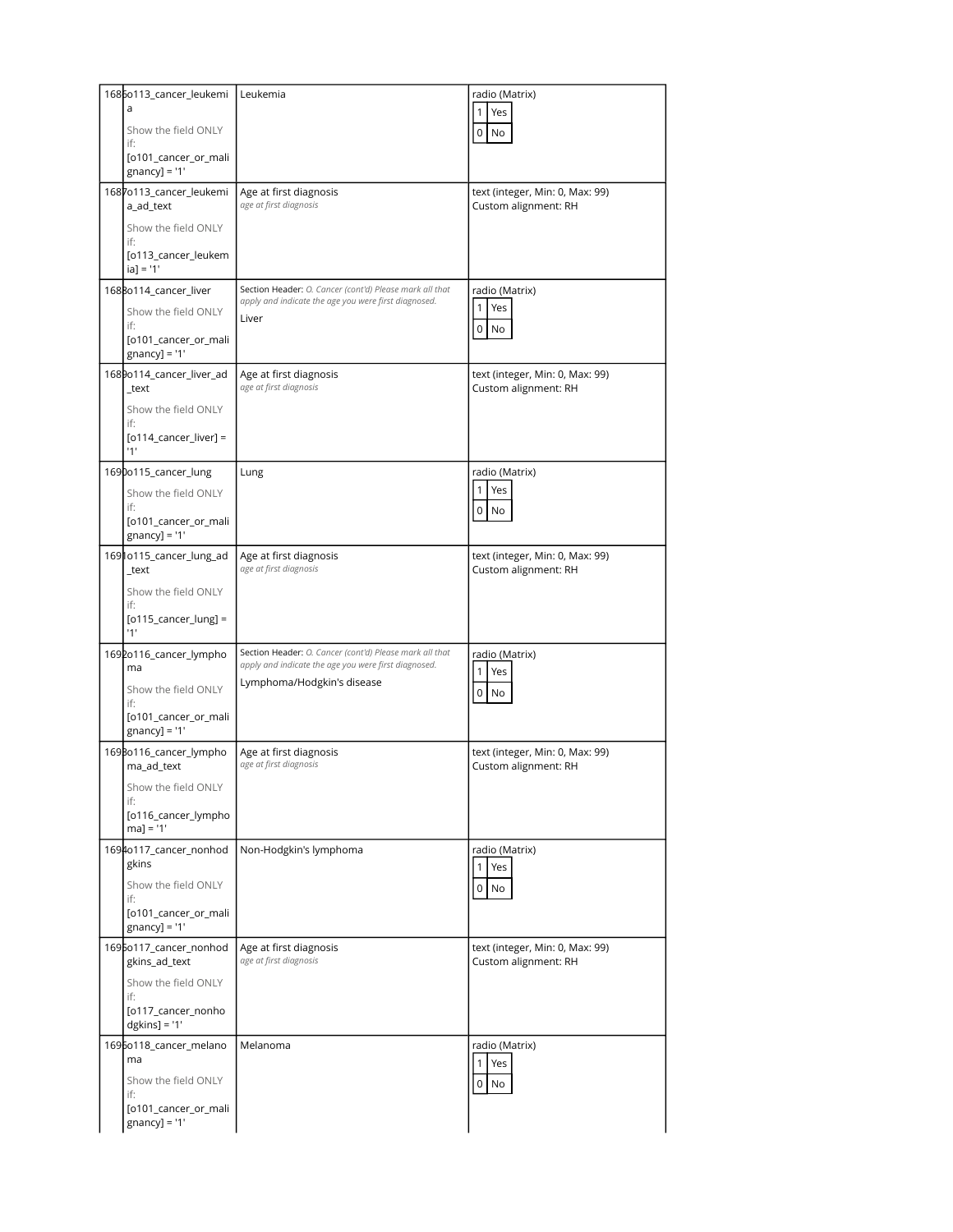| 1697o118_cancer_melano<br>ma_ad_text              | Age at first diagnosis<br>age at first diagnosis                                                                | text (integer, Min: 0, Max: 99)<br>Custom alignment: RH |
|---------------------------------------------------|-----------------------------------------------------------------------------------------------------------------|---------------------------------------------------------|
| Show the field ONLY<br>if:                        |                                                                                                                 |                                                         |
| [o118_cancer_melano<br>$ma] = '1'$                |                                                                                                                 |                                                         |
| 1698o119_cancer_mouth                             | Section Header: O. Cancer (cont'd) Please mark all that<br>apply and indicate the age you were first diagnosed. | radio (Matrix)                                          |
| Show the field ONLY<br>if:                        | Mouth/tongue/lip                                                                                                | Yes<br>1                                                |
| [0101_cancer_or_mali<br>$gnancy$ ] = '1'          |                                                                                                                 | 0<br>No                                                 |
| 1699o119_cancer_mouth_<br>ad_text                 | Age at first diagnosis<br>age at first diagnosis                                                                | text (integer, Min: 0, Max: 99)<br>Custom alignment: RH |
| Show the field ONLY<br>if:                        |                                                                                                                 |                                                         |
| [o119_cancer_mouth]<br>$= 11'$                    |                                                                                                                 |                                                         |
| 1700o120_cancer_spinalco<br>rd                    | Spinal cord                                                                                                     | radio (Matrix)                                          |
| Show the field ONLY<br>if:                        |                                                                                                                 | 1<br>Yes<br>0<br>No                                     |
| [0101_cancer_or_mali<br>$gnancy$ ] = '1'          |                                                                                                                 |                                                         |
| 1701o120_cancer_spinalco<br>rd_ad_text            | Age at first diagnosis<br>age at first diagnosis                                                                | text (integer, Min: 0, Max: 99)<br>Custom alignment: RH |
| Show the field ONLY<br>if:                        |                                                                                                                 |                                                         |
| [o120_cancer_spinalc<br>$ord$ ] = '1'             |                                                                                                                 |                                                         |
| 1702o121_cancer_ovary                             | Ovary (ovarian)                                                                                                 | radio (Matrix)                                          |
| Show the field ONLY<br>if:                        |                                                                                                                 | 1<br>Yes                                                |
| [0101_cancer_or_mali                              |                                                                                                                 | 0<br>No                                                 |
| $gnancy$ ] = '1' and [gen<br>$der] = '2'$         |                                                                                                                 |                                                         |
| 1708o121_cancer_ovary_a<br>d_text                 | Age at first diagnosis<br>age at first diagnosis                                                                | text (integer, Min: 0, Max: 99)<br>Custom alignment: RH |
| Show the field ONLY<br>if:                        |                                                                                                                 |                                                         |
| [o121_cancer_ovary]<br>$= 11'$                    |                                                                                                                 |                                                         |
| 1704o122_cancer_pancrea<br>S                      | Section Header: O. Cancer (cont'd) Please mark all that<br>apply and indicate the age you were first diagnosed. | radio (Matrix)                                          |
| Show the field ONLY                               | Pancreas (pancreatic)                                                                                           | 1<br>Yes<br>0<br>No                                     |
| if:<br>[0101_cancer_or_mali                       |                                                                                                                 |                                                         |
| $gnancy$ ] = '1'                                  |                                                                                                                 |                                                         |
| 1705o122_cancer_pancrea<br>s_ad_text              | Age at first diagnosis<br>age at first diagnosis                                                                | text (integer, Min: 0, Max: 99)<br>Custom alignment: RH |
| Show the field ONLY<br>if:                        |                                                                                                                 |                                                         |
| [o122_cancer_pancre<br>$as] = '1'$                |                                                                                                                 |                                                         |
| 1706o123_cancer_prostate                          | Prostate                                                                                                        | radio (Matrix)                                          |
| Show the field ONLY<br>if:                        |                                                                                                                 | 1<br>Yes<br>$\overline{0}$<br>No                        |
| [o101_cancer_or_mali<br>$gnancy$ ] = '1' and [gen |                                                                                                                 |                                                         |
| $der] = '1'$                                      |                                                                                                                 |                                                         |
| 1707o123_cancer_prostate<br>_ad_text              | Age at first diagnosis<br>age at first diagnosis                                                                | text (integer, Min: 0, Max: 99)<br>Custom alignment: RH |
| Show the field ONLY<br>if:                        |                                                                                                                 |                                                         |
| [o123_cancer_prostat<br>$e$ ] = '1'               |                                                                                                                 |                                                         |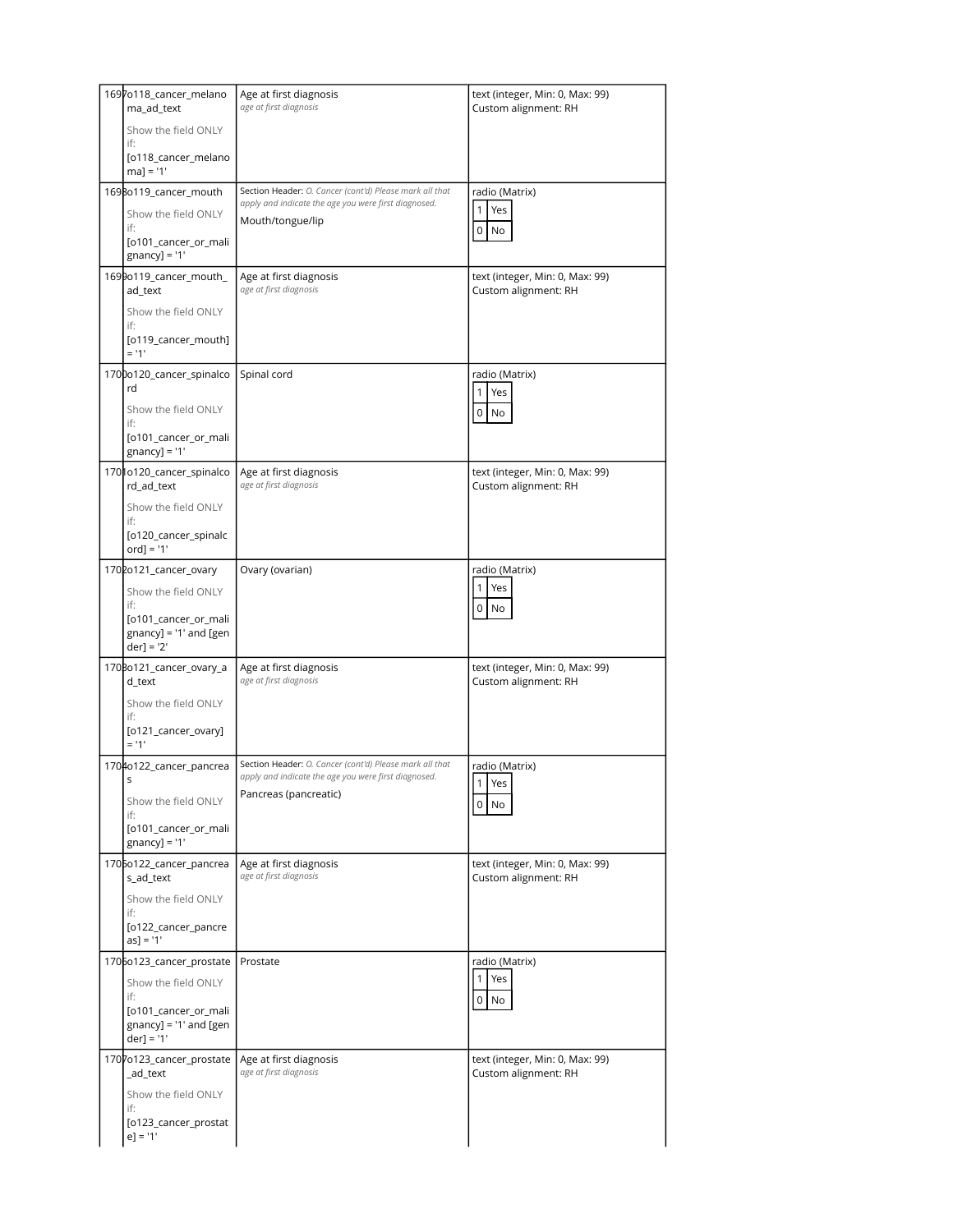| 1708o124_cancer_rectum                                            | Rectum (rectal)                                                                                                 | radio (Matrix)                                          |
|-------------------------------------------------------------------|-----------------------------------------------------------------------------------------------------------------|---------------------------------------------------------|
| Show the field ONLY<br>if:                                        |                                                                                                                 | Yes<br>1                                                |
| [0101_cancer_or_mali<br>$gnancy$ ] = '1'                          |                                                                                                                 | 0<br>No                                                 |
| 1709o124_cancer_rectum_<br>ad_text                                | Age at first diagnosis<br>age at first diagnosis                                                                | text (integer, Min: 0, Max: 99)<br>Custom alignment: RH |
| Show the field ONLY<br>if:                                        |                                                                                                                 |                                                         |
| [o124_cancer_rectum]<br>$= 11$                                    |                                                                                                                 |                                                         |
| 1710o125_cancer_skin_no<br>nmel                                   | Section Header: O. Cancer (cont'd) Please mark all that<br>apply and indicate the age you were first diagnosed. | radio (Matrix)<br>Yes<br>1                              |
| Show the field ONLY<br>if:                                        | Skin (non-melanoma)                                                                                             | 0<br>No                                                 |
| [0101_cancer_or_mali<br>$gnancy$ ] = '1'                          |                                                                                                                 |                                                         |
| 17110125_cancer_skin_no<br>nmel ad text                           | Age at first diagnosis<br>age at first diagnosis                                                                | text (integer, Min: 0, Max: 99)<br>Custom alignment: RH |
| Show the field ONLY<br>if:                                        |                                                                                                                 |                                                         |
| [o125_cancer_skin_no<br>$nmel] = '1'$                             |                                                                                                                 |                                                         |
| 1712o126_cancer_skin_un<br>known                                  | Skin (don't know what kind)                                                                                     | radio (Matrix)<br>Yes<br>1                              |
| Show the field ONLY<br>if:                                        |                                                                                                                 | 0<br>No                                                 |
| [0101_cancer_or_mali<br>$gnancy$ ] = '1'                          |                                                                                                                 |                                                         |
| 171Bo126_cancer_skin_un<br>known_ad_text                          | Age at first diagnosis<br>age at first diagnosis                                                                | text (integer, Min: 0, Max: 99)<br>Custom alignment: RH |
| Show the field ONLY<br>if:                                        |                                                                                                                 |                                                         |
| [o126_cancer_skin_un<br>$known$ ] = '1'                           |                                                                                                                 |                                                         |
| 1714o127_cancer_soft_tiss<br>ue                                   | Soft tissue (muscle or fat)                                                                                     | radio (Matrix)<br>Yes<br>1                              |
| Show the field ONLY<br>if:                                        |                                                                                                                 | 0<br>No                                                 |
| [0101_cancer_or_mali<br>$gnancy$ ] = '1'                          |                                                                                                                 |                                                         |
| 1715o127_cancer_soft_tiss   Age at first diagnosis<br>ue_ad_text  | age at first diagnosis                                                                                          | text (integer, Min: 0, Max: 99)<br>Custom alignment: RH |
| Show the field ONLY<br>if:                                        |                                                                                                                 |                                                         |
| [o127_cancer_soft_tis<br>$suel = '1'$                             |                                                                                                                 |                                                         |
| 1716o128_cancer_stomac<br>h                                       | Section Header: O. Cancer (cont'd) Please mark all that<br>apply and indicate the age you were first diagnosed. | radio (Matrix)<br>Yes<br>1                              |
| Show the field ONLY<br>if:                                        | Stomach                                                                                                         | 0<br>No                                                 |
| [0101_cancer_or_mali<br>$gnancy$ ] = '1'                          |                                                                                                                 |                                                         |
| 1717o128_cancer_stomac<br>h_ad_text                               | Age at first diagnosis<br>age at first diagnosis                                                                | text (integer, Min: 0, Max: 99)<br>Custom alignment: RH |
| Show the field ONLY<br>if:                                        |                                                                                                                 |                                                         |
| [o128_cancer_stomac<br>$h] = '1'$                                 |                                                                                                                 |                                                         |
| 1718o129_cancer_testis                                            | Testis (testicular)                                                                                             | radio (Matrix)<br>Yes<br>1                              |
| Show the field ONLY<br>if:                                        |                                                                                                                 | 0<br>No                                                 |
| [o101_cancer_or_mali<br>$gnancy$ ] = '1' and [gen<br>$der] = '1'$ |                                                                                                                 |                                                         |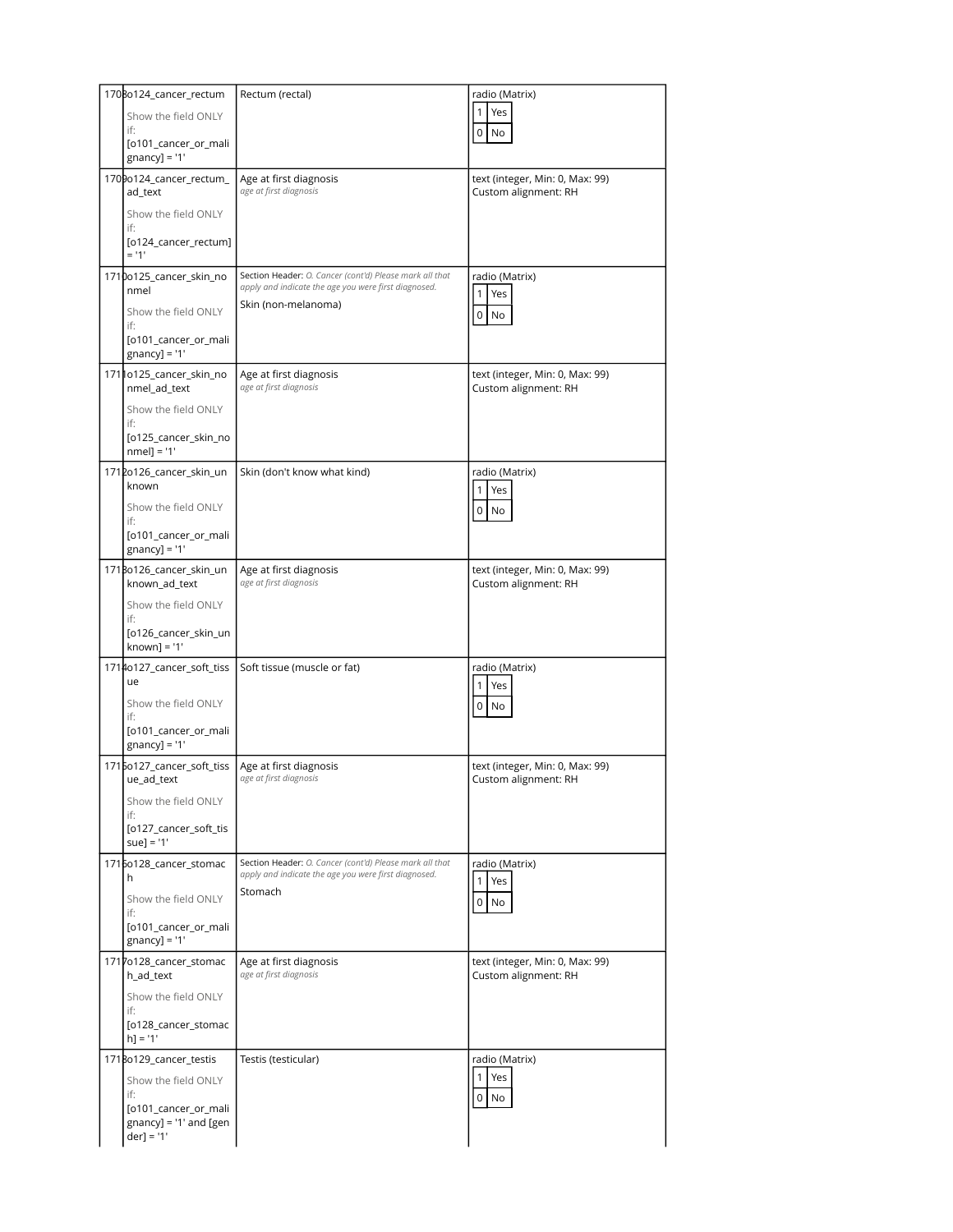| 1719o129_cancer_testis_a<br>d_text        | Age at first diagnosis<br>age at first diagnosis                                                                | text (integer, Min: 0, Max: 99)<br>Custom alignment: RH |
|-------------------------------------------|-----------------------------------------------------------------------------------------------------------------|---------------------------------------------------------|
| Show the field ONLY                       |                                                                                                                 |                                                         |
| if:<br>$[0129$ _cancer_testis] =          |                                                                                                                 |                                                         |
| '1'                                       |                                                                                                                 |                                                         |
| 1720o130_cancer_throat                    | Throat/pharynx                                                                                                  | radio (Matrix)                                          |
| Show the field ONLY<br>if:                |                                                                                                                 | Yes<br>1<br>$\mathsf 0$<br>No                           |
| [o101_cancer_or_mali<br>$gnancy$ ] = '1'  |                                                                                                                 |                                                         |
| 1721o130_cancer_throat_a<br>d_text        | Age at first diagnosis<br>age at first diagnosis                                                                | text (integer, Min: 0, Max: 99)<br>Custom alignment: RH |
| Show the field ONLY<br>if:                |                                                                                                                 |                                                         |
| [o130_cancer_throat]<br>$= 11'$           |                                                                                                                 |                                                         |
| 1722o131_cancer_thyroid                   | Section Header: O. Cancer (cont'd) Please mark all that<br>apply and indicate the age you were first diagnosed. | radio (Matrix)                                          |
| Show the field ONLY<br>if:                | Thyroid                                                                                                         | 1<br>Yes<br>0<br>No                                     |
| [o101_cancer_or_mali<br>$gnancy$ ] = '1'  |                                                                                                                 |                                                         |
| 1723o131_cancer_thyroid_<br>ad text       | Age at first diagnosis<br>age at first diagnosis                                                                | text (integer, Min: 0, Max: 99)<br>Custom alignment: RH |
| Show the field ONLY<br>if:                |                                                                                                                 |                                                         |
| [0131_cancer_thyroi<br>$d$ ] = '1'        |                                                                                                                 |                                                         |
| 1724o132_cancer_uterus                    | Uterus (uterine)                                                                                                | radio (Matrix)                                          |
| Show the field ONLY                       |                                                                                                                 | 1<br>Yes                                                |
| if:<br>[o101_cancer_or_mali               |                                                                                                                 | $\mathsf 0$<br>No                                       |
| $gnancy$ ] = '1' and [gen<br>$der] = '2'$ |                                                                                                                 |                                                         |
| 1725o132_cancer_uterus_<br>ad_text        | Age at first diagnosis<br>age at first diagnosis                                                                | text (integer, Min: 0, Max: 99)<br>Custom alignment: RH |
| Show the field ONLY<br>if:                |                                                                                                                 |                                                         |
| [o132_cancer_uterus]<br>$= 11$            |                                                                                                                 |                                                         |
| 1725o133_cancer_other                     | Other                                                                                                           | radio (Matrix)                                          |
| Show the field ONLY                       |                                                                                                                 | 1<br>Yes                                                |
| if:<br>[0101_cancer_or_mali               |                                                                                                                 | $0$ No                                                  |
| $gnancy$ ] = '1'                          |                                                                                                                 |                                                         |
| 1727o133_cancer_other_a<br>d_text         | Age at first diagnosis<br>age at first diagnosis                                                                | text (integer, Min: 0, Max: 99)<br>Custom alignment: RH |
| Show the field ONLY                       |                                                                                                                 |                                                         |
| if:<br>[o133_cancer_other]                |                                                                                                                 |                                                         |
| $= 11$                                    |                                                                                                                 |                                                         |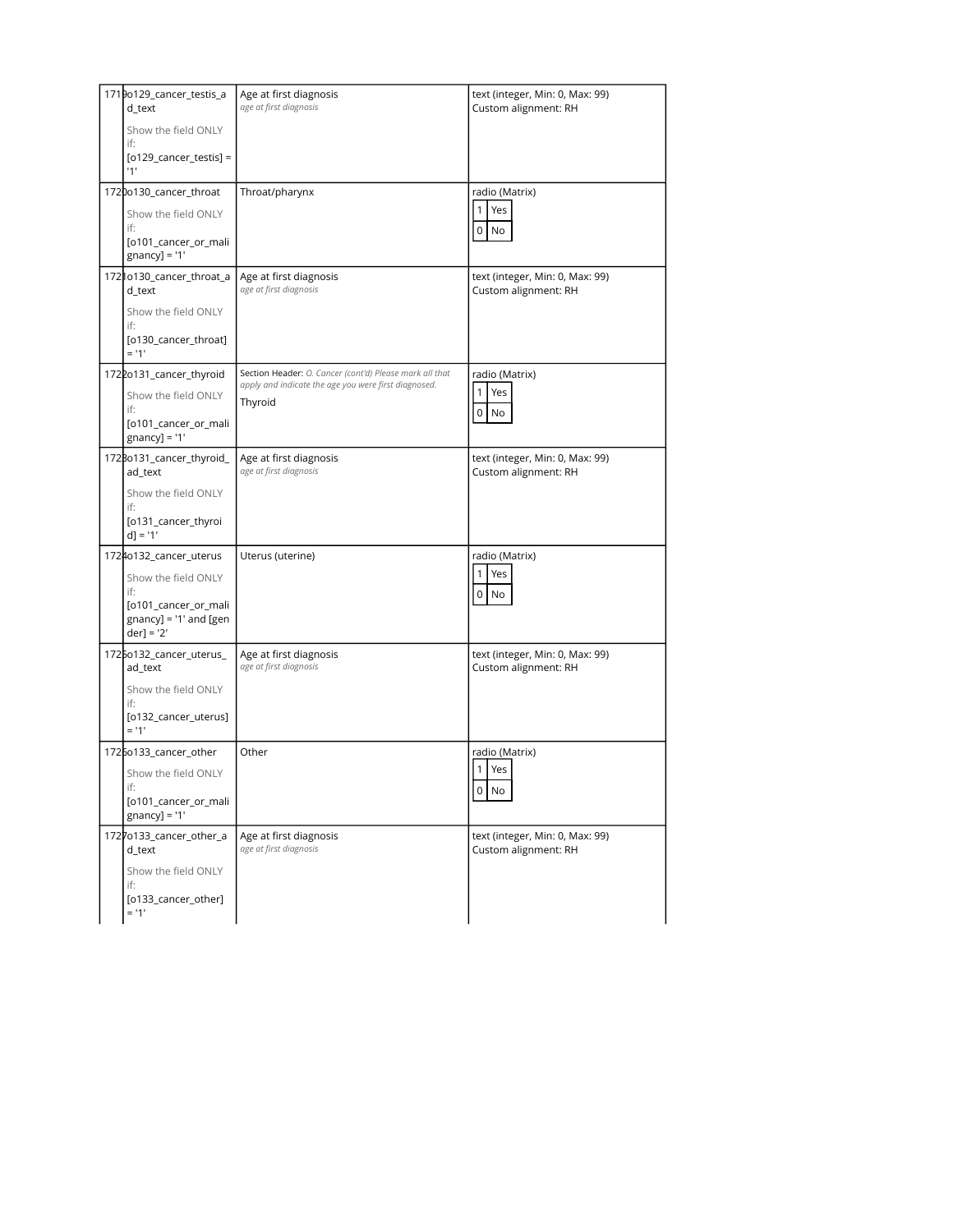| 1728p136r_employment_s                                                                                        | Section Header: P. Occupation                                                                                      |                | checkbox                                                |                              |                                               |
|---------------------------------------------------------------------------------------------------------------|--------------------------------------------------------------------------------------------------------------------|----------------|---------------------------------------------------------|------------------------------|-----------------------------------------------|
| tatus                                                                                                         | Please mark the answer/s that describes your<br>current employment status, please check all                        | $\mathbf{1}$   | p136r_employment_status_1                               | Working<br>now               |                                               |
|                                                                                                               | that apply:                                                                                                        | $\overline{2}$ | p136r_employment_status_2                               | wor                          | Looking for                                   |
|                                                                                                               |                                                                                                                    | 3              | p136r_employment_status_<br>3                           | Retired                      |                                               |
|                                                                                                               |                                                                                                                    | $\overline{4}$ | p136r_employment_status__4                              | Keeping<br>house             |                                               |
|                                                                                                               |                                                                                                                    | 5              | p136r_employment_status_<br>- 5                         | Student                      |                                               |
|                                                                                                               |                                                                                                                    | 6              | p136r_employment_status_6                               | leave                        | Temporarily<br>laid off; sick<br>or maternity |
|                                                                                                               |                                                                                                                    | $\overline{7}$ | p136r_employment_status_7                               | Unpaid<br>family<br>worker   |                                               |
|                                                                                                               |                                                                                                                    | 8              | p136r_employment_status_8                               |                              | Permanently<br>disabled                       |
|                                                                                                               |                                                                                                                    | 9              | p136r_employment_status_9                               | Other<br>(please<br>specify) |                                               |
|                                                                                                               |                                                                                                                    |                | Custom alignment: LV                                    |                              |                                               |
| 1729p134_current_employ<br>ment_other                                                                         | Please specify                                                                                                     | text           | Custom alignment: RH                                    |                              |                                               |
| Show the field ONLY<br>if:<br>[p136r_employment_<br>status(9)] = '1'                                          |                                                                                                                    |                |                                                         |                              |                                               |
| 1730p135_current_occupa<br>tion<br>Show the field ONLY<br>if:<br>[p136r_employment_<br>status(1)] = '1'       | Section Header: P. Occupation (cont'd)<br>If you are working for pay now, what is your<br>occupation?              | text           | Custom alignment: RH                                    |                              |                                               |
| 1731p135a_cur_occupatio<br>n_yrs_text<br>Show the field ONLY<br>if:<br>[p136r_employment_<br>status(1)] = '1' | How many years have you worked at this<br>occupation?<br>years                                                     |                | text (integer, Min: 0, Max: 75)<br>Custom alignment: RH |                              |                                               |
| 1732p135b_cur_occupatio<br>n_type<br>Show the field ONLY<br>if:<br>[p136r_employment_<br>status(1)] = '1'     | What kind of business or industry is this (for<br>example, what do they make or what services<br>do they provide)? | text           | Custom alignment: RH                                    |                              |                                               |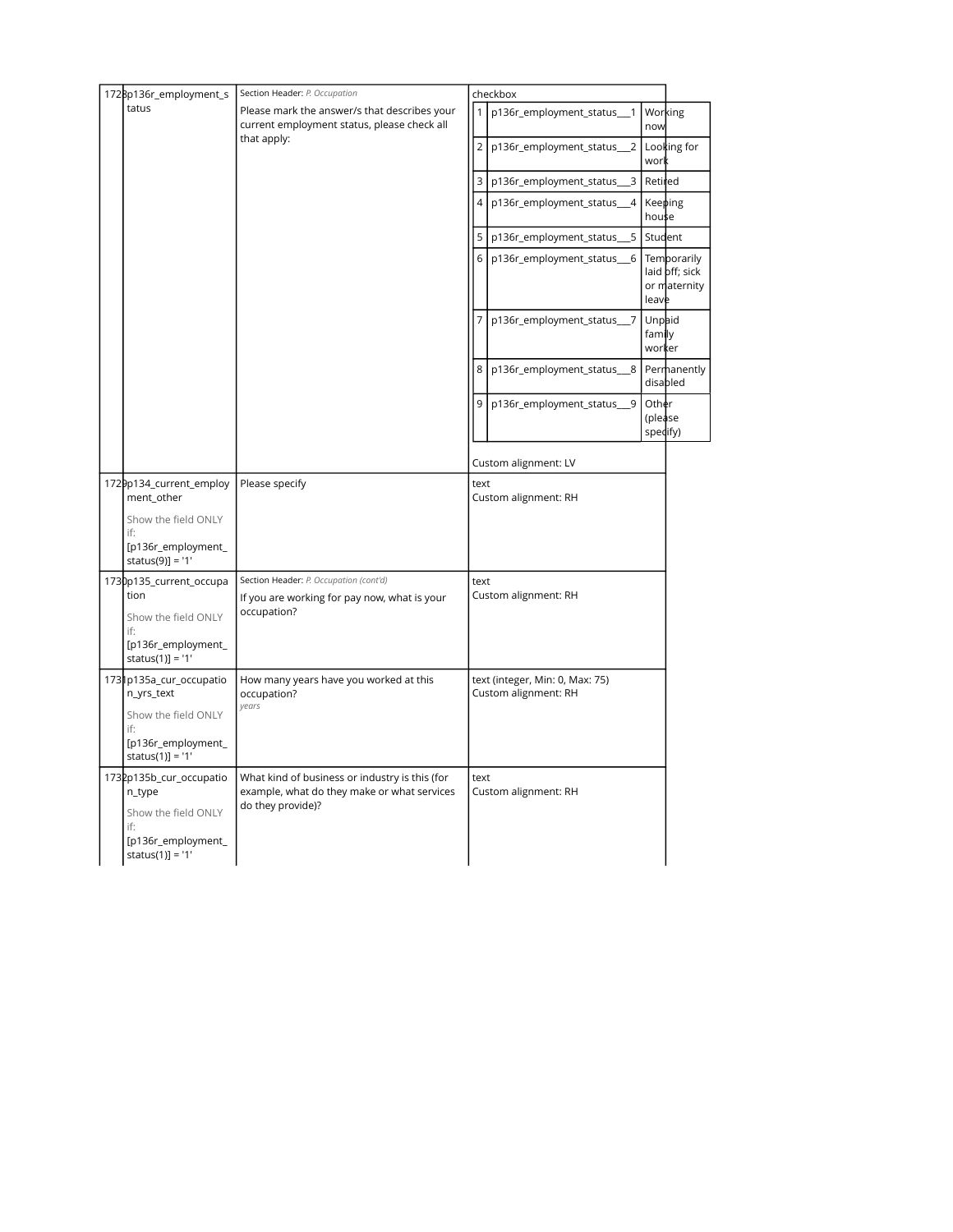| 173Bp136_prev_occupatio    | Section Header: P. Occupation (cont'd)       | text (integer, Min: 1930, Max: 2025) |
|----------------------------|----------------------------------------------|--------------------------------------|
| n_when_text                | If you are not working for pay now, when did | Custom alignment: RH                 |
|                            | you last work?                               |                                      |
| Show the field ONLY        | year                                         |                                      |
| if:                        |                                              |                                      |
| ([p136r_employment_        |                                              |                                      |
| status(2)] = '1' or [p13   |                                              |                                      |
| 6r_employment_statu        |                                              |                                      |
| $s(3)$ ] = '1' or [p136r_e |                                              |                                      |
| mployment_status(4)]       |                                              |                                      |
|                            |                                              |                                      |
| $=$ '1' or [p136r_emplo    |                                              |                                      |
| $yment\_status(5)] = '1'$  |                                              |                                      |
| or [p136r_employme         |                                              |                                      |
| $nt\_status(6)] = '1'$ or  |                                              |                                      |
| [p136r_employment_         |                                              |                                      |
| status(7)] = '1' or [p13   |                                              |                                      |
| 6r_employment_statu        |                                              |                                      |
| $s(8)$ ] = '1' or [p136r_e |                                              |                                      |
| mployment_status(9)]       |                                              |                                      |
|                            |                                              |                                      |
| = '1') and [p136r_emp      |                                              |                                      |
| $\log$ ment_status(1)] =   |                                              |                                      |
| '0'                        |                                              |                                      |
| 1734p136a_prev_occupati    | What was your occupation?                    | text                                 |
| on                         |                                              | Custom alignment: RH                 |
|                            |                                              |                                      |
| Show the field ONLY        |                                              |                                      |
| if:                        |                                              |                                      |
| ([p136r_employment_        |                                              |                                      |
| status(2)] = '1' or [p13   |                                              |                                      |
|                            |                                              |                                      |
| 6r_employment_statu        |                                              |                                      |
| $s(3)$ ] = '1' or [p136r_e |                                              |                                      |
| mployment_status(4)]       |                                              |                                      |
| = '1' or [p136r_emplo      |                                              |                                      |
| $yment\_status(5)] = '1'$  |                                              |                                      |
| or [p136r_employme         |                                              |                                      |
| $nt\_status(6)] = '1'$ or  |                                              |                                      |
| [p136r_employment_         |                                              |                                      |
| status(7)] = '1' or [p13   |                                              |                                      |
|                            |                                              |                                      |
| 6r_employment_statu        |                                              |                                      |
| $s(8)$ ] = '1' or [p136r_e |                                              |                                      |
| mployment_status(9)]       |                                              |                                      |
| = '1') and [p136r_emp      |                                              |                                      |
| loyment_status(1)] =       |                                              |                                      |
| '0'                        |                                              |                                      |
|                            |                                              |                                      |
| 1735p136b_prev_occupati    | How many years did you work at this          | text (integer, Min: 0, Max: 99)      |
| on_yrs_text                | occupation?                                  | Custom alignment: RH                 |
|                            | years                                        |                                      |
| Show the field ONLY        |                                              |                                      |
| if:                        |                                              |                                      |
| ([p136r_employment_        |                                              |                                      |
| status(2)] = '1' or [p13   |                                              |                                      |
| 6r_employment_statu        |                                              |                                      |
| $s(3)$ ] = '1' or [p136r_e |                                              |                                      |
| mployment_status(4)]       |                                              |                                      |
| = '1' or [p136r_emplo      |                                              |                                      |
| $yment\_status(5)] = '1'$  |                                              |                                      |
| or [p136r_employme         |                                              |                                      |
|                            |                                              |                                      |
| nt_status(6)] = '1' or     |                                              |                                      |
| [p136r_employment_         |                                              |                                      |
| status(7)] = '1' or [p13   |                                              |                                      |
| 6r_employment_statu        |                                              |                                      |
| $s(8)$ ] = '1' or [p136r_e |                                              |                                      |
| mployment_status(9)]       |                                              |                                      |
| = '1') and [p136r_emp      |                                              |                                      |
| loyment_status(1)] =       |                                              |                                      |
| '0'                        |                                              |                                      |
|                            |                                              |                                      |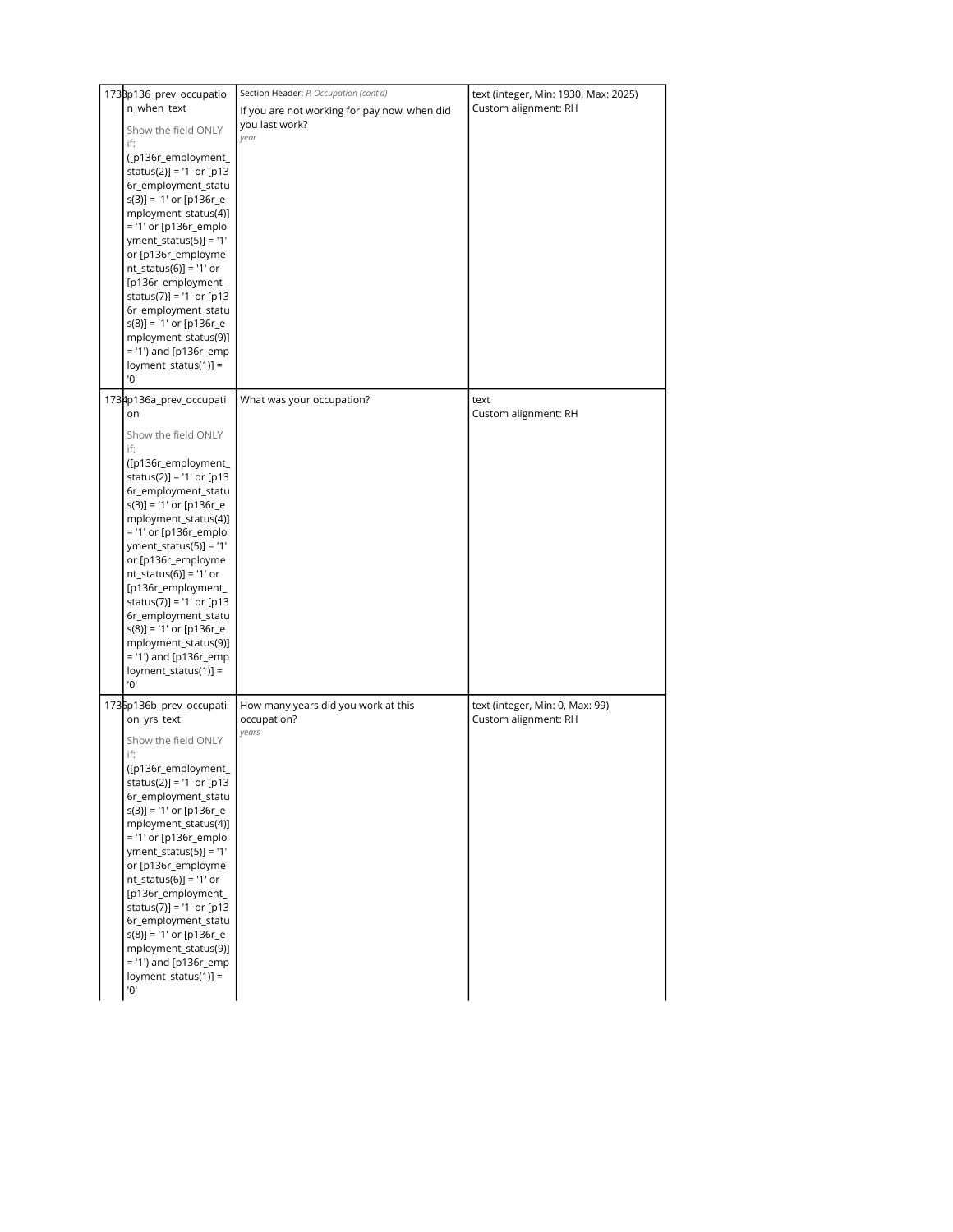| 1736p136c_prev_occupati<br>on_type<br>Show the field ONLY<br>if:<br>([p136r_employment_<br>status(2)] = '1' or [p13<br>6r_employment_statu<br>$s(3)$ ] = '1' or [p136r_e<br>mployment_status(4)]<br>= '1' or [p136r_emplo                                                                                                        | What kind of business or industry what this<br>(for example, what do they make or what<br>services do they provide)?                                                               | text<br>Custom alignment: RH                            |
|----------------------------------------------------------------------------------------------------------------------------------------------------------------------------------------------------------------------------------------------------------------------------------------------------------------------------------|------------------------------------------------------------------------------------------------------------------------------------------------------------------------------------|---------------------------------------------------------|
| $yment\_status(5)] = '1'$<br>or [p136r_employme<br>$nt\_status(6)] = '1'$ or<br>[p136r_employment_<br>status(7)] = '1' or [p13<br>6r_employment_statu<br>$s(8)$ ] = '1' or [p136r_e<br>mployment_status(9)]<br>= '1') and [p136r_emp<br>$\log$ ment_status(1)] =<br>'0'                                                          |                                                                                                                                                                                    |                                                         |
| 1737p137_other_occupati<br>on<br>Show the field ONLY<br>if:<br>([p135_current_occup<br>ation]<>" or [p135a_c<br>ur_occupation_yrs_te<br>xt]<>" or [p135b_cur_<br>occupation_type]<>")<br>or ([p136a_prev_occu<br>pation] <> " or [p136b_<br>prev_occupation_yrs_<br>text]<>" or [p136c_pr<br>ev_occupation_type]<<br>>")         | Section Header: P. Occupation (cont'd)<br>Besides the occupation listed above, what<br>other occupation have you held for the longest<br>period of time?                           | text<br>Custom alignment: RH                            |
| 1738p137a_other_occupati<br>on_yrs_text<br>Show the field ONLY<br>if:<br>([p135_current_occup<br>ation]<>" or [p135a_c<br>ur_occupation_yrs_te<br>xt]<>" or [p135b_cur_<br>occupation_type]<>")<br>or ([p136a_prev_occu<br>pation]<>" or [p136b_<br>prev_occupation_yrs_<br>text]<>" or [p136c_pr<br>ev_occupation_type]<<br>>") | How many years did you work at this<br>occupation?<br>vears                                                                                                                        | text (integer, Min: 0, Max: 99)<br>Custom alignment: RH |
| 1739p137b_other_occupat<br>ion_type<br>Show the field ONLY<br>if:<br>([p135_current_occup<br>ation]<>" or [p135a_c<br>ur_occupation_yrs_te<br>xt]<>" or [p135b_cur_<br>occupation_type]<>")<br>or ([p136a_prev_occu<br>pation]<>" or [p136b_<br>prev_occupation_yrs_<br>text]<>" or [p136c_pr<br>ev_occupation_type]<<br>>")     | What kind of business or industry is this (for<br>example, what do they make or what services<br>do they provide)?                                                                 | text<br>Custom alignment: RH                            |
| 1740q138_exposure_asbes<br>tos                                                                                                                                                                                                                                                                                                   | Section Header: Q. Exposures In your work or daily life,<br>are (were) you regularly exposed to any of the following? If<br>YES, indicate the number of years exposed.<br>Asbestos | radio (Matrix)<br>1<br>Yes<br>0<br>No                   |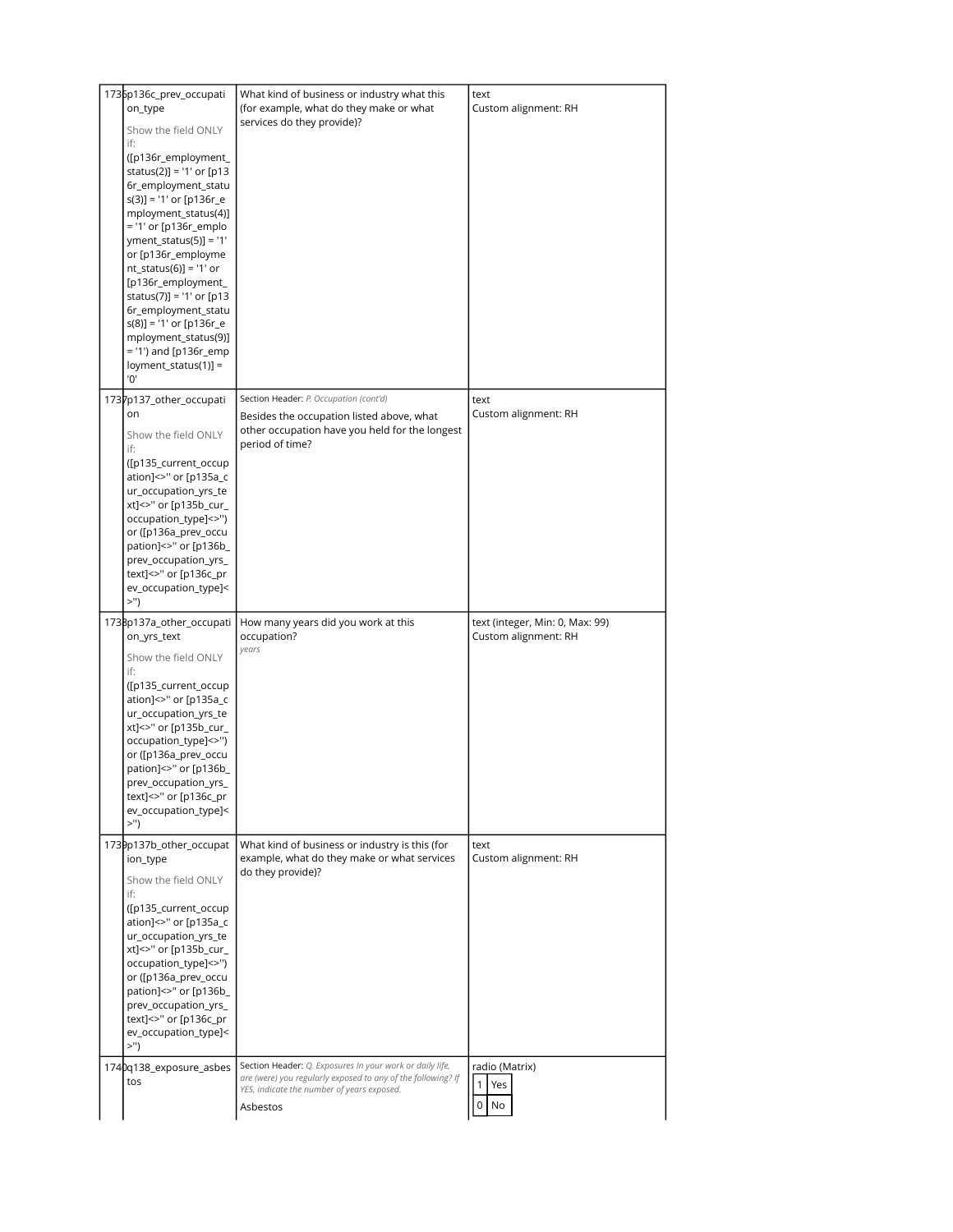| 1741q138_exposure_asbes<br>tos_yrs_text | Years<br>years                                                                                                                                                                 | text (integer, Min: 0, Max: 99)<br>Custom alignment: RH |
|-----------------------------------------|--------------------------------------------------------------------------------------------------------------------------------------------------------------------------------|---------------------------------------------------------|
| Show the field ONLY<br>if:              |                                                                                                                                                                                |                                                         |
| [q138_exposure_asbe<br>$stos$ ] = '1'   |                                                                                                                                                                                |                                                         |
| 1742q139_exposure_bio                   | Biohazardous materials such as blood, tissue<br>or other bodily fluids                                                                                                         | radio (Matrix)<br>$\mathbf{1}$<br>Yes                   |
|                                         |                                                                                                                                                                                | $\mathsf 0$<br>No                                       |
| 1748q139_exposure_bio_y<br>rs text      | Years<br>years                                                                                                                                                                 | text (integer, Min: 0, Max: 99)<br>Custom alignment: RH |
| Show the field ONLY<br>if:              |                                                                                                                                                                                |                                                         |
| [q139_exposure_bio]<br>$= 11'$          |                                                                                                                                                                                |                                                         |
| 1744q140_exposure_chem<br>ical          | Chemicals/acids/solvents                                                                                                                                                       | radio (Matrix)<br>1 <sup>1</sup><br>Yes                 |
|                                         |                                                                                                                                                                                | $0$ No                                                  |
| 1745q140_exposure_chem<br>ical_yrs_text | Years<br>vears                                                                                                                                                                 | text (integer, Min: 0, Max: 99)<br>Custom alignment: RH |
| Show the field ONLY<br>if:              |                                                                                                                                                                                |                                                         |
| [q140_exposure_che<br>$mical$ ] = '1'   |                                                                                                                                                                                |                                                         |
| 1746q141_exposure_coald<br>ust          | Coal or stone dust                                                                                                                                                             | radio (Matrix)<br>1<br>Yes                              |
|                                         |                                                                                                                                                                                | $\mathbf 0$<br><b>No</b>                                |
| 1747q141_exposure_coald<br>ust_yrs_text | Years<br>vears                                                                                                                                                                 | text (integer, Min: 0, Max: 99)<br>Custom alignment: RH |
|                                         |                                                                                                                                                                                |                                                         |
| Show the field ONLY<br>if:              |                                                                                                                                                                                |                                                         |
| [q141_exposure_coal<br>$dust$ ] = '1'   |                                                                                                                                                                                |                                                         |
| 1748q142_exposure_coal                  | Section Header: Q. Exposures (cont'd) In you work or daily<br>life, are (were) you regularly exposed to any of the<br>following? If YES, indicate the number of years exposed. | radio (Matrix)<br>$\mathbf{1}$<br>Yes                   |
|                                         | Coal tar/pitch/asphalt                                                                                                                                                         | $\overline{0}$<br>No                                    |
| 1749q142_exposure_coal_<br>yrs_text     | Years<br>years                                                                                                                                                                 | text (integer, Min: 0, Max: 99)<br>Custom alignment: RH |
| Show the field ONLY<br>if:              |                                                                                                                                                                                |                                                         |
| [q142_exposure_coal]<br>$= 11'$         |                                                                                                                                                                                |                                                         |
| 1750q143_exposure_diesel                | Diesel engine exhaust                                                                                                                                                          | radio (Matrix)                                          |
|                                         |                                                                                                                                                                                | $\mathbf{1}$<br>Yes<br>$\overline{0}$<br>No             |
| 1751q143_exposure_diesel<br>_yrs_text   | Years<br>years                                                                                                                                                                 | text (integer, Min: 0, Max: 99)<br>Custom alignment: RH |
| Show the field ONLY<br>if:              |                                                                                                                                                                                |                                                         |
| [q143_exposure_dies<br>$el] = '1'$      |                                                                                                                                                                                |                                                         |
| 1752q144_exposure_dyes                  | Dyes                                                                                                                                                                           | radio (Matrix)<br>$\mathbf{1}$<br>Yes                   |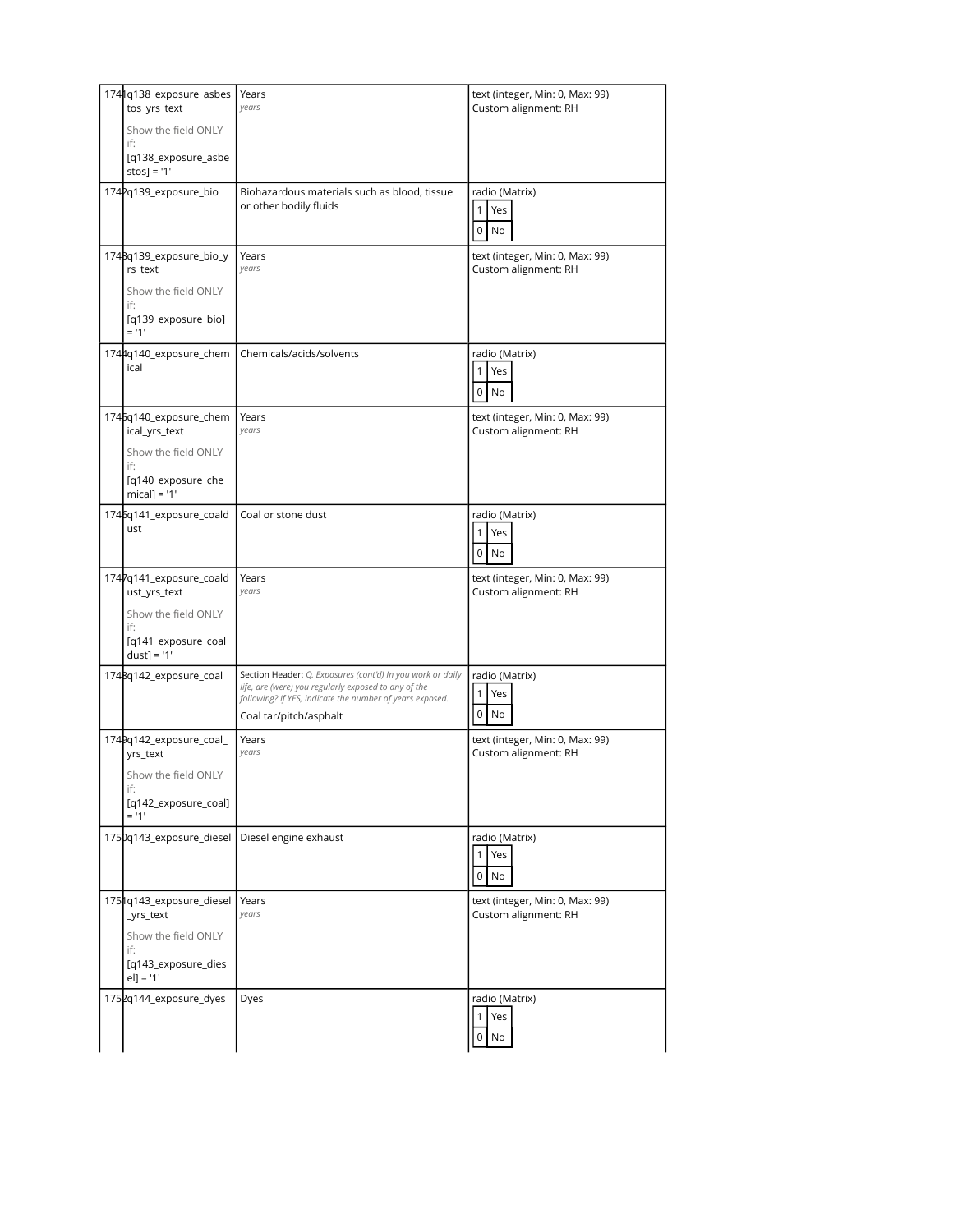| 175Bq144_exposure_dyes_<br>yrs_text            | Years<br>vears                                                                                                                             | text (integer, Min: 0, Max: 99)<br>Custom alignment: RH |
|------------------------------------------------|--------------------------------------------------------------------------------------------------------------------------------------------|---------------------------------------------------------|
| Show the field ONLY<br>if:                     |                                                                                                                                            |                                                         |
| [q144_exposure_dye<br>$s$ ] = '1'              |                                                                                                                                            |                                                         |
| 1754q145_exposure_form<br>ald                  | Formaldehyde                                                                                                                               | radio (Matrix)                                          |
|                                                |                                                                                                                                            | 1<br>Yes<br>$\mathsf 0$<br>No                           |
| 1755q145_exposure_form<br>ald_yrs_text         | Years<br>vears                                                                                                                             | text (integer, Min: 0, Max: 99)<br>Custom alignment: RH |
| Show the field ONLY<br>if:                     |                                                                                                                                            |                                                         |
| [q145_exposure_form<br>$ald] = '1'$            |                                                                                                                                            |                                                         |
| 1756q146_exposure_gasoli<br>ne                 | Section Header: Q. Exposures (cont'd) In you work or daily<br>life, are (were) you regularly exposed to any of the                         | radio (Matrix)<br>$\mathbf{1}$<br>Yes                   |
|                                                | following? If YES, indicate the number of years exposed.<br>Gasoline exhaust                                                               | $\overline{0}$<br>No                                    |
| 1757q146_exposure_gasoli                       | Years                                                                                                                                      | text (integer, Min: 0, Max: 99)                         |
| ne_yrs_text                                    | vears                                                                                                                                      | Custom alignment: RH                                    |
| Show the field ONLY<br>if:                     |                                                                                                                                            |                                                         |
| [q146_exposure_gaso<br>$line] = '1'$           |                                                                                                                                            |                                                         |
| 1758q147_exposure_hvym<br>etals                | Heavy metals such as lead, mercury, cadmium,<br>arsenic                                                                                    | radio (Matrix)                                          |
|                                                |                                                                                                                                            | $\mathbf{1}$<br>Yes<br>$\mathbf 0$<br>No                |
|                                                |                                                                                                                                            |                                                         |
| 1759q147_exposure_hvym                         | Years                                                                                                                                      | text (integer, Min: 0, Max: 99)                         |
| etals_yrs_text                                 | years                                                                                                                                      | Custom alignment: RH                                    |
| Show the field ONLY                            |                                                                                                                                            |                                                         |
| if:<br>[q147_exposure_hvy<br>$metals$ ] = '1'  |                                                                                                                                            |                                                         |
| 1760q148_exposure_pestic Pesticides/herbicides |                                                                                                                                            | radio (Matrix)                                          |
| ide                                            |                                                                                                                                            | 1<br>Yes                                                |
|                                                |                                                                                                                                            | $\mathbf 0$<br>No                                       |
| 1761q148_exposure_pestic<br>ide_yrs_text       | Years<br>years                                                                                                                             | text (integer, Min: 0, Max: 99)<br>Custom alignment: RH |
| Show the field ONLY                            |                                                                                                                                            |                                                         |
| if:<br>[q148_exposure_pesti<br>$cidel = '1'$   |                                                                                                                                            |                                                         |
| 1762q149 exposure sand                         | Sand or silica                                                                                                                             | radio (Matrix)                                          |
|                                                |                                                                                                                                            | Yes<br>$\mathbf{1}$<br>$0$ No                           |
| 176Bq149_exposure_sand_<br>yrs_text            | Years<br>vears                                                                                                                             | text (integer, Min: 0, Max: 99)<br>Custom alignment: RH |
| Show the field ONLY                            |                                                                                                                                            |                                                         |
| if:<br>[q149_exposure_san<br>$d$ ] = '1'       |                                                                                                                                            |                                                         |
| 1764q150_exposure_other                        | Section Header: Q. Exposures (cont'd) In you work or daily                                                                                 | radio (Matrix)                                          |
| dust                                           | life, are (were) you regularly exposed to any of the<br>following? If YES, indicate the number of years exposed.<br>Other dusty conditions | 1 <sup>1</sup><br>Yes<br>$\overline{0}$<br>No           |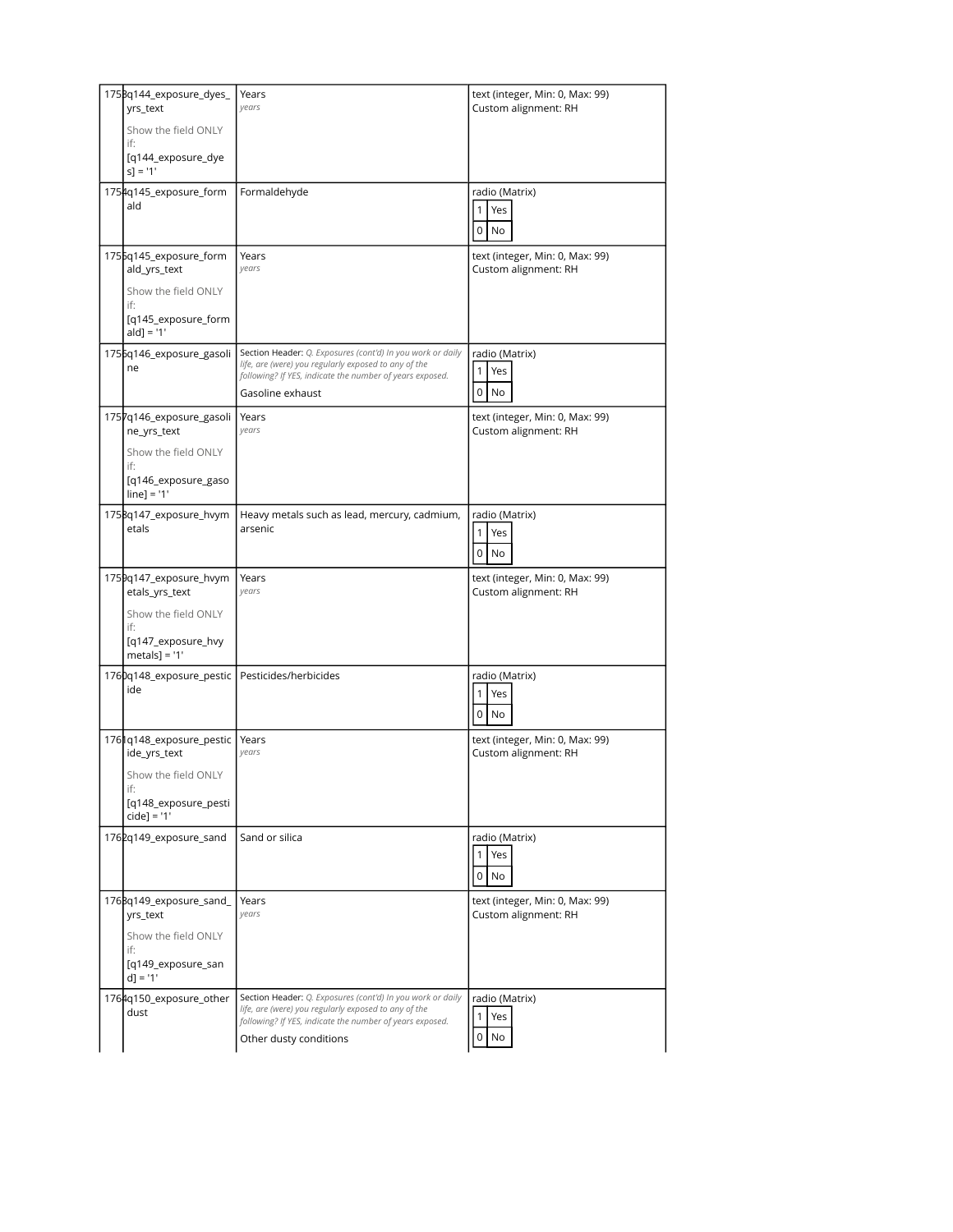| 1765q150_exposure_other<br>dust_yrs_text | Years<br>vears                                                                                                         | text (integer, Min: 0, Max: 99)<br>Custom alignment: RH         |
|------------------------------------------|------------------------------------------------------------------------------------------------------------------------|-----------------------------------------------------------------|
| Show the field ONLY<br>if:               |                                                                                                                        |                                                                 |
| [q150_exposure_othe<br>$rdust$ ] = '1'   |                                                                                                                        |                                                                 |
| 1766q151_exposure_textil                 | Textile fibers/dust                                                                                                    | radio (Matrix)                                                  |
| е                                        |                                                                                                                        | Yes<br>$\mathbf{1}$                                             |
|                                          |                                                                                                                        | 0<br>No                                                         |
| 1767q151_exposure_textil<br>e_yrs_text   | Years<br>years                                                                                                         | text (integer, Min: 0, Max: 99)<br>Custom alignment: RH         |
| Show the field ONLY<br>if:               |                                                                                                                        |                                                                 |
| [q151_exposure_textil<br>$e$ ] = '1'     |                                                                                                                        |                                                                 |
| 1768q152_exposure_wood                   | Wood dust                                                                                                              | radio (Matrix)                                                  |
| dust                                     |                                                                                                                        | $\mathbf{1}$<br>Yes                                             |
|                                          |                                                                                                                        | 0<br>No                                                         |
| 1769q152_exposure_wood<br>dust_yrs_text  | Years<br>vears                                                                                                         | text (integer, Min: 0, Max: 99)<br>Custom alignment: RH         |
| Show the field ONLY<br>if:               |                                                                                                                        |                                                                 |
| [q152_exposure_woo<br>$ddust$ ] = '1'    |                                                                                                                        |                                                                 |
| 1770q153_exposure_xrays                  | X-rays/radioactive materials                                                                                           | radio (Matrix)                                                  |
|                                          |                                                                                                                        | $\mathbf{1}$<br>Yes                                             |
|                                          |                                                                                                                        | 0<br>No                                                         |
| 1771q153_exposure_xrays<br>_yrs_text     | Years<br>years                                                                                                         | text (integer, Min: 0, Max: 99)<br>Custom alignment: RH         |
| Show the field ONLY<br>if:               |                                                                                                                        |                                                                 |
| [q153_exposure_xray<br>$s$ ] = '1'       |                                                                                                                        |                                                                 |
| 1772r156_fh_breastcancer                 | Section Header: R. About Your Family's Health For the                                                                  | checkbox                                                        |
|                                          | items below, please answer for both living and deceased<br>biological (blood) relatives including your Mother, Father, | $\mathbf{1}$<br>r156_fh_breastcancer_<br>$\mathbf{1}$<br>Mother |
|                                          | Brothers, Sisters, and/or Children. Leave blank if no one<br>has been affected. Have any of your family members ever   | $\overline{2}$<br>Father<br>r156_fh_breastcancer_<br>2          |
|                                          | had any of the following health problems?                                                                              | 3<br>3<br>r156_fh_breastcancer_<br><b>Brothers</b>              |
|                                          | Breast cancer                                                                                                          | 4<br>r156_fh_breastcancer_<br>$\overline{4}$<br>Sisters         |
|                                          |                                                                                                                        | 5<br>5<br>r156_fh_breastcancer_<br>Children                     |
| 177Br156_fh_bro_breastca<br>ncer         | Number of brothers affected                                                                                            | text (integer, Min: 1, Max: 10)                                 |
| Show the field ONLY<br>if:               |                                                                                                                        |                                                                 |
| [r156_fh_breastcance<br>$r(3)$ ] = '1'   |                                                                                                                        |                                                                 |
| 1774r156_fh_sis_breastcan<br>cer         | Number of sisters affected                                                                                             | text (integer, Min: 1, Max: 10)                                 |
| Show the field ONLY<br>if:               |                                                                                                                        |                                                                 |
| [r156_fh_breastcance<br>$r(4)$ ] = '1'   |                                                                                                                        |                                                                 |
| 1775r156_fh_kid_breastca<br>ncer         | Number of children affected                                                                                            | text (integer, Min: 1, Max: 10)                                 |
| Show the field ONLY<br>if:               |                                                                                                                        |                                                                 |
| [r156_fh_breastcance<br>$r(5)$ ] = '1'   |                                                                                                                        |                                                                 |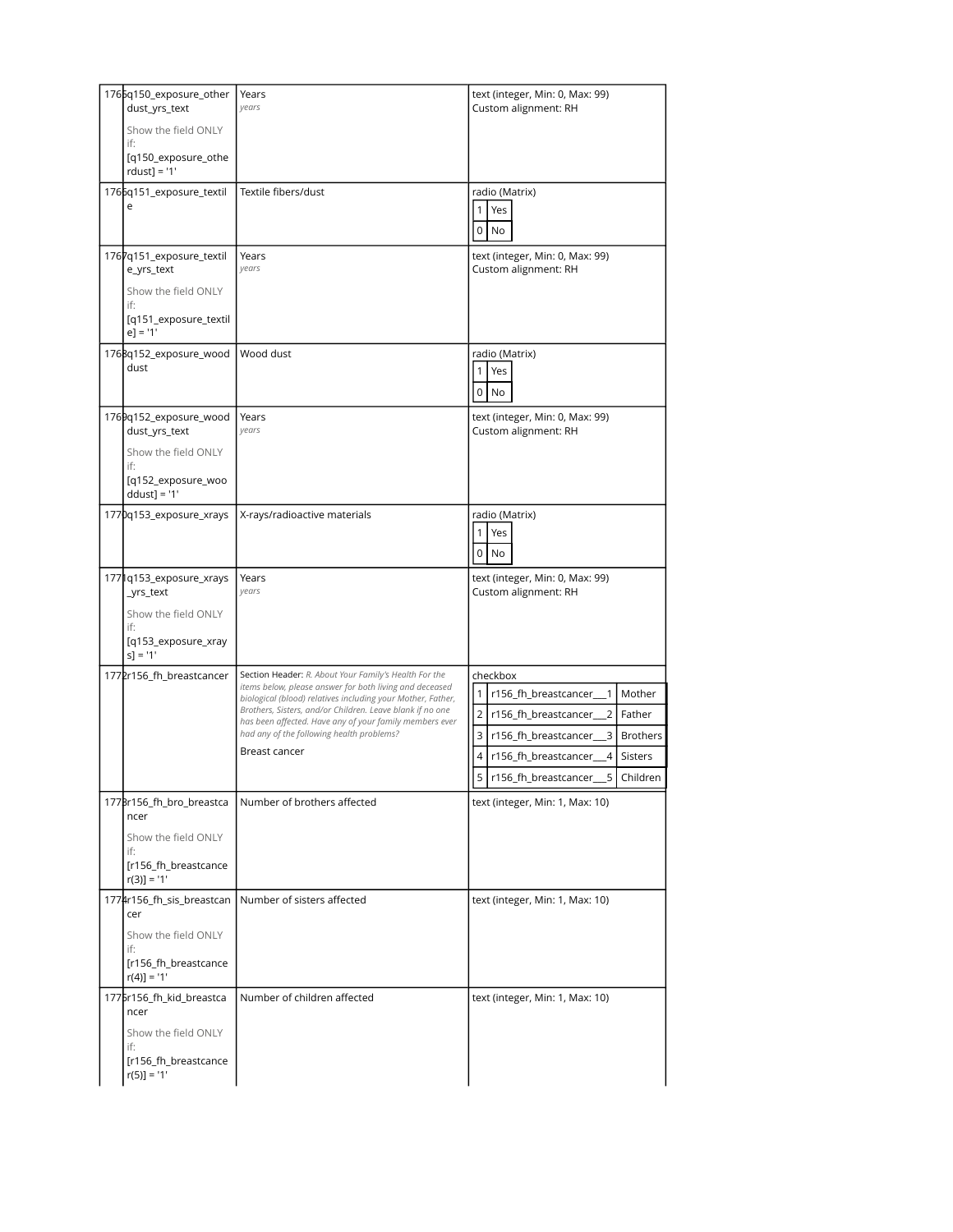| 1776r156_fh_coloncancer<br>1777r156_fh_bro_coloncan<br>cer                                             | Colon or rectal cancer<br>Number of brothers affected                                                                                                                                                                                                                                                                                                                        | checkbox<br>r156_fh_coloncancer_1<br>Mother<br>r156_fh_coloncancer__2<br>$\overline{2}$<br>Father<br>3<br>r156_fh_coloncancer__3<br><b>Brothers</b><br>r156_fh_coloncancer_<br>$\overline{4}$<br>Sisters<br>4<br>5<br>r156_fh_coloncancer_<br>5<br>Children<br>text (integer, Min: 1, Max: 10) |
|--------------------------------------------------------------------------------------------------------|------------------------------------------------------------------------------------------------------------------------------------------------------------------------------------------------------------------------------------------------------------------------------------------------------------------------------------------------------------------------------|------------------------------------------------------------------------------------------------------------------------------------------------------------------------------------------------------------------------------------------------------------------------------------------------|
| Show the field ONLY<br>if:<br>[r156_fh_coloncancer<br>$(3)] = '1'$                                     |                                                                                                                                                                                                                                                                                                                                                                              |                                                                                                                                                                                                                                                                                                |
| 1778r156_fh_sis_coloncan<br>cer<br>Show the field ONLY<br>if:<br>[r156_fh_coloncancer<br>$(4)$ ] = '1' | Number of sisters affected                                                                                                                                                                                                                                                                                                                                                   | text (integer, Min: 1, Max: 10)                                                                                                                                                                                                                                                                |
| 1779r156_fh_kid_coloncan<br>cer<br>Show the field ONLY<br>if:<br>[r156_fh_coloncancer<br>$(5)$ ] = '1' | Number of children affected                                                                                                                                                                                                                                                                                                                                                  | text (integer, Min: 1, Max: 10)                                                                                                                                                                                                                                                                |
| 1780r156_fh_leukemia                                                                                   | Leukemia                                                                                                                                                                                                                                                                                                                                                                     | checkbox<br>r156_fh_leukemia<br>Mother<br>1<br>2   r156_fh_leukemia<br>2 <sub>1</sub><br>Father<br>3<br>r156_fh_leukemia_<br>$\overline{\mathbf{3}}$<br><b>Brothers</b><br>4<br>r156_fh_leukemia<br>$\overline{4}$<br><b>Sisters</b><br>5<br>5<br>r156_fh_leukemia<br>Children                 |
| 1781r156_fh_bro_leukemia<br>Show the field ONLY<br>if:<br>[r156_fh_leukemia(3)]<br>$= 11$              | Number of brothers affected                                                                                                                                                                                                                                                                                                                                                  | text (integer, Min: 1, Max: 10)                                                                                                                                                                                                                                                                |
| 1782r156_fh_sis_leukemia<br>Show the field ONLY<br>if:<br>[r156 fh leukemia(4)]<br>$= 11'$             | Number of sisters affected                                                                                                                                                                                                                                                                                                                                                   | text (integer, Min: 1, Max: 10)                                                                                                                                                                                                                                                                |
| 178Br156_fh_kid_leukemia<br>Show the field ONLY<br>if:<br>[r156_fh_leukemia(5)]<br>$= 11'$             | Number of children affected                                                                                                                                                                                                                                                                                                                                                  | text (integer, Min: 1, Max: 10)                                                                                                                                                                                                                                                                |
| 1784r156_fh_lungcancer                                                                                 | Section Header: R. About Your Family's Health (cont'd) For<br>the items below, please answer for both living and<br>deceased biological (blood) relatives including your<br>Mother, Father, Brothers, Sisters, and/or Children. Leave<br>blank if no one has been affected. Have any of your family<br>members ever had any of the following health problems?<br>Lung cancer | checkbox<br>1<br>r156_fh_lungcancer_<br>$\mathbf{1}$<br>Mother<br>$\overline{2}$<br>2<br>Father<br>r156_fh_lungcancer<br>3<br>3<br>r156_fh_lungcancer<br><b>Brothers</b><br>4<br>Sisters<br>r156_fh_lungcancer<br>4<br>5<br>5<br>r156_fh_lungcancer<br>Children                                |
| 1785r156_fh_bro_lungcanc<br>er<br>Show the field ONLY<br>if:<br>[r156_fh_lungcancer<br>$(3)] = '1'$    | Number of brothers affected                                                                                                                                                                                                                                                                                                                                                  | text (integer, Min: 1, Max: 10)                                                                                                                                                                                                                                                                |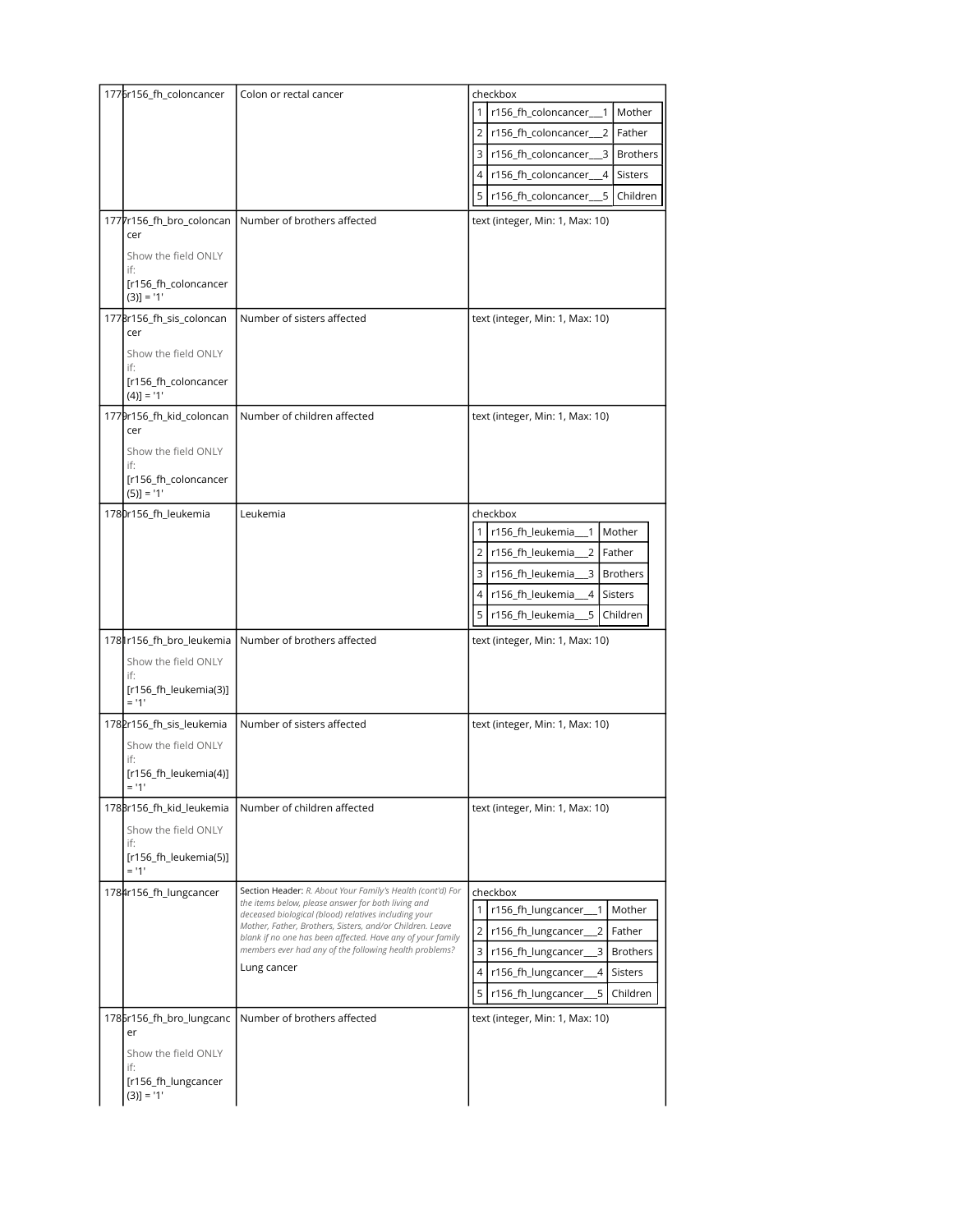| 1786r156_fh_sis_lungcanc                    | Number of sisters affected                                                                                           | text (integer, Min: 1, Max: 10)                                     |
|---------------------------------------------|----------------------------------------------------------------------------------------------------------------------|---------------------------------------------------------------------|
| er<br>Show the field ONLY                   |                                                                                                                      |                                                                     |
| if:                                         |                                                                                                                      |                                                                     |
| [r156_fh_lungcancer<br>$(4)] = '1'$         |                                                                                                                      |                                                                     |
| 1787r156_fh_kid_lungcanc<br>er              | Number of children affected                                                                                          | text (integer, Min: 1, Max: 10)                                     |
| Show the field ONLY                         |                                                                                                                      |                                                                     |
| if:                                         |                                                                                                                      |                                                                     |
| [r156_fh_lungcancer<br>$(5)$ ] = '1'        |                                                                                                                      |                                                                     |
| 1788r156_fh_lymphoma                        | Lymphoma                                                                                                             | checkbox                                                            |
|                                             |                                                                                                                      | r156_fh_lymphoma<br>Mother<br>1                                     |
|                                             |                                                                                                                      | r156_fh_lymphoma<br>2 <sup>1</sup><br>2<br>Father                   |
|                                             |                                                                                                                      | 3 r156_fh_lymphoma<br>3<br><b>Brothers</b>                          |
|                                             |                                                                                                                      | r156_fh_lymphoma<br>$\overline{a}$<br><b>Sisters</b>                |
|                                             |                                                                                                                      | 5<br>5<br>r156_fh_lymphoma<br>Children                              |
| 1789r156_fh_bro_lympho<br>ma                | Number of brothers affected                                                                                          | text (integer, Min: 1, Max: 10)                                     |
| Show the field ONLY                         |                                                                                                                      |                                                                     |
| if:<br>[r156_fh_lymphoma                    |                                                                                                                      |                                                                     |
| $(3)] = '1'$                                |                                                                                                                      |                                                                     |
| 1790r156_fh_sis_lymphom<br>a                | Number of sisters affected                                                                                           | text (integer, Min: 1, Max: 10)                                     |
| Show the field ONLY                         |                                                                                                                      |                                                                     |
| if:<br>[r156_fh_lymphoma<br>$(4)$ ] = '1'   |                                                                                                                      |                                                                     |
| 1791r156_fh_kid_lymphom                     | Number of children affected                                                                                          | text (integer, Min: 1, Max: 10)                                     |
| a                                           |                                                                                                                      |                                                                     |
| Show the field ONLY<br>if:                  |                                                                                                                      |                                                                     |
| [r156_fh_lymphoma                           |                                                                                                                      |                                                                     |
| $(5)$ ] = '1'                               |                                                                                                                      |                                                                     |
| 1792r156_fh_prostatecanc<br>er              | Prostate cancer                                                                                                      | checkbox<br>$\overline{2}$<br>r156_fh_prostatecancer<br>2<br>Father |
|                                             |                                                                                                                      | 3<br>r156_fh_prostatecancer_<br>3<br><b>Brothers</b>                |
|                                             |                                                                                                                      | 5 <sup>1</sup><br>r156_fh_prostatecancer_<br>5<br>Children          |
| 179Br156_fh_bro_prostate                    | Number of brothers affected                                                                                          | text (integer, Min: 1, Max: 10)                                     |
| cancer                                      |                                                                                                                      |                                                                     |
| Show the field ONLY<br>if:                  |                                                                                                                      |                                                                     |
| [r156_fh_prostatecan<br>$cer(3)] = '1'$     |                                                                                                                      |                                                                     |
| 1794r156_fh_kid_prostatec<br>ancer          | Number of children affected                                                                                          | text (integer, Min: 1, Max: 10)                                     |
| Show the field ONLY                         |                                                                                                                      |                                                                     |
| if:<br>[r156_fh_prostatecan                 |                                                                                                                      |                                                                     |
| $cer(5)] = '1'$<br>1795r156_fh_ovariancance | Section Header: R. About Your Family's Health (cont'd) For                                                           | checkbox                                                            |
| r                                           | the items below, please answer for both living and<br>deceased biological (blood) relatives including your           | r156_fh_ovariancancer_<br>1<br>Mother                               |
|                                             | Mother, Father, Brothers, Sisters, and/or Children. Leave                                                            | $\overline{4}$<br>r156_fh_ovariancancer_<br>4<br><b>Sisters</b>     |
|                                             | blank if no one has been affected. Have any of your family<br>members ever had any of the following health problems? | 5<br>r156_fh_ovariancancer_<br>5<br>Children                        |
|                                             | Ovarian cancer                                                                                                       |                                                                     |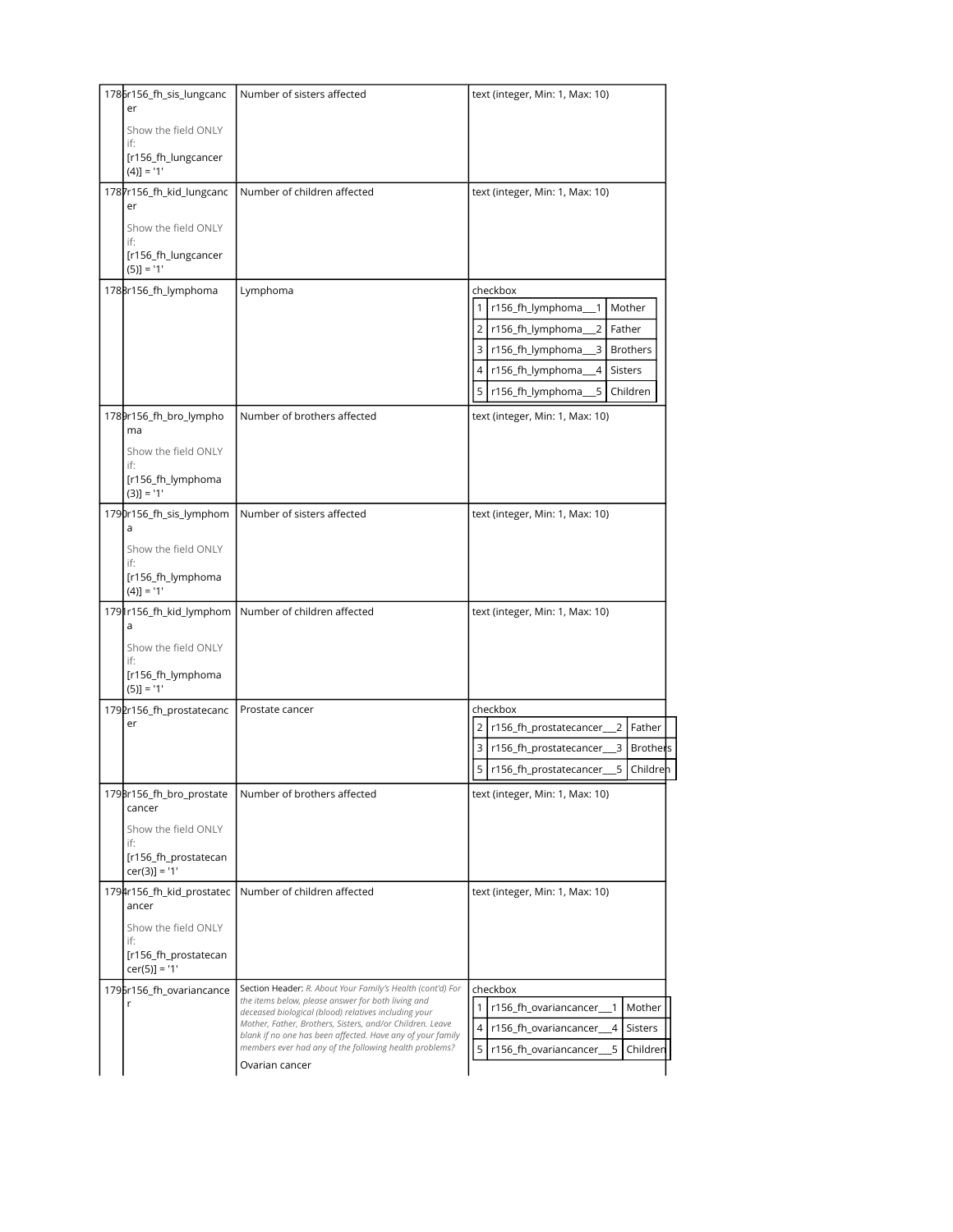| 1796r156_fh_sis_ovarianca                      | Number of sisters affected       | text (integer, Min: 1, Max: 10)                                   |
|------------------------------------------------|----------------------------------|-------------------------------------------------------------------|
| ncer<br>Show the field ONLY                    |                                  |                                                                   |
| if:                                            |                                  |                                                                   |
| [r156_fh_ovariancanc<br>$er(4)$ ] = '1'        |                                  |                                                                   |
| 1797r156_fh_kid_ovarianc<br>ancer              | Number of children affected      | text (integer, Min: 1, Max: 10)                                   |
| Show the field ONLY                            |                                  |                                                                   |
| if:<br>[r156_fh_ovariancanc<br>$er(5)$ ] = '1' |                                  |                                                                   |
| 1798r156_fh_melanoma                           | Melanoma                         | checkbox                                                          |
|                                                |                                  | r156_fh_melanoma<br>Mother                                        |
|                                                |                                  | $\overline{2}$<br>2<br>r156_fh_melanoma<br>Father                 |
|                                                |                                  | 3 r156_fh_melanoma_<br>$\overline{\mathbf{3}}$<br><b>Brothers</b> |
|                                                |                                  | $\overline{4}$<br>Sisters<br>4 r156_fh_melanoma_                  |
|                                                |                                  | $5 \mid$<br>5 r156_fh_melanoma<br>Children                        |
| 1799r156_fh_bro_melano<br>ma                   | Number of brothers affected      | text (integer, Min: 1, Max: 10)                                   |
| Show the field ONLY                            |                                  |                                                                   |
| if:<br>[r156_fh_melanoma                       |                                  |                                                                   |
| $(3)] = '1'$<br>1800r156_fh_sis_melanom        | Number of sisters affected       | text (integer, Min: 1, Max: 10)                                   |
| a                                              |                                  |                                                                   |
| Show the field ONLY<br>if:                     |                                  |                                                                   |
| [r156_fh_melanoma<br>$(4)$ ] = '1'             |                                  |                                                                   |
| 1801r156_fh_kid_melanom                        | Number of children affected      | text (integer, Min: 1, Max: 10)                                   |
| a<br>Show the field ONLY                       |                                  |                                                                   |
| if:<br>[r156_fh_melanoma<br>$(5)$ ] = '1'      |                                  |                                                                   |
| 1802r156_fh_skincan_non                        | Skin cancer, other than melanoma | checkbox                                                          |
| mel                                            |                                  | $\mathbf{1}$<br>r156_fh_skincan_nonmel_<br>Mother<br>$\mathbf{1}$ |
|                                                |                                  | $\overline{2}$<br>r156_fh_skincan_nonmel_<br>Father<br>2          |
|                                                |                                  | 3   r156_fh_skincan_nonmel_<br>3<br>Brothers                      |
|                                                |                                  | r156_fh_skincan_nonmel__4<br>Sisters<br>4                         |
|                                                |                                  | 5<br>r156_fh_skincan_nonmel_<br>5<br>Children                     |
| 180Br156_fh_bro_skincan_<br>nonmel             | Number of brothers affected      | text (integer, Min: 1, Max: 10)                                   |
| Show the field ONLY<br>if:                     |                                  |                                                                   |
| [r156_fh_skincan_non<br>$mel(3)] = '1'$        |                                  |                                                                   |
| 1804r156_fh_sis_skincan_n<br>onmel             | Number of sisters affected       | text (integer, Min: 1, Max: 10)                                   |
| Show the field ONLY<br>if:                     |                                  |                                                                   |
| [r156_fh_skincan_non<br>$mel(4)] = '1'$        |                                  |                                                                   |
| 1805r156_fh_kid_skincan_<br>nonmel             | Number of children affected      | text (integer, Min: 1, Max: 10)                                   |
| Show the field ONLY<br>if:                     |                                  |                                                                   |
|                                                |                                  |                                                                   |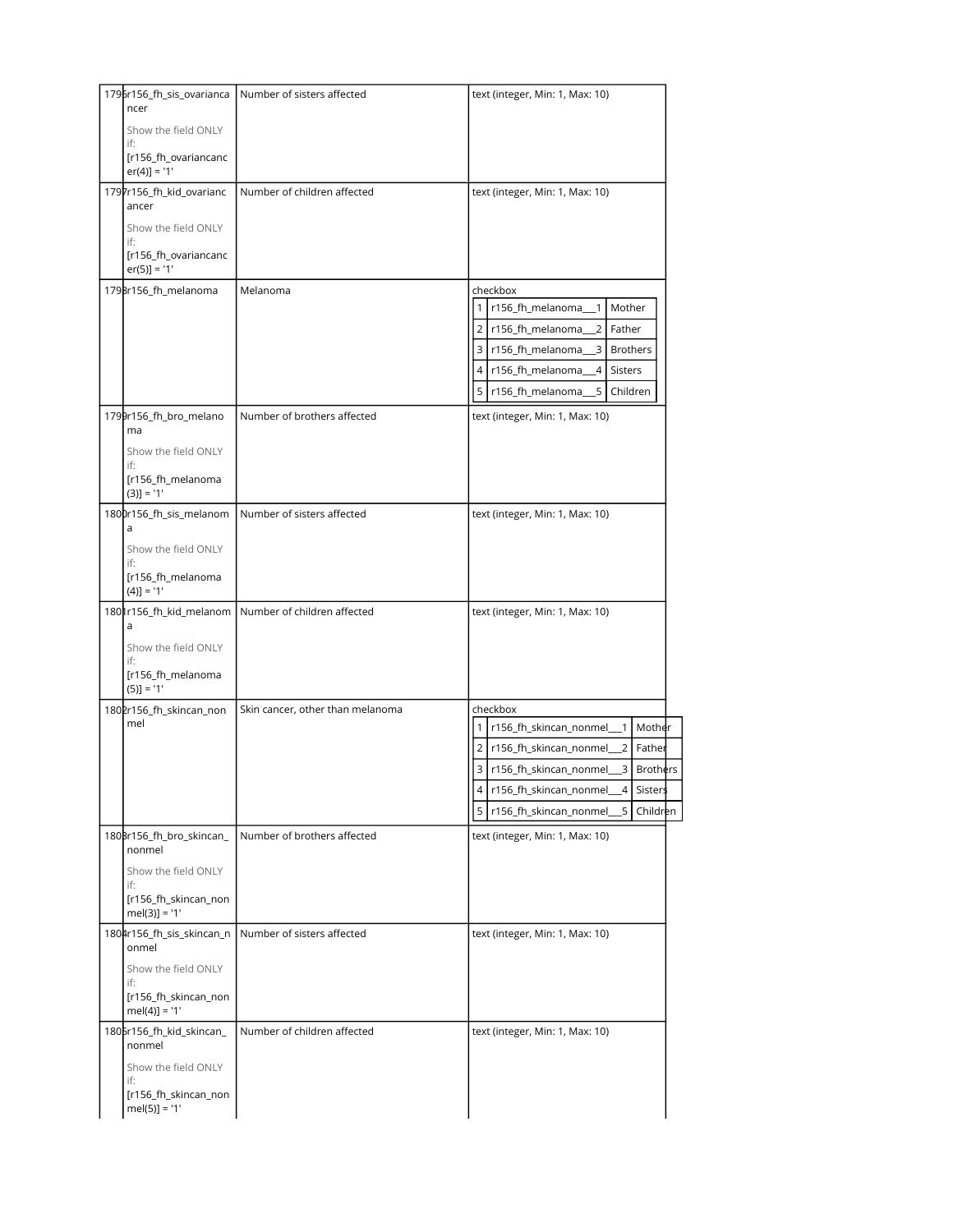| 1806r156_fh_othercancer<br>1807r156_fh_bro_othercan<br>cer<br>Show the field ONLY<br>if:<br>[r156_fh_othercancer         | Section Header: R. About Your Family's Health (cont'd) For<br>the items below, please answer for both living and<br>deceased biological (blood) relatives including your<br>Mother, Father, Brothers, Sisters, and/or Children. Leave<br>blank if no one has been affected. Have any of your family<br>members ever had any of the following health problems?<br>Other cancer<br>Number of brothers affected | checkbox<br>$\mathbf{1}$<br>r156_fh_othercancer_<br>Mother<br>$\mathbf{1}$<br>$\overline{2}$<br>r156_fh_othercancer_<br>2<br>Father<br>$\overline{\mathbf{3}}$<br>r156_fh_othercancer_<br>3<br><b>Brothers</b><br>$\overline{4}$<br>r156_fh_othercancer_<br>4<br><b>Sisters</b><br>5 <sup>1</sup><br>r156_fh_othercancer_<br>5<br>Children<br>text (integer, Min: 1, Max: 10) |
|--------------------------------------------------------------------------------------------------------------------------|--------------------------------------------------------------------------------------------------------------------------------------------------------------------------------------------------------------------------------------------------------------------------------------------------------------------------------------------------------------------------------------------------------------|-------------------------------------------------------------------------------------------------------------------------------------------------------------------------------------------------------------------------------------------------------------------------------------------------------------------------------------------------------------------------------|
| $(3)] = '1'$<br>1808r156_fh_sis_othercanc  <br>er<br>Show the field ONLY<br>if:<br>[r156_fh_othercancer<br>$(4)$ ] = '1' | Number of sisters affected                                                                                                                                                                                                                                                                                                                                                                                   | text (integer, Min: 1, Max: 10)                                                                                                                                                                                                                                                                                                                                               |
| 1809r156_fh_kid_othercan<br>cer<br>Show the field ONLY<br>if:<br>[r156_fh_othercancer<br>$(5)$ ] = '1'                   | Number of children affected                                                                                                                                                                                                                                                                                                                                                                                  | text (integer, Min: 1, Max: 10)                                                                                                                                                                                                                                                                                                                                               |
| 1810r156_fh_diabetes<br>181 156_fh_bro_diabetes                                                                          | <b>Diabetes</b><br>Number of brothers affected                                                                                                                                                                                                                                                                                                                                                               | checkbox<br>r156_fh_diabetes_<br>Mother<br>$\mathbf{1}$<br>2 r156_fh_diabetes_<br>2<br>Father<br>3 r156_fh_diabetes__3<br><b>Brothers</b><br>$4 \overline{ }$<br>r156_fh_diabetes_<br>4<br><b>Sisters</b><br>5<br>5 r156_fh_diabetes_<br>Children<br>text (integer, Min: 1, Max: 10)                                                                                          |
| Show the field ONLY<br>if:<br>[r156_fh_diabetes(3)]<br>$= 11'$                                                           |                                                                                                                                                                                                                                                                                                                                                                                                              |                                                                                                                                                                                                                                                                                                                                                                               |
| 1812r156_fh_sis_diabetes<br>Show the field ONLY<br>if:<br>[r156_fh_diabetes(4)]<br>$= 11'$                               | Number of sisters affected                                                                                                                                                                                                                                                                                                                                                                                   | text (integer, Min: 1, Max: 10)                                                                                                                                                                                                                                                                                                                                               |
| 181Br156_fh_kid_diabetes<br>Show the field ONLY<br>if:<br>[r156_fh_diabetes(5)]<br>$= 11'$                               | Number of children affected                                                                                                                                                                                                                                                                                                                                                                                  | text (integer, Min: 1, Max: 10)                                                                                                                                                                                                                                                                                                                                               |
| 1814r156_fh_highblood                                                                                                    | High blood pressure                                                                                                                                                                                                                                                                                                                                                                                          | checkbox<br>r156_fh_highblood_<br>$\mathbf{1}$<br>Mother<br>1<br>$\overline{2}$<br>$\overline{2}$<br>r156_fh_highblood<br>Father<br>$\overline{\mathbf{3}}$<br>3<br>r156_fh_highblood<br><b>Brothers</b><br>$\overline{4}$<br>r156_fh_highblood<br>Sisters<br>4<br>5<br>5<br>r156_fh_highblood<br>Children                                                                    |
| 1815r156_fh_bro_highbloo<br>d<br>Show the field ONLY<br>if:<br>[r156_fh_highblood<br>$(3)] = '1'$                        | Number of brothers affected                                                                                                                                                                                                                                                                                                                                                                                  | text (integer, Min: 1, Max: 10)                                                                                                                                                                                                                                                                                                                                               |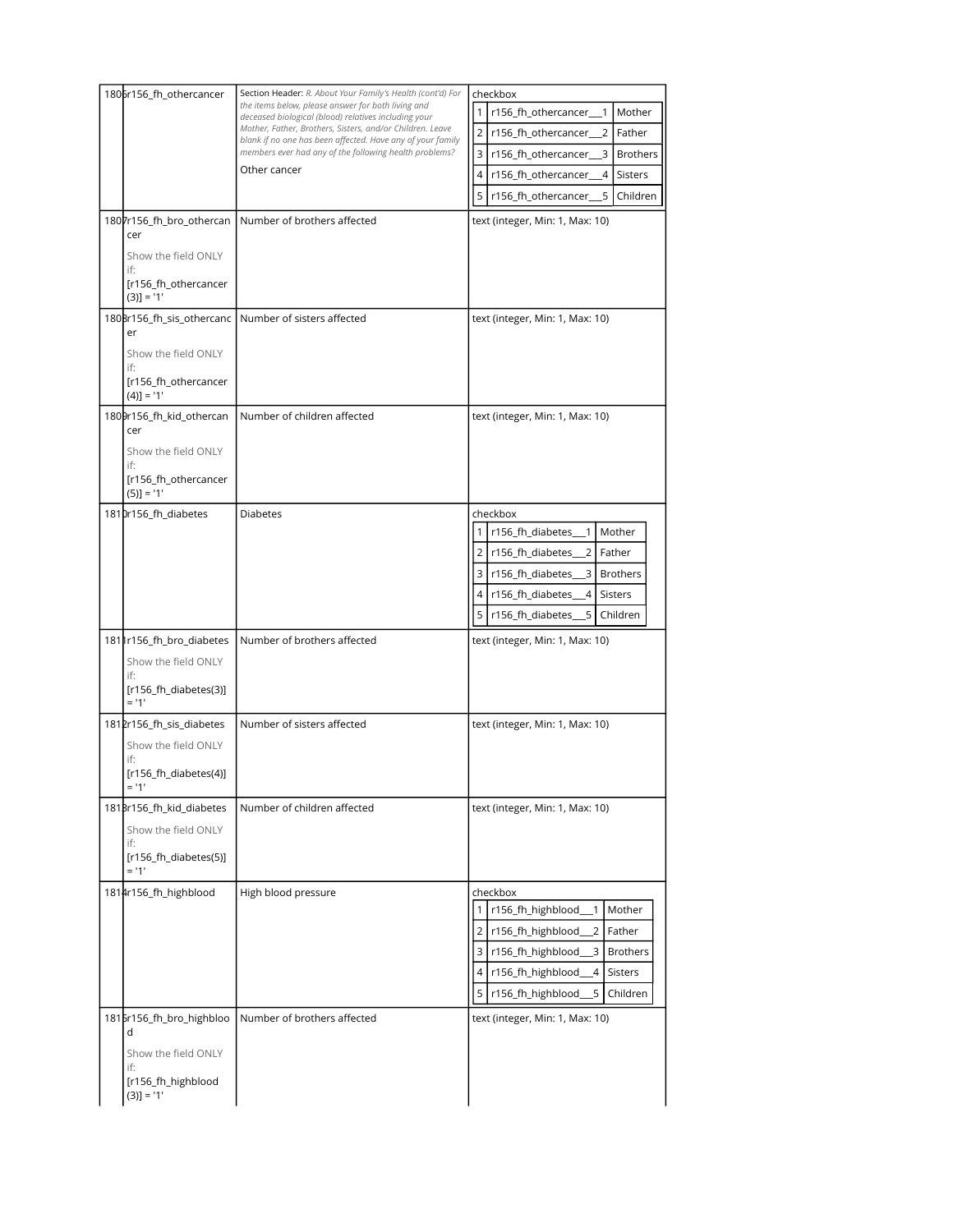| 1816r156_fh_sis_highbloo<br>d                | Number of sisters affected                                                                                                                                                        | text (integer, Min: 1, Max: 10)                                                                                            |
|----------------------------------------------|-----------------------------------------------------------------------------------------------------------------------------------------------------------------------------------|----------------------------------------------------------------------------------------------------------------------------|
| Show the field ONLY                          |                                                                                                                                                                                   |                                                                                                                            |
| if:<br>[r156_fh_highblood                    |                                                                                                                                                                                   |                                                                                                                            |
| $(4)$ ] = '1'                                |                                                                                                                                                                                   |                                                                                                                            |
| 1817r156_fh_kid_highbloo<br>d                | Number of children affected                                                                                                                                                       | text (integer, Min: 1, Max: 10)                                                                                            |
| Show the field ONLY<br>if:                   |                                                                                                                                                                                   |                                                                                                                            |
| [r156_fh_highblood<br>$(5)$ ] = '1'          |                                                                                                                                                                                   |                                                                                                                            |
| 1818r156_fh_stroke                           | Section Header: R. About Your Family's Health (cont'd) For<br>the items below, please answer for both living and                                                                  | checkbox                                                                                                                   |
|                                              | deceased biological (blood) relatives including your                                                                                                                              | 1<br>r156_fh_stroke<br>Mother<br>1                                                                                         |
|                                              | Mother, Father, Brothers, Sisters, and/or Children. Leave<br>blank if no one has been affected. Have any of your family<br>members ever had any of the following health problems? | 2 <sup>1</sup><br>r156_fh_stroke<br>2<br>Father                                                                            |
|                                              | Stroke                                                                                                                                                                            | $\overline{\mathbf{3}}$<br>r156_fh_stroke_<br>3<br><b>Brothers</b><br>$\sqrt{4}$<br>r156_fh_stroke_<br>4<br><b>Sisters</b> |
|                                              |                                                                                                                                                                                   | 5 r156_fh_stroke_<br>5<br>Children                                                                                         |
| 1819r156_fh_bro_stroke                       | Number of brothers affected                                                                                                                                                       | text (integer, Min: 1, Max: 10)                                                                                            |
| Show the field ONLY                          |                                                                                                                                                                                   |                                                                                                                            |
| if:<br>$[r156_fh_{stroke(3)}]$ =             |                                                                                                                                                                                   |                                                                                                                            |
| '1'                                          |                                                                                                                                                                                   |                                                                                                                            |
| 1820r156_fh_sis_stroke                       | Number of sisters affected                                                                                                                                                        | text (integer, Min: 1, Max: 10)                                                                                            |
| Show the field ONLY<br>if:                   |                                                                                                                                                                                   |                                                                                                                            |
| $[r156_fh_stroke(4)] =$<br>'1'               |                                                                                                                                                                                   |                                                                                                                            |
| 182 Ir156_fh_kid_stroke                      | Number of children affected                                                                                                                                                       | text (integer, Min: 1, Max: 10)                                                                                            |
| Show the field ONLY<br>if:                   |                                                                                                                                                                                   |                                                                                                                            |
| $[r156_fh_{\text{stroke}}(5)] =$<br>'1'      |                                                                                                                                                                                   |                                                                                                                            |
| 1822r156_fh_heartattack                      | Heart attack                                                                                                                                                                      | checkbox                                                                                                                   |
|                                              |                                                                                                                                                                                   | r156_fh_heartattack__1<br>Mother                                                                                           |
|                                              |                                                                                                                                                                                   | 2<br>r156_fh_heartattack___2<br>Father<br>$\overline{\mathbf{3}}$<br>r156_fh_heartattack___3<br>Brothers                   |
|                                              |                                                                                                                                                                                   | 4 <sup>1</sup><br>r156_fh_heartattack_<br>$\overline{4}$<br>Sisters                                                        |
|                                              |                                                                                                                                                                                   | 5<br>r156_fh_heartattack<br>5<br>Children                                                                                  |
| 182Br156_fh_bro_heartatt<br>ack              | Number of brothers affected                                                                                                                                                       | text (integer, Min: 1, Max: 10)                                                                                            |
| Show the field ONLY<br>if:                   |                                                                                                                                                                                   |                                                                                                                            |
| [r156_fh_heartattack<br>$(3)] = '1'$         |                                                                                                                                                                                   |                                                                                                                            |
| 1824r156_fh_sis_heartatta<br>ck              | Number of sisters affected                                                                                                                                                        | text (integer, Min: 1, Max: 10)                                                                                            |
| Show the field ONLY                          |                                                                                                                                                                                   |                                                                                                                            |
| if:<br>[r156_fh_heartattack<br>$(4)$ ] = '1' |                                                                                                                                                                                   |                                                                                                                            |
| 1825r156_fh_kid_heartatta<br>ck              | Number of children affected                                                                                                                                                       | text (integer, Min: 1, Max: 10)                                                                                            |
| Show the field ONLY<br>if:                   |                                                                                                                                                                                   |                                                                                                                            |
| [r156_fh_heartattack<br>$(5)$ ] = '1'        |                                                                                                                                                                                   |                                                                                                                            |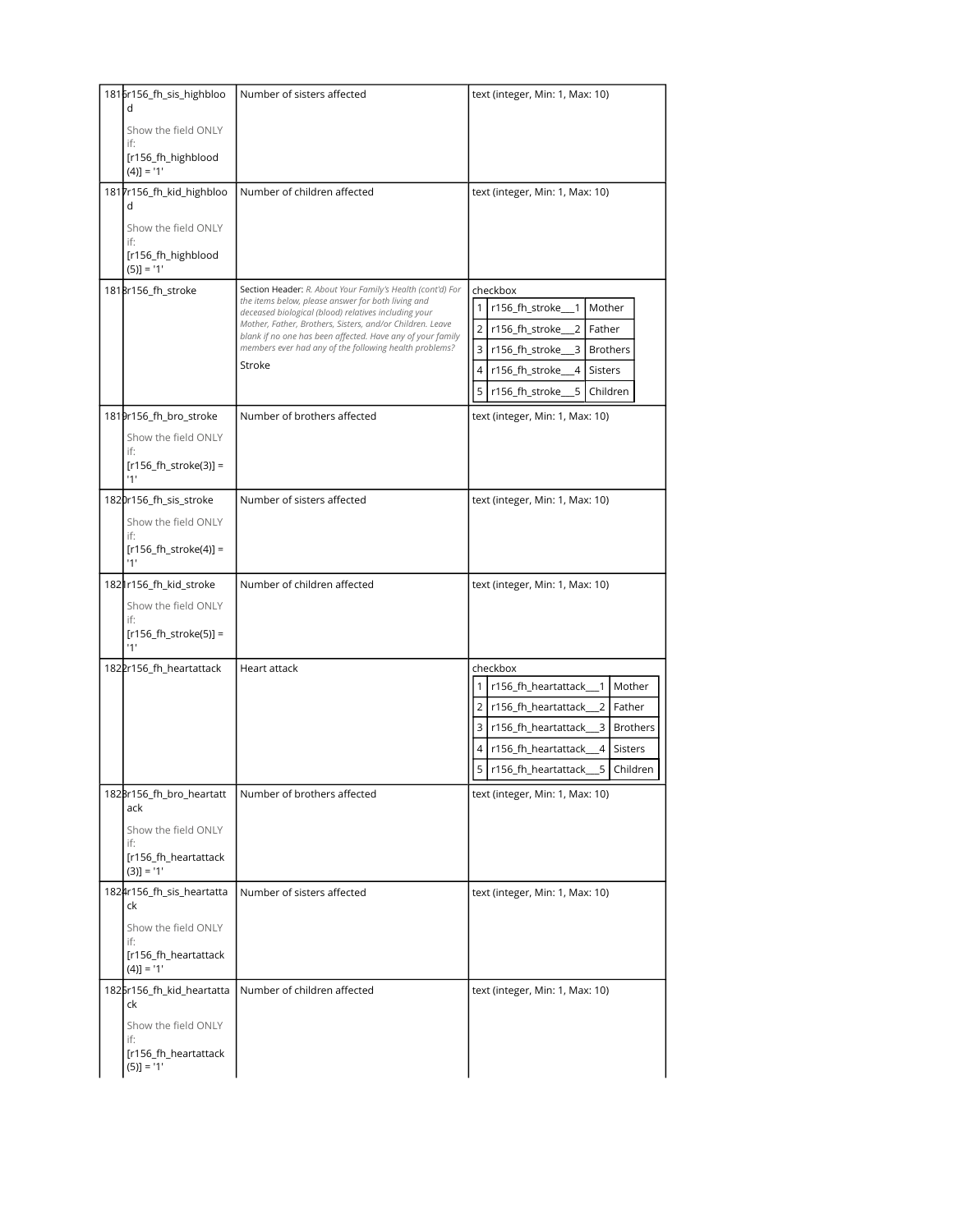| 1825r156_fh_cad                    | Coronary artery disease                                                                                                 | checkbox                                                        |
|------------------------------------|-------------------------------------------------------------------------------------------------------------------------|-----------------------------------------------------------------|
|                                    |                                                                                                                         | 1<br>r156_fh_cad_<br>Mother<br>$\overline{1}$                   |
|                                    |                                                                                                                         | $\overline{2}$<br>r156_fh_cad<br>2<br>Father                    |
|                                    |                                                                                                                         | 3 <sup>1</sup><br>3<br>r156_fh_cad_<br><b>Brothers</b>          |
|                                    |                                                                                                                         | 4<br>r156_fh_cad<br>4<br><b>Sisters</b>                         |
|                                    |                                                                                                                         | 5<br>5<br>r156_fh_cad<br>Children                               |
| 1827r156_fh_bro_cad                | Number of brothers affected                                                                                             | text (integer, Min: 1, Max: 10)                                 |
| Show the field ONLY                |                                                                                                                         |                                                                 |
| if:<br>$[r156_fh_{cad}(3)] = '1'$  |                                                                                                                         |                                                                 |
| 1828r156_fh_sis_cad                | Number of sisters affected                                                                                              | text (integer, Min: 1, Max: 10)                                 |
| Show the field ONLY                |                                                                                                                         |                                                                 |
| if:                                |                                                                                                                         |                                                                 |
| $[r156_fh_{cad}(4)] = '1'$         |                                                                                                                         |                                                                 |
| 1829r156_fh_kid_cad                | Number of children affected                                                                                             | text (integer, Min: 1, Max: 10)                                 |
| Show the field ONLY<br>if:         |                                                                                                                         |                                                                 |
| $[r156_fh_{cad}(5)] = '1'$         |                                                                                                                         |                                                                 |
| 1830r156_fh_sicklecell             | Section Header: R. About Your Family's Health (cont'd) For                                                              | checkbox                                                        |
|                                    | the items below, please answer for both living and<br>deceased biological (blood) relatives including your              | $\mathbf{1}$<br>Mother<br>r156_fh_sicklecell_<br>$\overline{1}$ |
|                                    | Mother, Father, Brothers, Sisters, and/or Children. Leave<br>blank if no one has been affected. Have any of your family | 2<br>r156_fh_sicklecell_<br>$\overline{2}$<br>Father            |
|                                    | members ever had any of the following health problems?                                                                  | 3<br>3<br><b>Brothers</b><br>r156_fh_sicklecell_                |
|                                    | Sickle cell disease                                                                                                     | 4<br>r156_fh_sicklecell<br>4<br><b>Sisters</b>                  |
|                                    |                                                                                                                         | 5<br>r156_fh_sicklecell<br>5<br>Children                        |
| 1831r156_fh_bro_sicklecell         | Number of brothers affected                                                                                             | text (integer, Min: 1, Max: 10)                                 |
| Show the field ONLY                |                                                                                                                         |                                                                 |
| if:                                |                                                                                                                         |                                                                 |
| [r156_fh_sicklecell(3)]<br>$= 11'$ |                                                                                                                         |                                                                 |
| 1832r156_fh_sis_sicklecell         | Number of sisters affected                                                                                              | text (integer, Min: 1, Max: 10)                                 |
| Show the field ONLY                |                                                                                                                         |                                                                 |
| if:<br>[r156_fh_sicklecell(4)]     |                                                                                                                         |                                                                 |
| $= 11'$                            |                                                                                                                         |                                                                 |
| 183Br156_fh_kid_sicklecell         | Number of children affected                                                                                             | text (integer, Min: 1, Max: 10)                                 |
| Show the field ONLY                |                                                                                                                         |                                                                 |
| if:<br>[r156_fh_sicklecell(5)]     |                                                                                                                         |                                                                 |
| $= 11$                             |                                                                                                                         |                                                                 |
| 1834r156_fh_ra                     | Rheumatoid arthritis                                                                                                    | checkbox                                                        |
|                                    |                                                                                                                         | r156_fh_ra_<br>$\overline{1}$<br>Mother<br>1                    |
|                                    |                                                                                                                         | 2 r156_fh_ra_<br>2<br>Father                                    |
|                                    |                                                                                                                         | $\overline{\mathbf{3}}$<br>3 r156_fh_ra<br><b>Brothers</b>      |
|                                    |                                                                                                                         | 4 r156_fh_ra_<br>4<br>Sisters                                   |
|                                    |                                                                                                                         | 5<br>r156_fh_ra___5<br>Children                                 |
| 1835r156_fh_bro_ra                 | Number of brothers affected                                                                                             | text (integer, Min: 1, Max: 10)                                 |
| Show the field ONLY                |                                                                                                                         |                                                                 |
| if:                                |                                                                                                                         |                                                                 |
| $[r156_fh-ra(3)] = '1'$            |                                                                                                                         |                                                                 |
| 1836r156_fh_sis_ra                 | Number of sisters affected                                                                                              | text (integer, Min: 1, Max: 10)                                 |
| Show the field ONLY<br>if:         |                                                                                                                         |                                                                 |
| $[r156_fh-ra(4)] = '1'$            |                                                                                                                         |                                                                 |
| 1837r156_fh_kid_ra                 | Number of children affected                                                                                             | text (integer, Min: 1, Max: 10)                                 |
| Show the field ONLY                |                                                                                                                         |                                                                 |
| if:<br>$[r156_fh-ra(5)] = '1'$     |                                                                                                                         |                                                                 |
|                                    |                                                                                                                         |                                                                 |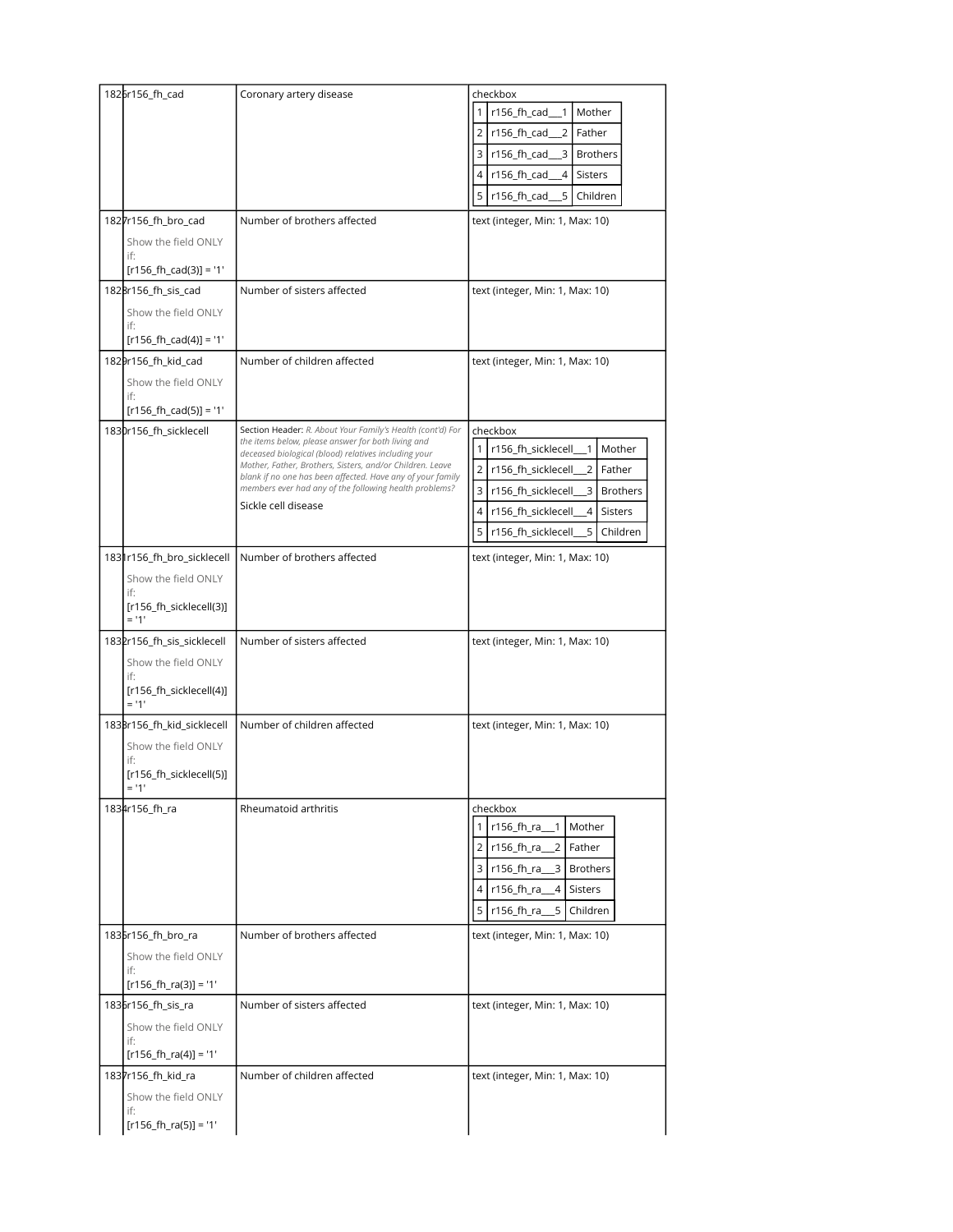|           | 1838r156_fh_alzheimers                                                                   | Alzheimer's disease                                                                                                                                                                                                                                                                                                                                                     | checkbox<br>r156_fh_alzheimers__1<br>Mother<br>Father<br>2<br>r156_fh_alzheimers_<br>2<br>3<br>$\overline{\mathbf{3}}$<br>r156_fh_alzheimers_<br><b>Brothers</b><br>4<br>r156_fh_alzheimers<br>$\overline{4}$<br><b>Sisters</b><br>5<br>5<br>r156_fh_alzheimers<br>Children               |
|-----------|------------------------------------------------------------------------------------------|-------------------------------------------------------------------------------------------------------------------------------------------------------------------------------------------------------------------------------------------------------------------------------------------------------------------------------------------------------------------------|-------------------------------------------------------------------------------------------------------------------------------------------------------------------------------------------------------------------------------------------------------------------------------------------|
| rs<br>if: | 1839r156_fh_bro_alzheime<br>Show the field ONLY<br>[r156_fh_alzheimers<br>$(3)$ ] = '1'  | Number of brothers affected                                                                                                                                                                                                                                                                                                                                             | text (integer, Min: 1, Max: 10)                                                                                                                                                                                                                                                           |
| S<br>if:  | 1840r156_fh_sis_alzheimer<br>Show the field ONLY<br>[r156_fh_alzheimers<br>$(4)$ ] = '1' | Number of sisters affected                                                                                                                                                                                                                                                                                                                                              | text (integer, Min: 1, Max: 10)                                                                                                                                                                                                                                                           |
| rs<br>if: | 1841r156_fh_kid_alzheime<br>Show the field ONLY<br>[r156_fh_alzheimers<br>$(5)$ ] = '1'  | Number of children affected                                                                                                                                                                                                                                                                                                                                             | text (integer, Min: 1, Max: 10)                                                                                                                                                                                                                                                           |
|           | 1842r156_fh_asthma                                                                       | Section Header: R. About Your Family's Health (cont'd) For<br>the items below, please answer for both living and<br>deceased biological (blood) relatives including your<br>Mother, Father, Brothers, Sisters, and/or Children. Leave<br>blank if no one has been affected. Have any of your family<br>members ever had any of the following health problems?<br>Asthma | checkbox<br>$\mathbf{1}$<br>r156_fh_asthma<br>Mother<br>1<br>$\overline{2}$<br>2 <sub>1</sub><br>r156_fh_asthma<br>Father<br>3<br>$\overline{3}$<br>r156_fh_asthma_<br><b>Brothers</b><br>4<br>$\overline{4}$<br>r156_fh_asthma<br><b>Sisters</b><br>5<br>5<br>r156_fh_asthma<br>Children |
| if:       | 184Br156_fh_bro_asthma<br>Show the field ONLY<br>$[r156_fh_asthm(a)] =$<br>'1'           | Number of brothers affected                                                                                                                                                                                                                                                                                                                                             | text (integer, Min: 1, Max: 10)                                                                                                                                                                                                                                                           |
| if:       | 1844r156_fh_sis_asthma<br>Show the field ONLY<br>$[r156_fh_asthm(a)] =$<br>'1'           | Number of sisters affected                                                                                                                                                                                                                                                                                                                                              | text (integer, Min: 1, Max: 10)                                                                                                                                                                                                                                                           |
| if:       | 1845r156_fh_kid_asthma<br>Show the field ONLY<br>$[r156_fh_asthm(a(5)] =$<br>'1'         | Number of children affected                                                                                                                                                                                                                                                                                                                                             | text (integer, Min: 1, Max: 10)                                                                                                                                                                                                                                                           |
|           | 1846r156_fh_autism                                                                       | Autism                                                                                                                                                                                                                                                                                                                                                                  | checkbox<br>r156 fh autism<br>$\overline{1}$<br>Mother<br>1<br>2<br>r156_fh_autism<br>2<br>Father<br>3<br>3<br>r156_fh_autism_<br><b>Brothers</b><br>4<br>r156_fh_autism<br>4<br>Sisters<br>5<br>r156_fh_autism<br>5<br>Children                                                          |
| if:       | 1847r156_fh_bro_autism<br>Show the field ONLY<br>$[r156_fh_autism(3)] =$<br>'1'          | Number of brothers affected                                                                                                                                                                                                                                                                                                                                             | text (integer, Min: 1, Max: 10)                                                                                                                                                                                                                                                           |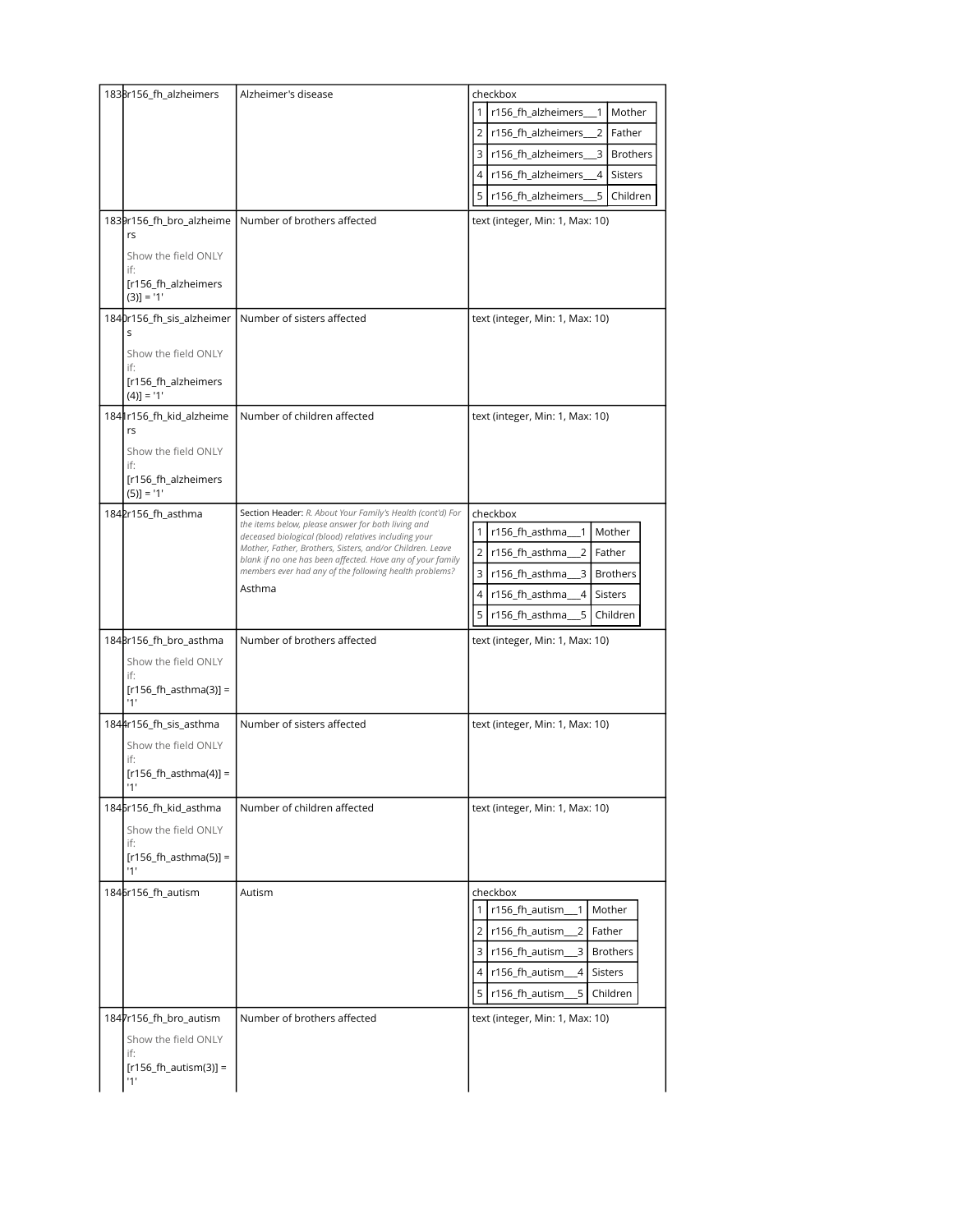| 1848r156_fh_sis_autism                   | Number of sisters affected                                                                                              | text (integer, Min: 1, Max: 10)                                 |
|------------------------------------------|-------------------------------------------------------------------------------------------------------------------------|-----------------------------------------------------------------|
| Show the field ONLY                      |                                                                                                                         |                                                                 |
| if:<br>$[r156_fh_autism(4)] =$<br>'1'    |                                                                                                                         |                                                                 |
| 1849r156_fh_kid_autism                   | Number of children affected                                                                                             | text (integer, Min: 1, Max: 10)                                 |
| Show the field ONLY                      |                                                                                                                         |                                                                 |
| if:<br>$[r156_fh_autism(5)] =$           |                                                                                                                         |                                                                 |
| '1'                                      |                                                                                                                         |                                                                 |
| 1850r156_fh_hayfever                     | Hay fever & other seasonal allergies                                                                                    | checkbox                                                        |
|                                          |                                                                                                                         | r156_fh_hayfever_<br>Mother<br>1<br>$\mathbf{1}$                |
|                                          |                                                                                                                         | $\overline{2}$<br>Father<br>r156_fh_hayfever_<br>$\overline{2}$ |
|                                          |                                                                                                                         | 3<br>r156_fh_hayfever_<br><b>Brothers</b><br>3                  |
|                                          |                                                                                                                         | Sisters<br>4<br>r156_fh_hayfever_<br>4                          |
|                                          |                                                                                                                         | 5<br>5<br>Children<br>r156_fh_hayfever_                         |
| 1851r156_fh_bro_hayfever                 | Number of brothers affected                                                                                             | text (integer, Min: 1, Max: 10)                                 |
| Show the field ONLY<br>if:               |                                                                                                                         |                                                                 |
| [r156_fh_hayfever(3)]<br>$= 11$          |                                                                                                                         |                                                                 |
| 1852r156_fh_sis_hayfever                 | Number of sisters affected                                                                                              | text (integer, Min: 1, Max: 10)                                 |
| Show the field ONLY                      |                                                                                                                         |                                                                 |
| if:<br>[r156_fh_hayfever(4)]             |                                                                                                                         |                                                                 |
| $= 11'$                                  |                                                                                                                         |                                                                 |
| 185Br156_fh_kid_hayfever                 | Number of children affected                                                                                             | text (integer, Min: 1, Max: 10)                                 |
| Show the field ONLY<br>if:               |                                                                                                                         |                                                                 |
| [r156_fh_hayfever(5)]<br>$= 11$          |                                                                                                                         |                                                                 |
| 1854r156_fh_ephysema                     | Section Header: R. About Your Family's Health (cont'd) For                                                              | checkbox                                                        |
|                                          | the items below, please answer for both living and<br>deceased biological (blood) relatives including your              | $\mathbf{1}$<br>r156_fh_ephysema_<br>$\overline{1}$<br>Mother   |
|                                          | Mother, Father, Brothers, Sisters, and/or Children. Leave<br>blank if no one has been affected. Have any of your family | $\overline{2}$<br>2<br>Father<br>r156_fh_ephysema_              |
|                                          | members ever had any of the following health problems?                                                                  | 3<br>3<br>r156_fh_ephysema<br><b>Brothers</b>                   |
|                                          | Emphysema                                                                                                               | 4<br>r156_fh_ephysema<br>4<br>Sisters                           |
|                                          |                                                                                                                         | 5<br>5<br>r156_fh_ephysema_<br>Children                         |
| 1855r156_fh_bro_ephysem  <br>d           | Number of brothers affected                                                                                             | text (integer, Min: 1, Max: 10)                                 |
| Show the field ONLY<br>if:               |                                                                                                                         |                                                                 |
| [r156_fh_ephysema<br>$(3)] = '1'$        |                                                                                                                         |                                                                 |
| 1856r156_fh_sis_ephysem<br>a             | Number of sisters affected                                                                                              | text (integer, Min: 1, Max: 10)                                 |
| Show the field ONLY                      |                                                                                                                         |                                                                 |
| if:<br>[r156_fh_ephysema<br>$(4)] = '1'$ |                                                                                                                         |                                                                 |
| 1857r156_fh_kid_ephysem<br>a             | Number of children affected                                                                                             | text (integer, Min: 1, Max: 10)                                 |
| Show the field ONLY<br>if:               |                                                                                                                         |                                                                 |
| [r156_fh_ephysema<br>$(5)$ ] = '1'       |                                                                                                                         |                                                                 |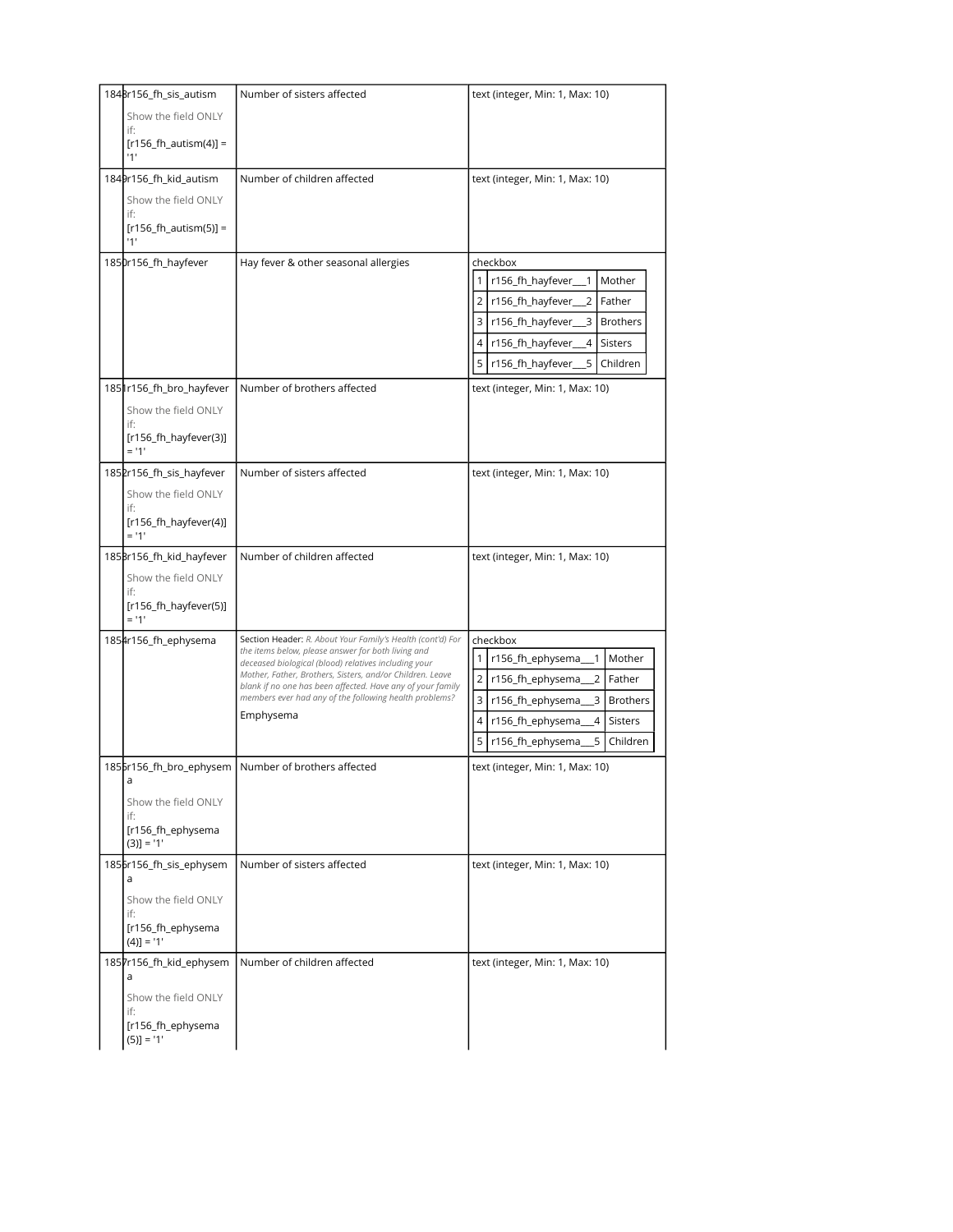| 1858r156_fh_parkinsons                      | Parkinson's disease                                     | checkbox<br>r156_fh_parkinsons_<br>Mother<br>$\mathbf{1}$        |
|---------------------------------------------|---------------------------------------------------------|------------------------------------------------------------------|
|                                             |                                                         | $\overline{2}$<br>r156_fh_parkinsons<br>$\overline{2}$<br>Father |
|                                             |                                                         | $\overline{3}$<br>3 r156_fh_parkinsons_<br><b>Brothers</b>       |
|                                             |                                                         |                                                                  |
|                                             |                                                         | 4 r156_fh_parkinsons<br>$\overline{4}$<br><b>Sisters</b>         |
|                                             |                                                         | 5 r156_fh_parkinsons_<br>5<br>Children                           |
| 1859r156_fh_bro_parkinso<br>ns              | Number of brothers affected                             | text (integer, Min: 1, Max: 10)                                  |
| Show the field ONLY<br>if:                  |                                                         |                                                                  |
| [r156_fh_parkinsons<br>$(3)] = '1'$         |                                                         |                                                                  |
| 1860r156_fh_sis_parkinso<br>ns              | Number of sisters affected                              | text (integer, Min: 1, Max: 10)                                  |
| Show the field ONLY                         |                                                         |                                                                  |
| if:<br>[r156_fh_parkinsons<br>$(4)$ ] = '1' |                                                         |                                                                  |
| 1861r156_fh_kid_parkinso<br>ns              | Number of children affected                             | text (integer, Min: 1, Max: 10)                                  |
| Show the field ONLY<br>if:                  |                                                         |                                                                  |
| [r156_fh_parkinsons<br>$(5)$ ] = '1'        |                                                         |                                                                  |
| 1862s177_smoke_100_cig_                     | Section Header: S. Lifestyle                            | radio                                                            |
| lifetime                                    | In your lifetime, have you smoked at least 100          | $\mathbf{1}$<br>Yes                                              |
|                                             | cigarettes?                                             | $0$ No                                                           |
|                                             |                                                         | Custom alignment: RH                                             |
| 186Bs178_currently_smok                     | Do you currently smoke cigarettes?                      | radio                                                            |
| e                                           |                                                         | 1<br>Yes                                                         |
| Show the field ONLY                         |                                                         | 0<br>No                                                          |
| if:<br>[s177_smoke_100_cig                  |                                                         |                                                                  |
| $[ifetime] = '1'$                           |                                                         | Custom alignment: RH                                             |
| 1864s178a_cig_average_pe<br>r_day_text      | How many cigarettes do you smoke per day on<br>average? | text (integer, Min: 0, Max: 99)<br>Custom alignment: RH          |
| Show the field ONLY                         | cigarettes per day                                      |                                                                  |
| if:<br>[s178_currently_smok                 |                                                         |                                                                  |
| $e$ ] = '1'                                 |                                                         |                                                                  |
| 1865s178b_years_smokes_<br>cig_text         | How many years have you smoked cigarettes?<br>years     | text (integer, Min: 0, Max: 99)<br>Custom alignment: RH          |
| Show the field ONLY<br>if:                  |                                                         |                                                                  |
| [s178_currently_smok<br>$e$ ] = '1'         |                                                         |                                                                  |
| 1866s179_smoke_average_                     | When you did smoke, how many cigarettes did             | text (integer, Min: 0, Max: 99)                                  |
| per_day_text                                | you smoke per day on average?<br>cigarettes per day     | Custom alignment: RH                                             |
| Show the field ONLY<br>if:                  |                                                         |                                                                  |
| [s178_currently_smok<br>$e$ ] = '0'         |                                                         |                                                                  |
| 1867s180_years_past_smo<br>ke_text          | How many years did you smoke cigarettes?<br>years       | text (integer, Min: 0, Max: 99)<br>Custom alignment: RH          |
| Show the field ONLY                         |                                                         |                                                                  |
| if:<br>[s178_currently_smok<br>$e$ ] = '0'  |                                                         |                                                                  |
|                                             |                                                         |                                                                  |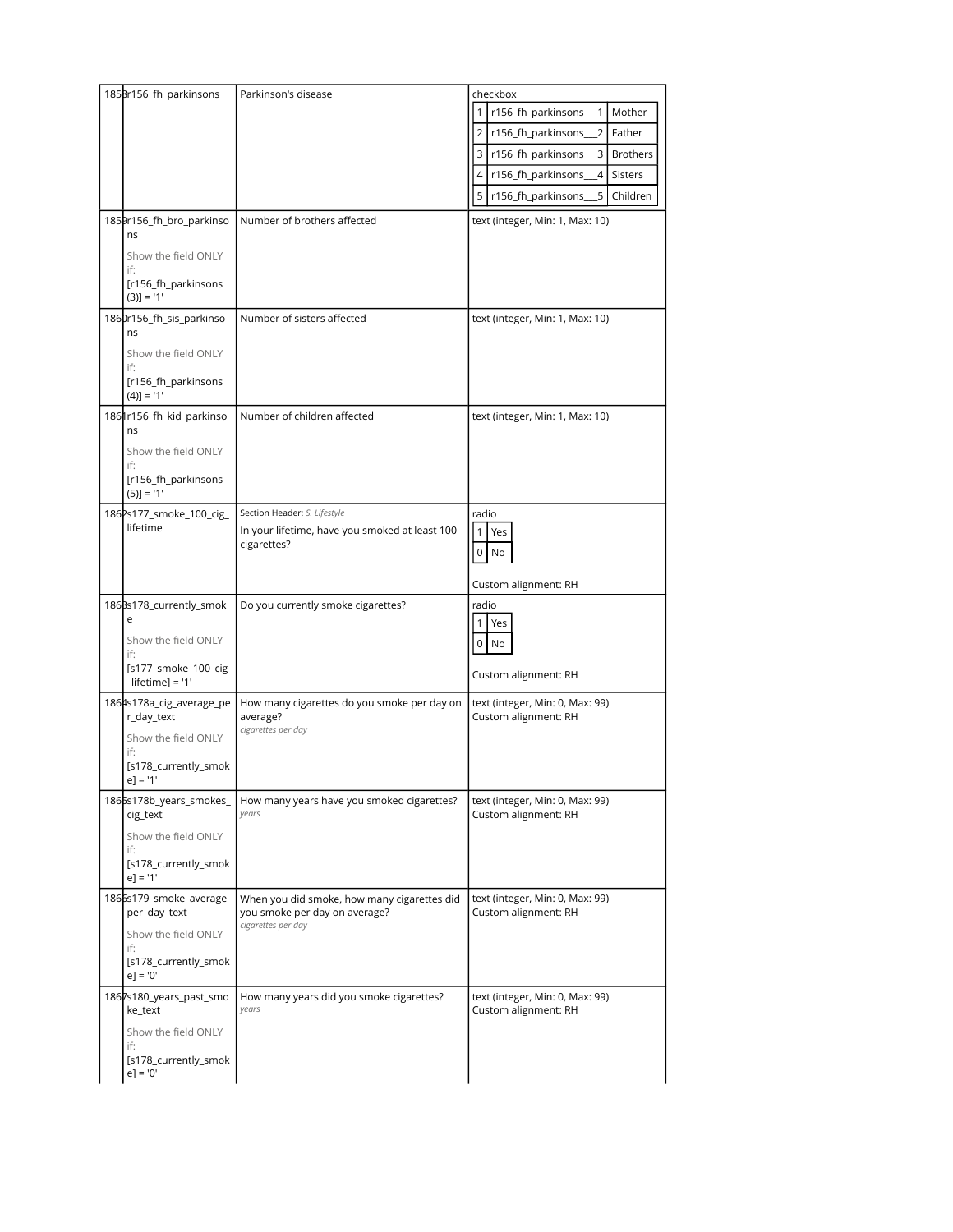| 1868s181_smokeless_toba<br>cco                                                                                     | Have you ever used smokeless tobacco<br>products (chewing tobacco or snuff)?                                                                                 | radio<br>$\mathbf{1}$<br>Yes<br>0<br>No<br>Custom alignment: RH                                                                                                     |
|--------------------------------------------------------------------------------------------------------------------|--------------------------------------------------------------------------------------------------------------------------------------------------------------|---------------------------------------------------------------------------------------------------------------------------------------------------------------------|
| 1869s182_cigars_pipes                                                                                              | Have you ever smoked cigars, pipes, kreteks or<br>other tobacco products?                                                                                    | radio<br>$\mathbf{1}$<br>Yes<br>0<br>No<br>Custom alignment: RH                                                                                                     |
| 1870s183_tobacco_indoor<br>S                                                                                       | Do you ever have exposure to tobacco smoke<br>in an indoor workspace?                                                                                        | radio<br>$\mathbf{1}$<br>Yes<br>0<br>No<br>Custom alignment: RH                                                                                                     |
| 187 s184_number_in_ho<br>me_smoke_text                                                                             | Not counting yourself, how many people<br>currently living in your home smoke regularly<br>indoors?<br>people                                                | text (integer, Min: 0, Max: 99)<br>Custom alignment: RH                                                                                                             |
| 1872s185_any_alcohol_life<br>time                                                                                  | Section Header: S. Lifestyle (cont'd)<br>In your entire life, have you had at least 1 drink<br>of any kind of alcohol, not counting small<br>tastes or sips? | radio<br>$\mathbf{1}$<br>Yes<br>0<br>No<br>Custom alignment: RH                                                                                                     |
| 187Bs186_alcohol_past_m<br>onth<br>Show the field ONLY<br>if:<br>[s185_any_alcohol_lif<br>etime] = $'1'$           | During the past month, have you had at least<br>one alcoholic drink?                                                                                         | radio<br>1<br>Yes<br>0<br>No<br>Custom alignment: RH                                                                                                                |
| 1874s187_drinks_per_day_<br>text<br>Show the field ONLY<br>if:<br>[s185_any_alcohol_lif<br>$etime$ ] = '1'         | On average, how many alcoholic beverages do<br>you have per day?<br>drinks per day                                                                           | text (integer, Min: 0, Max: 99)<br>Custom alignment: RH                                                                                                             |
| 1875s188_drinks_per_wee<br>k text<br>Show the field ONLY<br>if:<br>[s185_any_alcohol_lif<br>$etime$ ] = '1'        | On average, how many days per week do you<br>drink?<br>days per week                                                                                         | text (integer, Min: 0, Max: 7)<br>Custom alignment: RH                                                                                                              |
| 1876s189_years_drinking_<br>alcohol_text<br>Show the field ONLY<br>if:<br>[s185_any_alcohol_lif<br>$etime$ ] = '1' | How many years have you drank alcohol<br>regularly?<br>years                                                                                                 | text (integer, Min: 0, Max: 99)<br>Custom alignment: RH                                                                                                             |
| 1877s190_hours_sleep_tex<br>t                                                                                      | How many hours of sleep do you usually get<br>per night?<br>hours                                                                                            | text (integer, Min: 0, Max: 24)<br>Custom alignment: RH                                                                                                             |
| 1878s193_trouble_sleepin<br>g_perweek                                                                              | How many nights per week do you typically<br>have trouble sleeping?                                                                                          | radio (Matrix)<br>0<br>0<br>$\mathbf{1}$<br>$\mathbf{1}$<br>$\overline{2}$<br>$\overline{2}$<br>3<br>$\overline{3}$<br>4<br>$\overline{4}$<br>5<br>5<br>6<br>6<br>7 |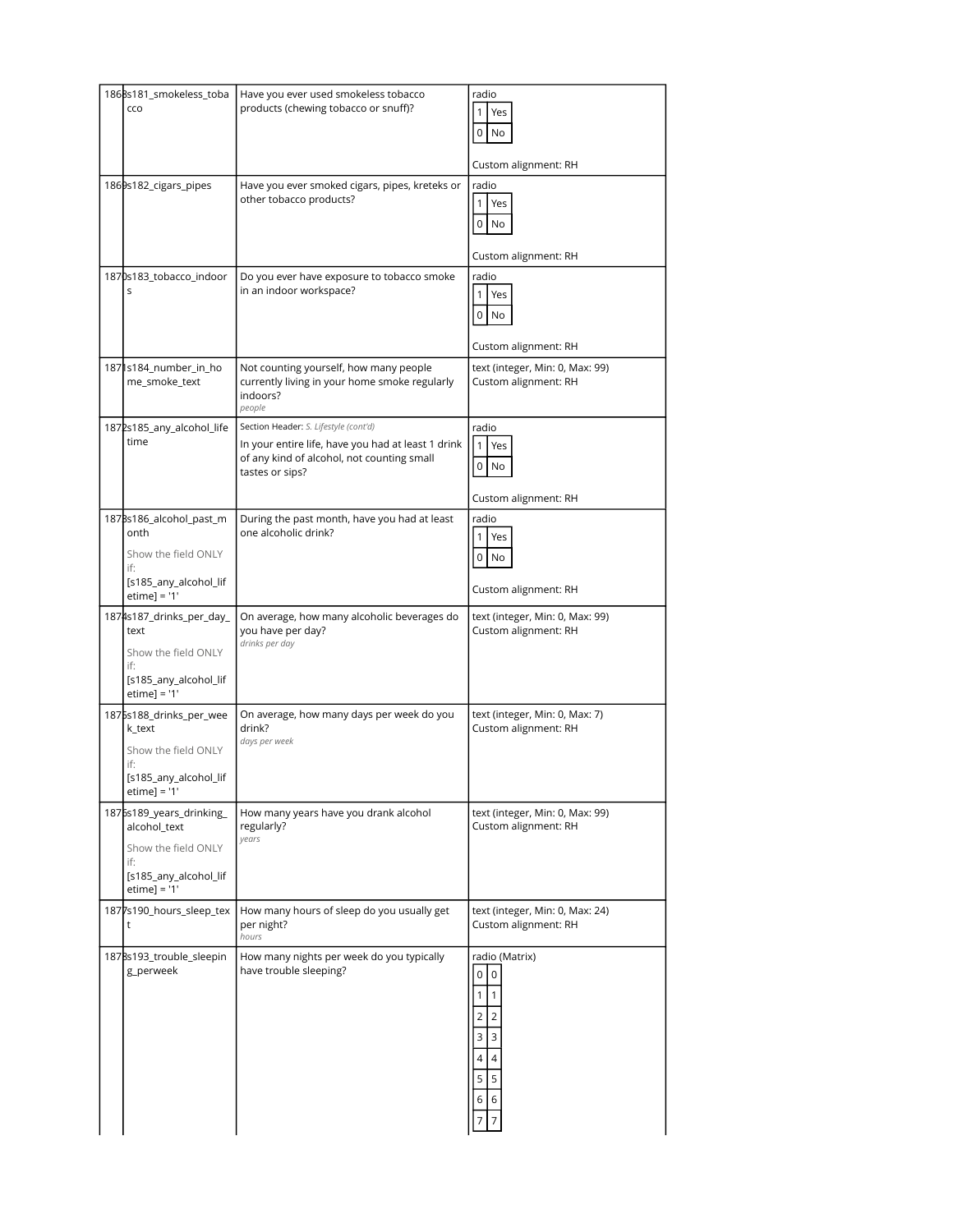| 1879t192_father_highest_g                          | Section Header: T. About Your Home Life                                 | radio                                                       |
|----------------------------------------------------|-------------------------------------------------------------------------|-------------------------------------------------------------|
| rade                                               | What was the highest grade of school or year                            | $\mathbf{1}$<br>8th grade or less                           |
|                                                    | of college completed by your father or other                            | 2                                                           |
|                                                    | person who lived with you and was like a                                | 9th - 11th grade                                            |
|                                                    | father to you? (choose one)                                             | 3<br>12th grade/high school graduate<br>or equivalent (GED) |
|                                                    |                                                                         | 4<br>Some college, but no degree or<br>certificate          |
|                                                    |                                                                         | 5<br>Technical or vocational school<br>graduate             |
|                                                    |                                                                         | 6<br>Bachelor's degree                                      |
|                                                    |                                                                         | 7<br>Graduate or professional degree                        |
|                                                    |                                                                         | 8<br>Not applicable                                         |
|                                                    |                                                                         | 88<br>Don't know                                            |
|                                                    |                                                                         |                                                             |
|                                                    |                                                                         | Custom alignment: LV                                        |
| 1880t193_father_job                                | During your childhood, did he have a paid job?                          | radio<br>$\mathbf{1}$<br>Yes                                |
| Show the field ONLY<br>if:                         |                                                                         | 0<br>No                                                     |
| [t192_father_highest_                              |                                                                         |                                                             |
| $grade$ ] = '1' or [t192_f<br>ather_highest_grade] |                                                                         | Custom alignment: RH                                        |
| = '2' or [t192_father_h                            |                                                                         |                                                             |
| ighest_grade] = '3' or<br>[t192_father_highest_    |                                                                         |                                                             |
| grade] = '4' or $[t192_f$                          |                                                                         |                                                             |
| ather_highest_grade]<br>= '5' or [t192_father_h    |                                                                         |                                                             |
| ighest_grade] = '6' or                             |                                                                         |                                                             |
| [t192_father_highest_                              |                                                                         |                                                             |
| $grade$ ] = '7'                                    |                                                                         |                                                             |
|                                                    |                                                                         |                                                             |
| 1881t194_father_occupati<br>on_title               | During your childhood, what was his<br>occupation, or main job?         | text<br>Custom alignment: RH                                |
| Show the field ONLY                                |                                                                         |                                                             |
| if:<br>[t192_father_highest_                       |                                                                         |                                                             |
| $grade$ ] = '1' or [t192_f                         |                                                                         |                                                             |
| ather_highest_grade]                               |                                                                         |                                                             |
| = '2' or [t192_father_h<br>ighest_grade] = '3' or  |                                                                         |                                                             |
| [t192_father_highest_                              |                                                                         |                                                             |
| grade] = '4' or [t192_f<br>ather_highest_grade]    |                                                                         |                                                             |
| = '5' or [t192_father_h                            |                                                                         |                                                             |
| ighest_grade] = '6' or                             |                                                                         |                                                             |
| [t192_father_highest_<br>$grade$ ] = '7'           |                                                                         |                                                             |
| 1882t195_mother_highest                            | Section Header: T. About Your Home Life (cont'd)                        | radio                                                       |
| _grade                                             | What was the highest grade of school or year                            | $\mathbf{1}$<br>8th grade or less                           |
|                                                    | of college completed by your mother or other                            | 2<br>9th - 11th grade                                       |
|                                                    | person who lived with you and was like a<br>mother to you? (choose one) | 3<br>12th grade/high school graduate                        |
|                                                    |                                                                         | or equivalent (GED)                                         |
|                                                    |                                                                         | 4<br>Some college, but no degree or<br>certificate          |
|                                                    |                                                                         | 5<br>Technical or vocational school<br>graduate             |
|                                                    |                                                                         | 6<br>Bachelor's degree                                      |
|                                                    |                                                                         | $\overline{7}$<br>Graduate or professional degree           |
|                                                    |                                                                         | 8<br>Not applicable                                         |
|                                                    |                                                                         | 88<br>Don't know                                            |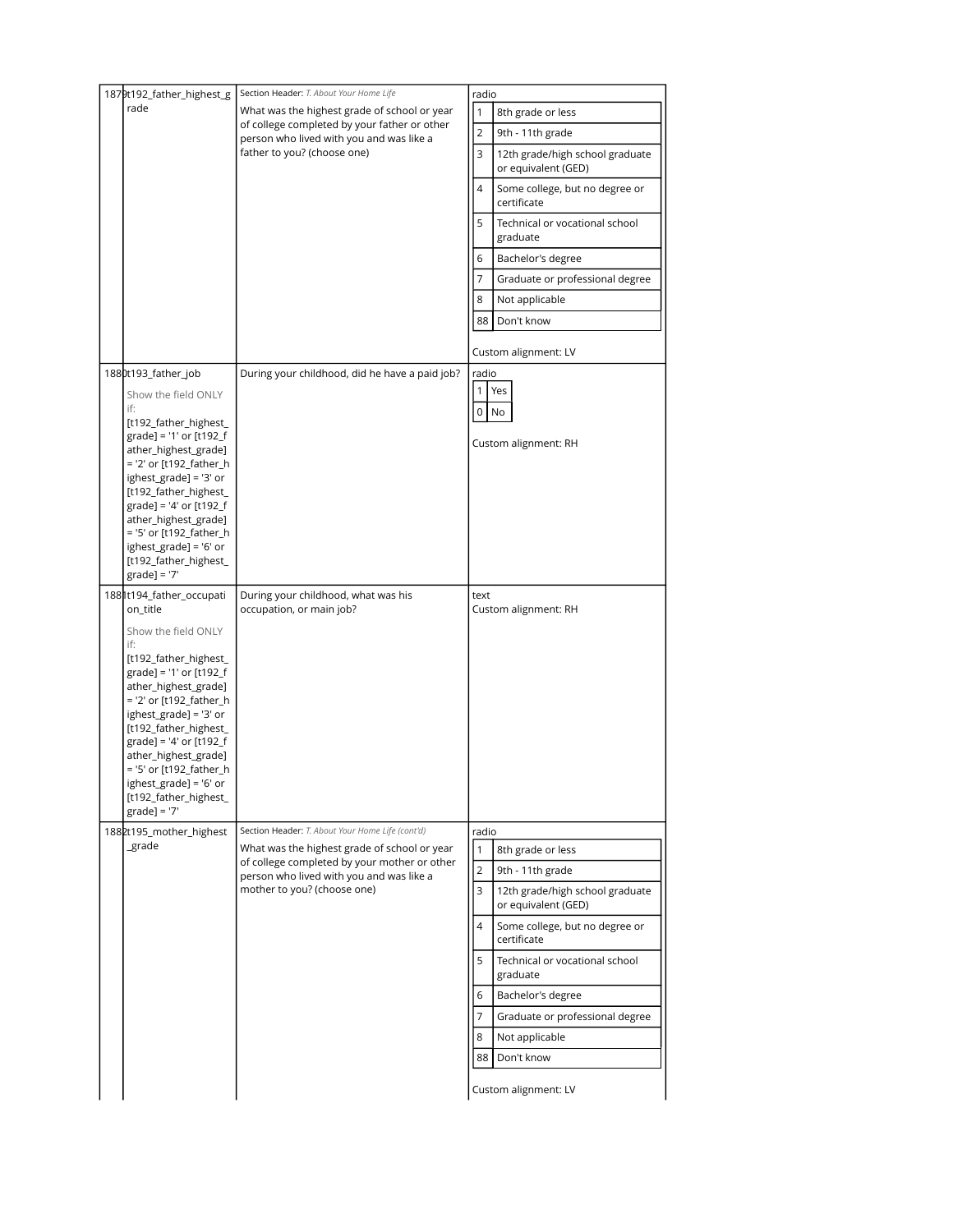| 188Bt196_mother_job<br>Show the field ONLY<br>if:<br>[t195_mother_highest<br>$grade] = '1'$ or [t195 $\_$<br>mother_highest_grad<br>e] = '2' or [t195_moth<br>er_highest_grade] =<br>'3' or [t195_mother_hi<br>$ghest_gradel = '4'$ or<br>[t195_mother_highest<br>$grade$ ] = '5' or [t195 $\_$<br>mother_highest_grad<br>e] = '6' or [t195_moth<br>er_highest_grade] =<br>'7'           | During your childhood, did she have a paid<br>job?                                                                                                                                                                                                           | radio<br>$\mathbf{1}$<br>Yes<br>0<br>No<br>Custom alignment: RH                                                                                                                                                                                                                                      |
|------------------------------------------------------------------------------------------------------------------------------------------------------------------------------------------------------------------------------------------------------------------------------------------------------------------------------------------------------------------------------------------|--------------------------------------------------------------------------------------------------------------------------------------------------------------------------------------------------------------------------------------------------------------|------------------------------------------------------------------------------------------------------------------------------------------------------------------------------------------------------------------------------------------------------------------------------------------------------|
| 1884t197_mother_occupat<br>ion_title<br>Show the field ONLY<br>if:<br>[t195_mother_highest<br>grade] = '1' or [t195<br>mother_highest_grad<br>e] = '2' or [t195_moth<br>er_highest_grade] =<br>'3' or [t195_mother_hi<br>$ghest_grade] = '4'$ or<br>[t195_mother_highest<br>$grade$ ] = '5' or [t195 $\_$<br>mother_highest_grad<br>e] = '6' or [t195_moth<br>er_highest_grade] =<br>'7' | During your childhood, what was her<br>occupation, or main job?                                                                                                                                                                                              | text<br>Custom alignment: RH                                                                                                                                                                                                                                                                         |
| 1885t198_parents_rent_ow<br>n                                                                                                                                                                                                                                                                                                                                                            | Section Header: T. About Your Home Life (cont'd)<br>Thinking about most of the years until you<br>were 12, did your parents (or the people who<br>brought you up) own the house you lived in or<br>did they rent it? (please mark the appropriate<br>answer) | radio<br>$\mathbf{1}$<br>Owned the house<br>2 <sup>1</sup><br>Rented the house<br>$\overline{3}$<br>Owned the house part of the time,<br>rented part of the time<br>Custom alignment: LV                                                                                                             |
| 1886t199_how_well_off_fa<br>mily                                                                                                                                                                                                                                                                                                                                                         | How well off would you say your family was<br>when you were growing up to age 12? Would<br>you say they were (please mark the<br>appropriate answer)                                                                                                         | radio<br>Poor<br>$\mathbf{1}$<br>$\overline{2}$<br>Below average<br>3<br>About average<br>4 Above average<br>Quite well off<br>5<br>Custom alignment: LV                                                                                                                                             |
| 1887t200_your_highest_gr<br>ade                                                                                                                                                                                                                                                                                                                                                          | What is the highest level of school you have<br>completed? (choose one)                                                                                                                                                                                      | radio<br>8th grade or less<br>9th - 11th grade<br>3 12th grade/high school graduate<br>or equivalent (GED)<br>4 Some college, but no degree or<br>certificate<br>5 Technical or vocational school<br>graduate<br>6 Bachelor's degree<br>7<br>Graduate or professional degree<br>Custom alignment: LV |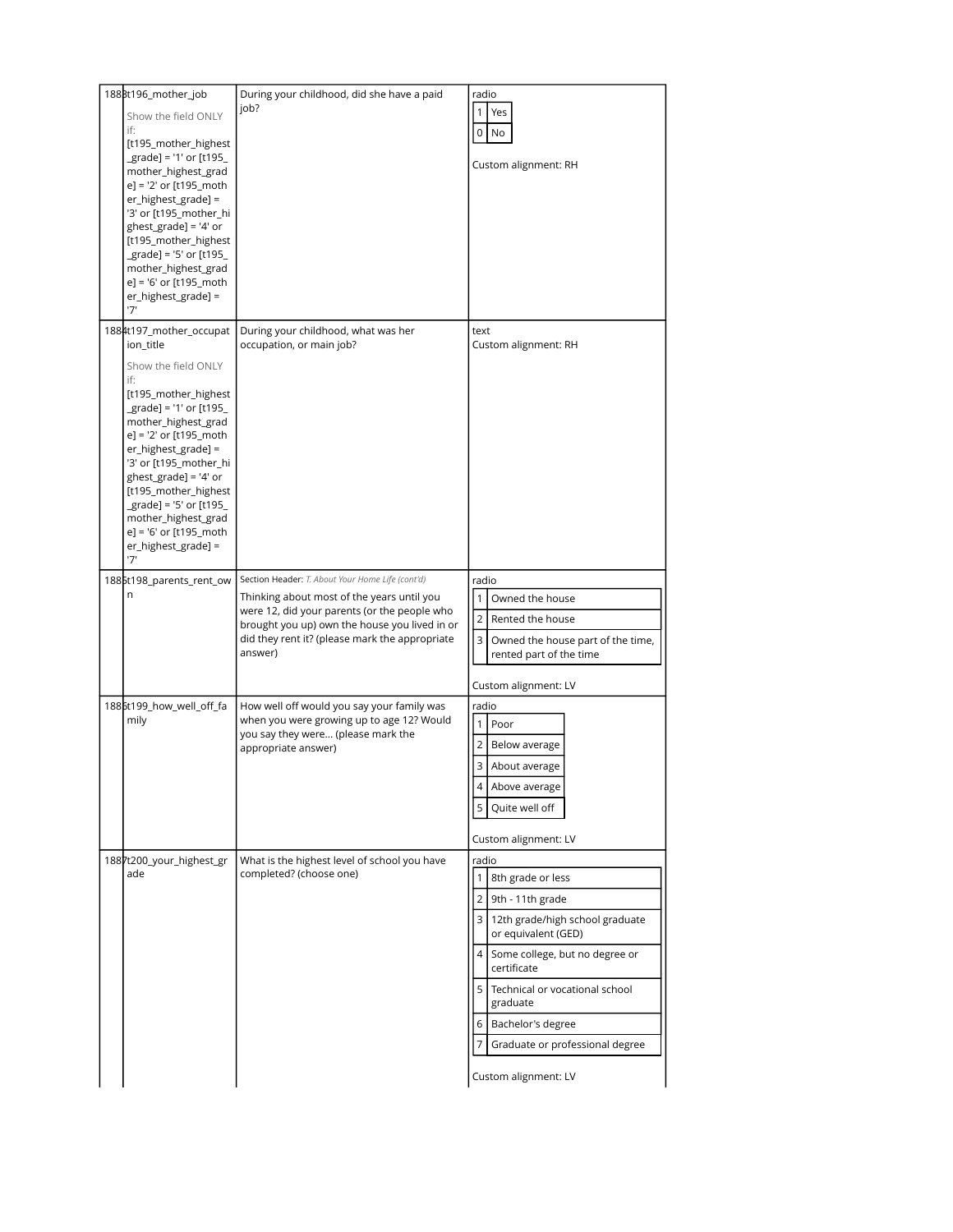| 188Bt201_income_past_ye                 | Section Header: T. About Your Home Life (cont'd)                                                                                                                                                                                                               | radio                                                                                                                                                                                                                                                                                                                                                |
|-----------------------------------------|----------------------------------------------------------------------------------------------------------------------------------------------------------------------------------------------------------------------------------------------------------------|------------------------------------------------------------------------------------------------------------------------------------------------------------------------------------------------------------------------------------------------------------------------------------------------------------------------------------------------------|
| ar                                      | In the past 12 months, which income group<br>best represents the total income for your<br>household (before taxes) including salaries,<br>wages, tips, retirement, welfare, social security,<br>or income from any other source?                               | Less than \$20,000<br>2<br>\$20,000 to 29,999<br>3<br>\$30,000 to 39,999<br>4<br>\$40,000 to 49,999<br>5<br>\$50,000 to 59,999<br>6<br>\$60,000 to 69,999<br>7<br>\$70,000 to 79,999<br>8<br>\$80,000 or more<br>Custom alignment: LV                                                                                                                |
| 1889t202_where_do_you_li<br>ve          | Where do you live? (please mark the<br>appropriate answer)                                                                                                                                                                                                     | radio<br>A single family home that is<br>detached from other homes<br>2 A single family home that is<br>attached to other homes (like a<br>townhouse or a duplex)<br>3<br>An apartment<br>4<br>Military housing<br>5<br>Trailer<br>Custom alignment: LV                                                                                              |
| 1890t203_years_at_current<br>_home_text | How many years have you lived in your current<br>home?<br>years                                                                                                                                                                                                | text (integer, Min: 0, Max: 99)<br>Custom alignment: RH                                                                                                                                                                                                                                                                                              |
| 1891t204_pay_for_housing                | Section Header: T. About Your Home Life (cont'd)<br>How do you pay for your housing? (please<br>mark the appropriate answer)                                                                                                                                   | radio<br>I make a mortgage payment<br>$\overline{2}$<br>I pay rent<br>3<br>I do not have to pay for housing<br>because I own my house outright<br>4 I do not have to pay for housing<br>because I live with family or<br>friends<br>5 <sup>1</sup><br>I do not have to pay for housing<br>because I live in military housing<br>Custom alignment: LV |
| 1892t205_difficult_monthl<br>ypayments  | How difficult is it for you/your family to meet<br>the monthly payments on your (family's) bills?<br>(please mark the appropriate answer)                                                                                                                      | radio<br><b>Extremely difficult</b><br>$\overline{2}$<br>Very difficult<br>3<br>Somewhat difficult<br>4<br>Slightly difficult<br>5<br>Not difficult at all<br>Custom alignment: LV                                                                                                                                                                   |
| 189Bt206 number people<br>_home_text    | Including yourself, how many people live in<br>your home?<br>people                                                                                                                                                                                            | text (integer, Min: 1, Max: 99)<br>Custom alignment: RH                                                                                                                                                                                                                                                                                              |
| 1894t207_number_childre<br>n home text  | How many children under age 18 live in your<br>home?<br>children                                                                                                                                                                                               | text (integer, Min: 0, Max: 99)<br>Custom alignment: RH                                                                                                                                                                                                                                                                                              |
| 1895u208a_not_usual_hyp<br>er           | Section Header: U. About your mood Has there ever been<br>a period of time when you were not your usual self and<br>You felt so good or so hyper that other people<br>thought you were not your normal self or you<br>were so hyper that you got into trouble? | radio (Matrix)<br>1<br>Yes<br>0<br>No                                                                                                                                                                                                                                                                                                                |
| 1896u208b_irritable                     | You were so irritable that you shouted at<br>people or started fights or arguments?                                                                                                                                                                            | radio (Matrix)<br>1<br>Yes<br>0<br>No                                                                                                                                                                                                                                                                                                                |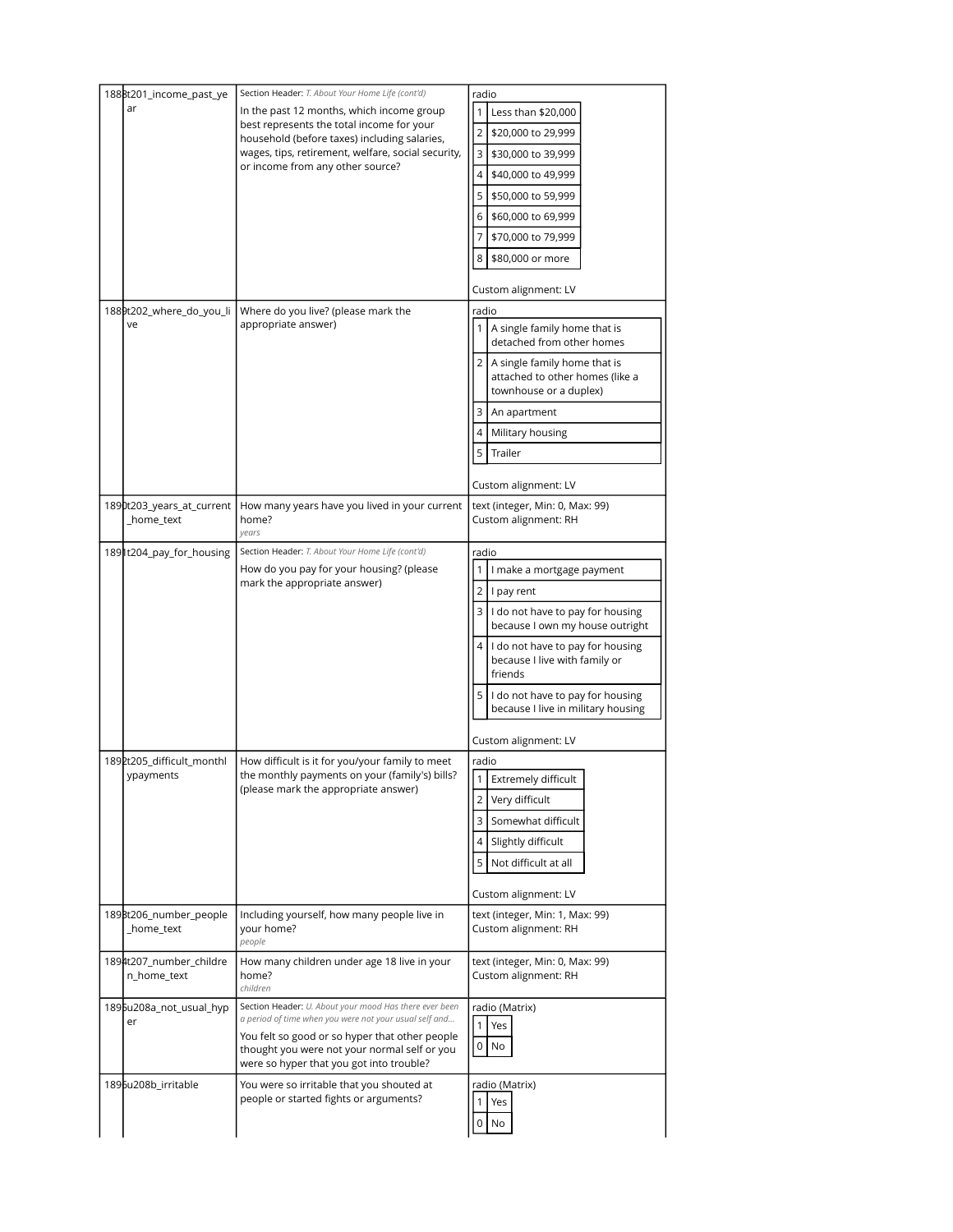| 1897u208c_more_self_con           | You felt much more self-confident than usual?                                               | radio (Matrix)                        |
|-----------------------------------|---------------------------------------------------------------------------------------------|---------------------------------------|
| fident                            |                                                                                             | $\mathbf{1}$<br>Yes                   |
|                                   |                                                                                             | 0<br><b>No</b>                        |
| 1898u208d_less_sleep              | You got much less sleep than usual and found                                                | radio (Matrix)                        |
|                                   | you didn't really miss it?                                                                  | $\mathbf{1}$<br>Yes                   |
|                                   |                                                                                             | $\Omega$<br><b>No</b>                 |
| 1899u208e_talkative               | You were much more talkative or spoke much<br>faster than usual?                            | radio (Matrix)                        |
|                                   |                                                                                             | $\mathbf{1}$<br>Yes                   |
|                                   |                                                                                             | 0<br><b>No</b>                        |
| 1900u208f_thoughts_race<br>d      | Thoughts raced through your head or you<br>couldn't slow your mind down?                    | radio (Matrix)                        |
|                                   |                                                                                             | Yes<br>1<br>0<br>No                   |
|                                   |                                                                                             |                                       |
| 1901u208g_distracted              | You were so easily distracted by things around<br>you that you had trouble concentrating or | radio (Matrix)<br>$\mathbf{1}$<br>Yes |
|                                   | staying on track?                                                                           | 0<br><b>No</b>                        |
| 1902u208h_more_energy             | Section Header: U. About your mood (cont'd) Has there                                       | radio (Matrix)                        |
|                                   | ever been a period of time when you were not your usual<br>self and                         | 1<br>Yes                              |
|                                   | You had much more energy than usual?                                                        | $\Omega$<br><b>No</b>                 |
| 190Bu208i_more_active             | You were much more active or did many more                                                  | radio (Matrix)                        |
|                                   | things than usual?                                                                          | 1<br>Yes                              |
|                                   |                                                                                             | $\mathbf 0$<br>No                     |
| 1904u208j_more_intereste          | You were much more interested in sex than                                                   | radio (Matrix)                        |
| d_in_sex                          | usual?                                                                                      | 1<br>Yes                              |
|                                   |                                                                                             | $\Omega$<br><b>No</b>                 |
| 1905u208k_did_unusual_t           | You did things that were unusual for you or                                                 | radio (Matrix)                        |
| hings                             | that other people might have thought were<br>excessive, foolish, or risky?                  | 1<br>Yes                              |
|                                   |                                                                                             | 0<br>No                               |
| 1906u208l_spending_more<br>_money | Spending money got you or your family into<br>trouble?                                      | radio (Matrix)                        |
|                                   |                                                                                             | $\mathbf{1}$<br>Yes                   |
|                                   |                                                                                             | $\mathbf 0$<br>No                     |
| 1907u208m_more_social             | You were much more social or outgoing than<br>usual, for example, you telephoned friends in | radio (Matrix)<br>1<br>Yes            |
|                                   | the middle of the night?                                                                    | 0<br>No                               |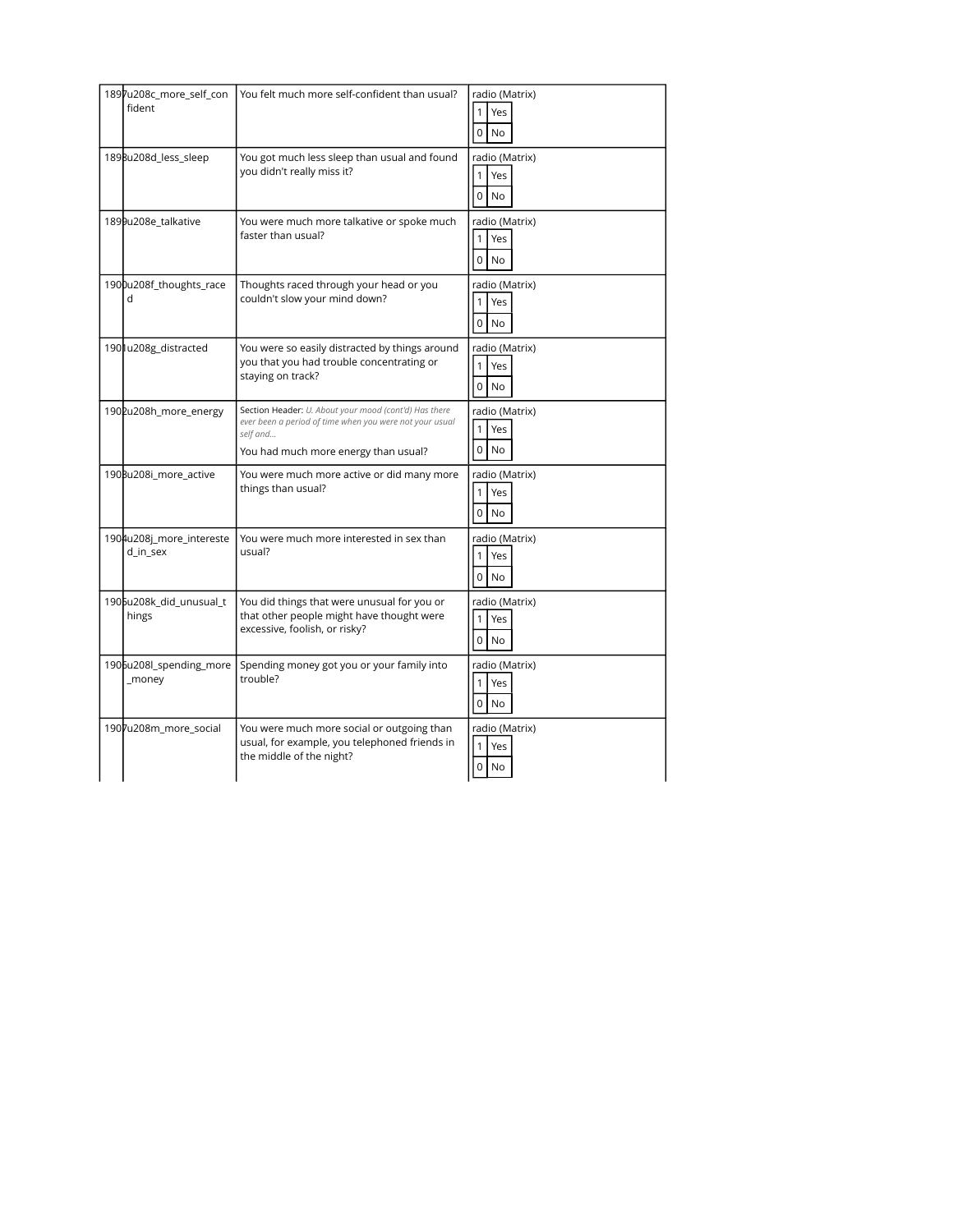| 1908u209_several_happen                           | Have several of these ever happened during | radio (Matrix)       |
|---------------------------------------------------|--------------------------------------------|----------------------|
| _sameperiodtm                                     | the same period of time?                   | 1<br>Yes             |
| Show the field ONLY                               |                                            |                      |
| if:                                               |                                            | $\overline{0}$<br>No |
| ([u208b_irritable] = '1'                          |                                            |                      |
| and [u208a_not_usual                              |                                            |                      |
| _hyper] = '1') or ([u20                           |                                            |                      |
| 8c_more_self_confide                              |                                            |                      |
| nt] = '1' and [u208a_n                            |                                            |                      |
| ot_usual_hyper] = '1')                            |                                            |                      |
| or ([u208c_more_self_                             |                                            |                      |
| confident] = $'1'$ and [u                         |                                            |                      |
| 208b_irritable] = '1') o                          |                                            |                      |
| r ([u208d_less_sleep]                             |                                            |                      |
| = '1' and [u208a_not_                             |                                            |                      |
| usual_hyper] = '1') or                            |                                            |                      |
| $[u208d$ less sleep] =                            |                                            |                      |
| '1' and [u208b_irritabl                           |                                            |                      |
| e] = '1') or ([u208d_les                          |                                            |                      |
| $s$ _sleep] = '1' and [u20                        |                                            |                      |
| 8c_more_self_confide                              |                                            |                      |
| nt] = '1') or ([u208e_ta                          |                                            |                      |
| $[kative] = '1'$ and $[u20]$                      |                                            |                      |
| 8a_not_usual_hyper]                               |                                            |                      |
| = '1') or ([u208e_talkat                          |                                            |                      |
| ive] = '1' and [u208b_i                           |                                            |                      |
| rritable] = '1') or ([u20                         |                                            |                      |
| 8e_talkative] = '1' and                           |                                            |                      |
| [u208c_more_self_con                              |                                            |                      |
| fident] = '1') or ([u208                          |                                            |                      |
| $e$ _talkative] = '1' and                         |                                            |                      |
| $[u208d_less_sleep] =$<br>'1') or ([u208f_thought |                                            |                      |
| $s$ <sub>raced</sub> $= '1'$ and $[u2]$           |                                            |                      |
| 08a_not_usual_hyper]                              |                                            |                      |
|                                                   |                                            |                      |
| $hts_raced] = '1' and [u$                         |                                            |                      |
| 208b_irritable] = '1') o                          |                                            |                      |
| r ([u208f_thoughts_ra                             |                                            |                      |
| ced] = '1' and [u208c_                            |                                            |                      |
| more_self_confident]                              |                                            |                      |
| = '1') or ([u208f_thoug                           |                                            |                      |
| hts_raced] = '1' and [u                           |                                            |                      |
| 208d_less_sleep] = '1')                           |                                            |                      |
| or ([u208f_thoughts_r                             |                                            |                      |
| aced] = '1' and [u208e                            |                                            |                      |
|                                                   |                                            |                      |
| $208g$ _distracted] = '1'                         |                                            |                      |
| and [u208a_not_usual                              |                                            |                      |
| [hyper] = '1') or ([u20                           |                                            |                      |
| 8g_distracted] = '1' an                           |                                            |                      |
| d [u208b_irritable] =                             |                                            |                      |
| '1') or ([u208g_distract                          |                                            |                      |
| $ed$ ] = '1' and [u208c_                          |                                            |                      |
| more_self_confident]                              |                                            |                      |
| = '1') or ([u208g_distra                          |                                            |                      |
| $cted$ ] = '1' and [u208d                         |                                            |                      |
| $[u208g_distracted] =$                            |                                            |                      |
| '1' and [u208e_talkati                            |                                            |                      |
| ve] = '1') or ([u208g_di                          |                                            |                      |
| stracted] = $'1'$ and [u2                         |                                            |                      |
| 08f_thoughts_raced]                               |                                            |                      |
| = '1') or ([u208h_more                            |                                            |                      |
| $_{\text{energy}}$ = '1' and [u2                  |                                            |                      |
| 08a_not_usual_hyper]                              |                                            |                      |
| = '1') or ([u208h_more                            |                                            |                      |
| $_{\text{energy}}$ = '1' and [u2                  |                                            |                      |
| 08b_irritable] = '1') or                          |                                            |                      |
| ([u208h_more_energ                                |                                            |                      |
| y] = '1' and [u208c_m                             |                                            |                      |
| ore_self_confident] =                             |                                            |                      |
| '1') or ([u208h_more_                             |                                            |                      |
| energy] = $'1'$ and [u20                          |                                            |                      |
| 8d_less_sleep] = '1') o                           |                                            |                      |
| r ([u208h_more_ener                               |                                            |                      |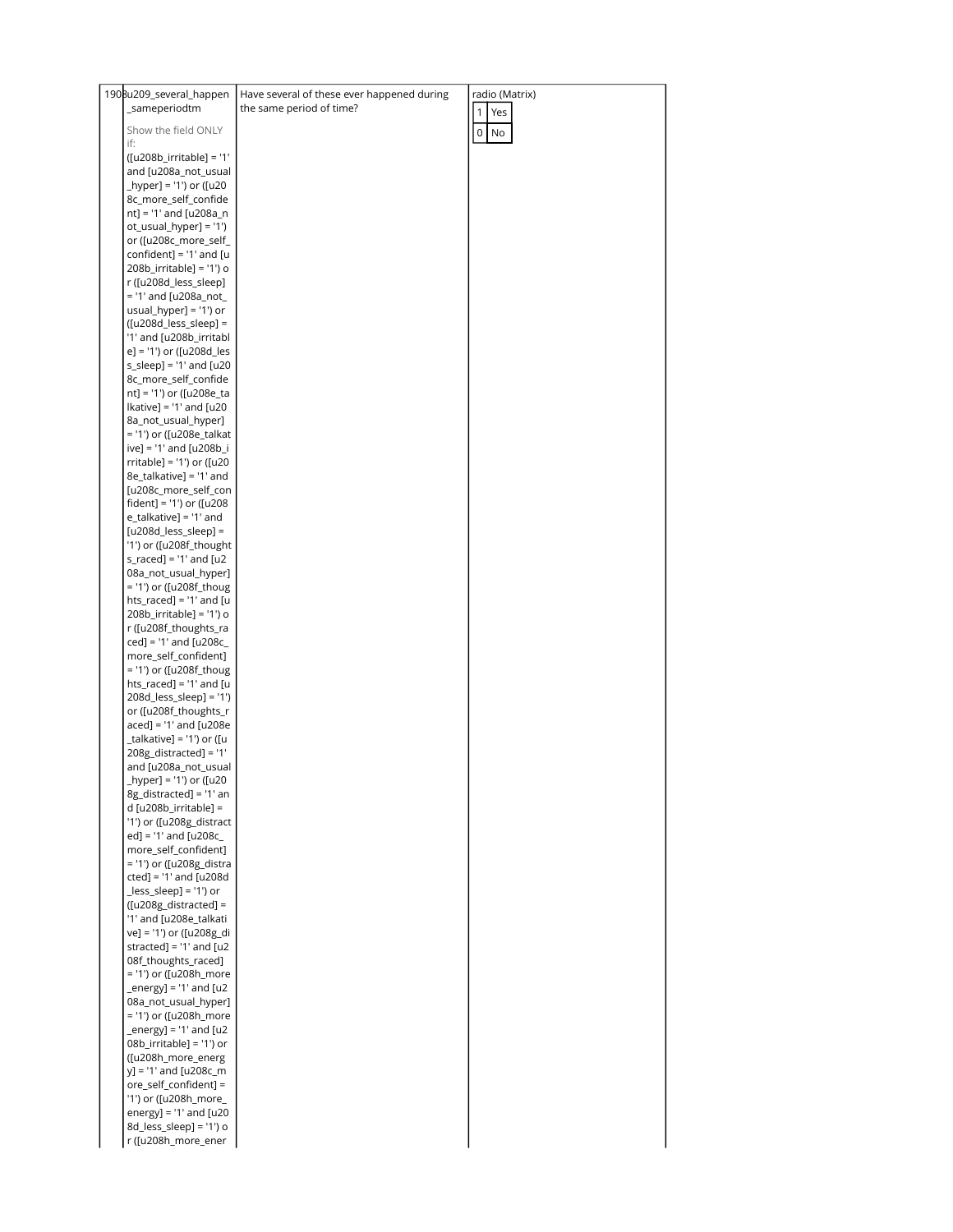gy] = '1' and [u208e\_t alkative] = '1') or ([u20 8h\_more\_energy] = '1' raced] = '1') or ([u208 h\_more\_energy] = '1' d] = '1') or ([u208i\_mo re\_active] = '1' and [u 08b\_irritable] = '1') or = '1' and [u208c\_more \_self\_confident] = '1') e] = '1' and [u208d\_le ss\_sleep] = '1') or ([u2 08i\_more\_active] = '1' = '1') or ([u208i\_more\_ active] = '1' and [u208 f\_thoughts\_raced] = '1') or ([u208i\_more\_a ctive] = '1' and [u208g \_distracted] = '1') or = '1' and [u208h\_mor e\_energy] = '1') or ([u2 n\_sex] = '1' and [u208 a\_not\_usual\_hyper] = '1') or ([u208j\_more\_i nterested\_in\_sex] = '1' = '1') or ([u208j\_more\_ interested\_in\_sex] = '1' and [u208c\_more\_ self\_confident] = '1') o sted\_in\_sex] = '1' and [u208d\_less\_sleep] = '1') or ([u208j\_more\_i nterested\_in\_sex] = '1' = '1') or ([u208j\_more\_ interested\_in\_sex] = '1' and [u208f\_though ts\_raced] = '1') or ([u2 n\_sex] = '1' and [u208 g\_distracted] = '1') or ed\_in\_sex] = '1' and [u 208h\_more\_energy] = '1') or ([u208j\_more\_i nterested\_in\_sex] = '1' ve] = '1') or ([u208k\_di d\_unusual\_things] = '1' and [u208a\_not\_us ual\_hyper] = '1') or ([u ngs] = '1' and [u208b\_ irritable] = '1') or ([u2 gs] = '1' and [u208c\_m ore\_self\_confident] = '1') or ([u208k\_did\_un usual\_things] = '1' an = '1') or ([u208k\_did\_u nusual\_things] = '1' a nd [u208e\_talkative] = '1') or ([u208k\_did\_unand [u208f\_thoughts\_ and [u208g\_distracte 208a\_not\_usual\_hype r] = '1') or ([u208i\_mor e\_active] = '1' and [u2 ([u208i\_more\_active] or ([u208i\_more\_activ and [u208e\_talkative] ([u208i\_more\_active] 08j\_more\_interested\_i and [u208b\_irritable] r ([u208j\_more\_intere and [u208e\_talkative] 08j\_more\_interested\_i ([u208j\_more\_interest and [u208i\_more\_acti 208k\_did\_unusual\_thi 08k\_did\_unusual\_thin d [u208d\_less\_sleep]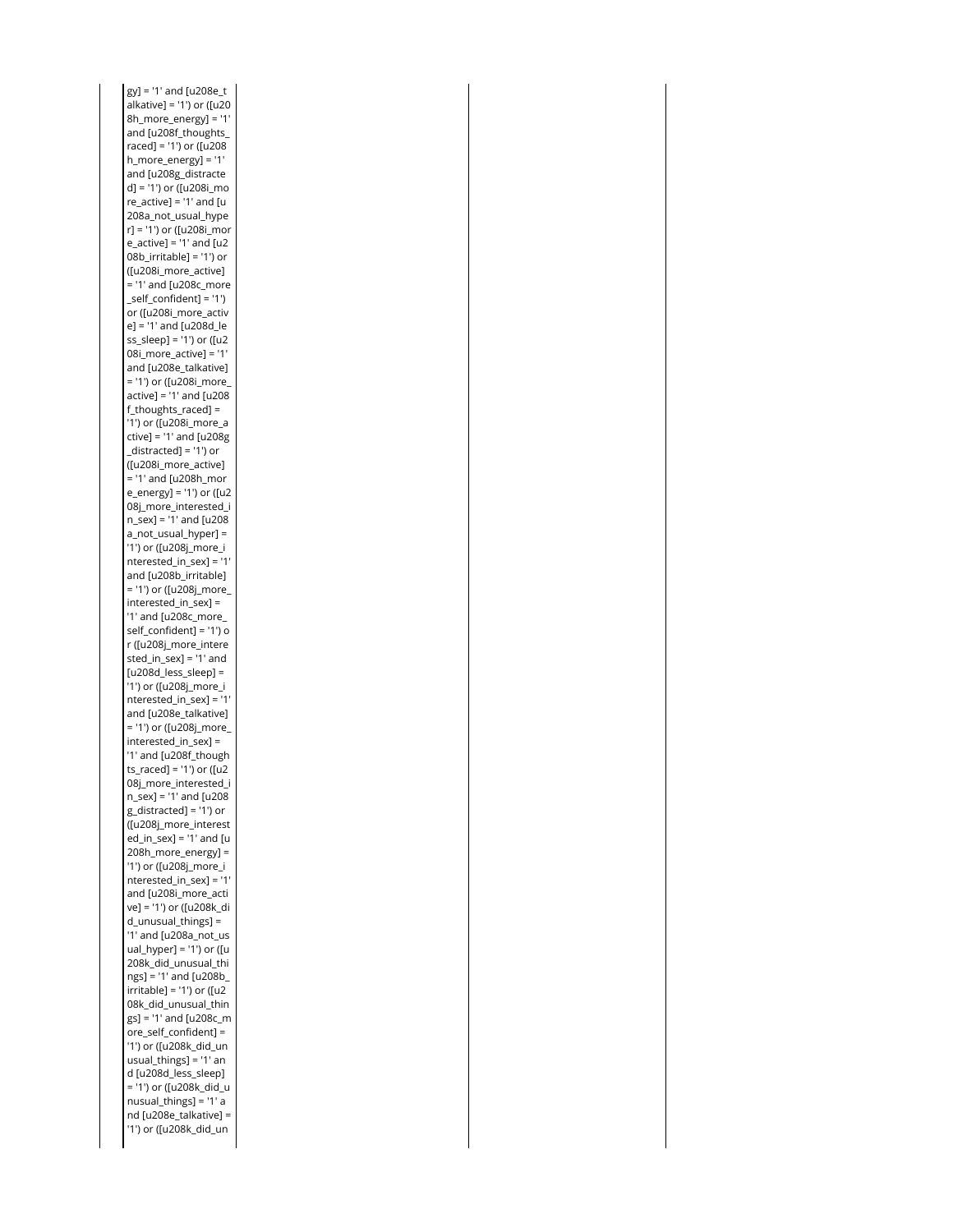usual\_things] = '1' an ced] = '1') or ([u208k\_ did\_unusual\_things] = '1' and [u208g\_distrac ted] = '1') or ([u208k\_ did\_unusual\_things] = '1' and [u208h\_more\_ energy] = '1') or ([u20 s] = '1' and [u208i\_mo re\_active] = '1') or ([u2 gs] = '1' and [u208j\_m x] = '1') or ([u208l\_spe = '1' and [u208a\_not\_ usual\_hyper] = '1') or re\_money] = '1' and [u 208b\_irritable] = '1') o ore\_money] = '1' and fident] = '1') or ([u208l ey] = '1' and [u208d\_l ess\_sleep] = '1') or ([u money] = '1' and [u20 8e\_talkative] = '1') or re\_money] = '1' and [u = '1') or ([u208l\_spend ing\_more\_money] = '1' and [u208g\_distrac ted] = '1') or ([u208l\_s y] = '1' and [u208h\_m ore\_energy] = '1') or re\_money] = '1' and [u 208i\_more\_active] = '1') or ([u208l\_spendin g\_more\_money] = '1' rested\_in\_sex] = '1') or re\_money] = '1' and [u ngs] = '1') or ([u208m\_ more\_social] = '1' and per] = '1') or ([u208m\_ more\_social] = '1' and [u208b\_irritable] = '1') ial] = '1' and [u208c\_ = '1') or ([u208m\_mor e\_social] = '1' and [u2 08d\_less\_sleep] = '1') ial] = '1' and [u208e\_t alkative] = '1') or ([u20 8m\_more\_social] = '1' raced] = '1') or ([u208 m\_more\_social] = '1' a = '1') or ([u208m\_mor e\_social] = '1' and [u2 08h\_more\_energy] = '1') or ([u208m\_more\_d [u208f\_thoughts\_ra 8k\_did\_unusual\_thing 08k\_did\_unusual\_thin ore\_interested\_in\_se nding\_more\_money] ([u208l\_spending\_mo r ([u208l\_spending\_m [u208c\_more\_self\_con \_spending\_more\_mon 208l\_spending\_more\_ ([u208l\_spending\_mo 208f\_thoughts\_raced] pending\_more\_mone ([u208l\_spending\_mo and [u208j\_more\_inte ([u208l\_spending\_mo 208k\_did\_unusual\_thi [u208a\_not\_usual\_hy or ([u208m\_more\_soc more\_self\_confident] or ([u208m\_more\_soc and [u208f\_thoughts\_ nd [u208g\_distracted]